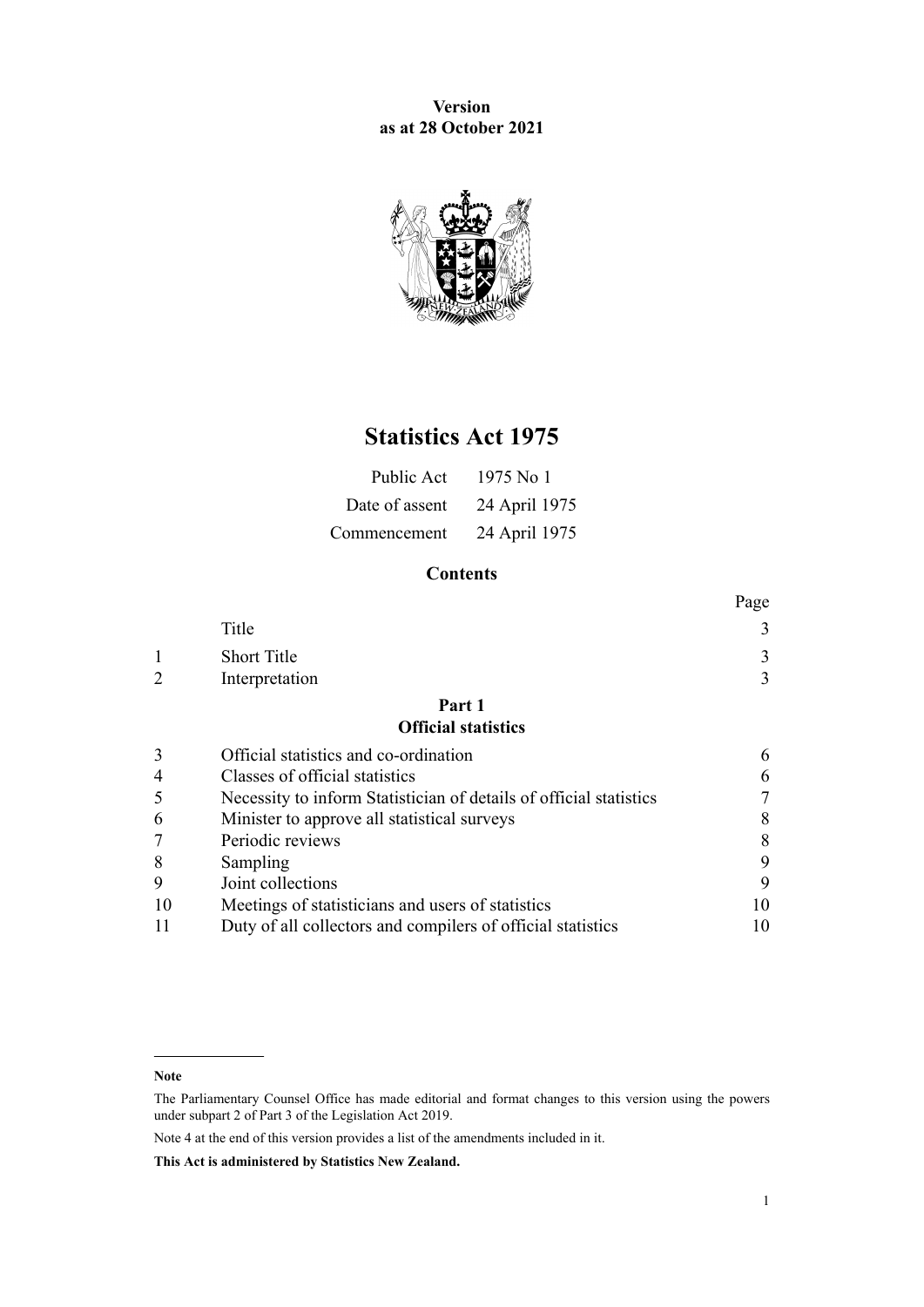| Version as at   |
|-----------------|
| 28 October 2021 |

**Statistics Act 1975**

# **[Part 2](#page-9-0) [Department and Government Statistician](#page-9-0)**

| 12  | Department                                                   | 10 |
|-----|--------------------------------------------------------------|----|
| 13  | Office of Government Statistician                            | 10 |
| 14  | Duties of Government Statistician                            | 10 |
| 15  | Independence of Government Statistician                      | 12 |
| 16  | Annual report                                                | 12 |
| 17  | Deputy Government Statisticians                              | 12 |
| 18  | Appointment of other employees                               | 13 |
| 19  | Employment of persons for collection of statistics           | 13 |
| 20  | Evidence of appointment                                      | 14 |
| 20A | Proof of signature of Statistician and certain other persons | 14 |
| 21  | Declaration of secrecy                                       | 14 |

# **[Part 3](#page-15-0)**

# **[Census of population and dwellings](#page-15-0)**

| 22 | Provisions to apply to census of population and dwellings | 16 |
|----|-----------------------------------------------------------|----|
| 23 | Census of population and dwellings                        | 16 |
| 24 | Particulars to be collected at census                     | 17 |
| 25 | Duty of persons to obtain census schedule                 | 18 |
| 26 | Duty of occupier and other persons abiding in dwelling    | 18 |
| 27 | Particulars of persons not abiding in any dwelling        | 20 |

# **[Part 4](#page-20-0)**

# **[Collection of statistics by the department](#page-20-0)**

| 28              | Provisions to apply to collections made by Statistician      | 21 |
|-----------------|--------------------------------------------------------------|----|
| 29              | Forms                                                        | 21 |
| 30              | Delivery of schedules                                        | 21 |
| 31              | Onus to complete schedules                                   | 22 |
| 32              | Furnishing of information required in schedules              | 24 |
| 33              | Questions asked by Statistician to be answered               | 24 |
| 33A             | Waiver of obligation to answer questions                     | 24 |
| 34              | Completion of schedules by New Zealand agents of overseas    | 25 |
|                 | traders carrying on business in New Zealand                  |    |
| 35              | Right of entry                                               | 25 |
| 36              | Test purchases                                               | 28 |
| 37              | Security of information                                      | 28 |
| 37A             | Statistician authorised to disclose certain information      | 28 |
| 37B             | Disclosure of information collected jointly                  | 29 |
| 37C             | Disclosure of individual schedules for bona fide research or | 29 |
|                 | statistical purposes                                         |    |
| 37 <sub>D</sub> | Disclosure of historical documents                           | 30 |
| 37DA            | Disclosure of individual schedules for statistical purposes  | 30 |
| 37E             | Security of recorded information                             | 31 |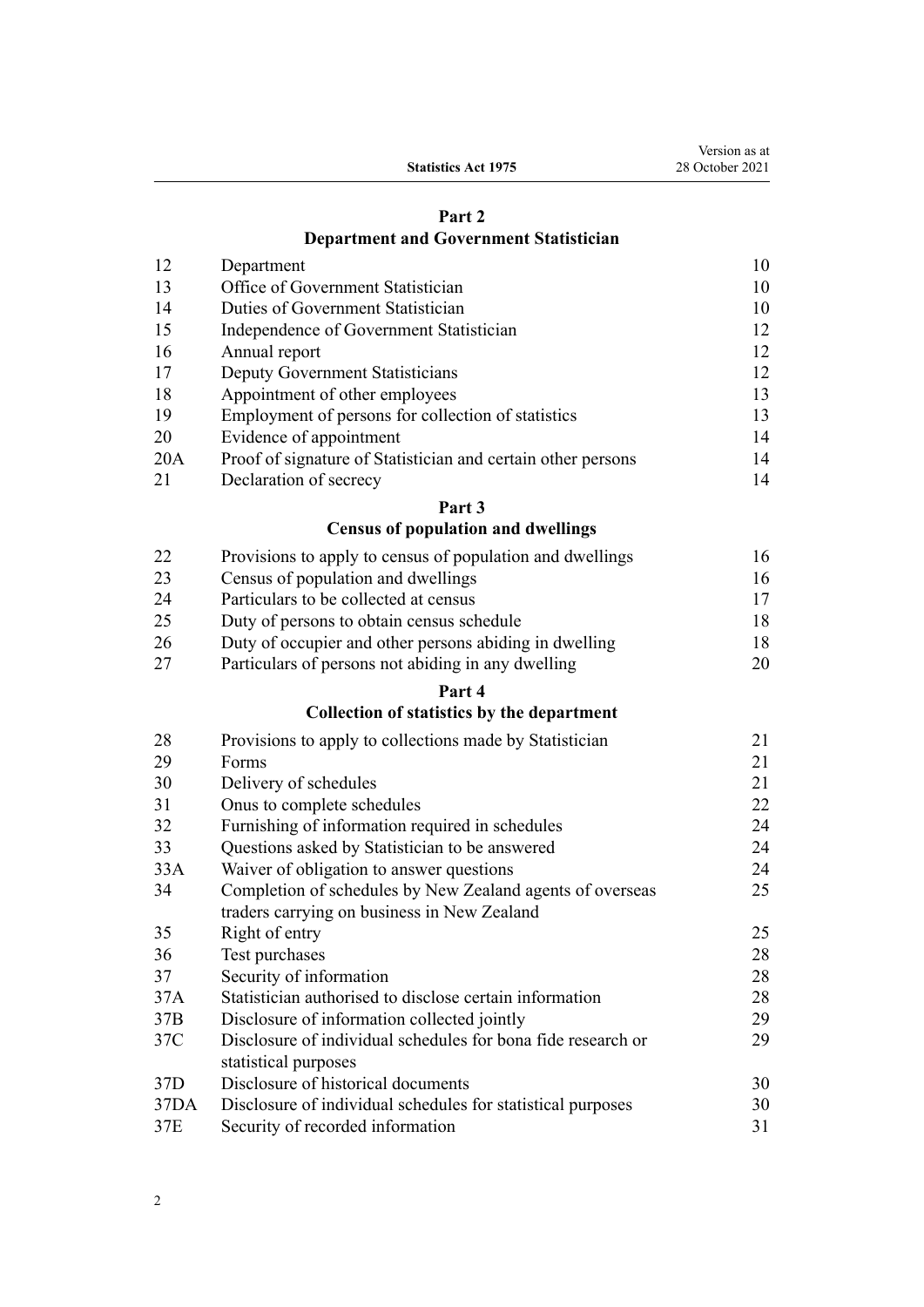<span id="page-2-0"></span>

| Version as at   |                                                                                                               |                |
|-----------------|---------------------------------------------------------------------------------------------------------------|----------------|
| 28 October 2021 | <b>Statistics Act 1975</b>                                                                                    | s <sub>2</sub> |
| 37F             | Power of Statistician to release information to New Zealand Meat<br><b>Producers Board</b>                    | 31             |
| 38              | Information is privileged                                                                                     | 33             |
|                 | Part 5                                                                                                        |                |
|                 | <b>Offences and penalties</b>                                                                                 |                |
| 39              | Failure by enumerator, sub-enumerator, or agent to carry out duties<br>[Repealed]                             | 33             |
| 40              | Omission to carry out duty, false declaration, unlawful<br>information, and improper divulging of information | 33             |
| 41              | Obstruction of employees of department                                                                        | 33             |
| 42              | Impersonation of employees of the department                                                                  | 33             |
| 43              | Neglect or refusal to supply particulars                                                                      | 34             |
| 44              | False statement                                                                                               | 35             |
| 45              | Mutilation or defacement of schedules                                                                         | 35             |
| 45A             | Offence to use information for unauthorised purpose or fail to<br>comply with directions                      | 35             |
| 46              | Other offences                                                                                                | 36             |
| 46A             | Evidence in proceedings for offences                                                                          | 36             |
| 47              | General penalty                                                                                               | 36             |
|                 | Part 6                                                                                                        |                |
|                 | Miscellaneous provisions                                                                                      |                |

# **[Miscellaneous provisions](#page-36-0)**

|    | <b>Regulations revoked</b>        |    |
|----|-----------------------------------|----|
|    | <b>Schedule</b>                   | 38 |
| 50 | Repeal and revocations            | 38 |
| 49 | Regulations and Orders in Council | 37 |
| 48 | Time for filing charging document | 37 |

**An Act to consolidate and amend the Statistics Act 1955; and to make provision for official statistics; for a department having the name Statistics New Zealand and the office of Government Statistician; and for the independence of the Sta‐ tistician in the execution of his duties**

**Title: amended, on 15 December 1994, by [section 2\(1\)](http://legislation.govt.nz/pdflink.aspx?id=DLM347442) of the Statistics Amendment Act 1994 (1994 No 159).**

# **1 Short Title**

This Act may be cited as the Statistics Act 1975.

# **2 Interpretation**

In this Act, unless the context otherwise requires,—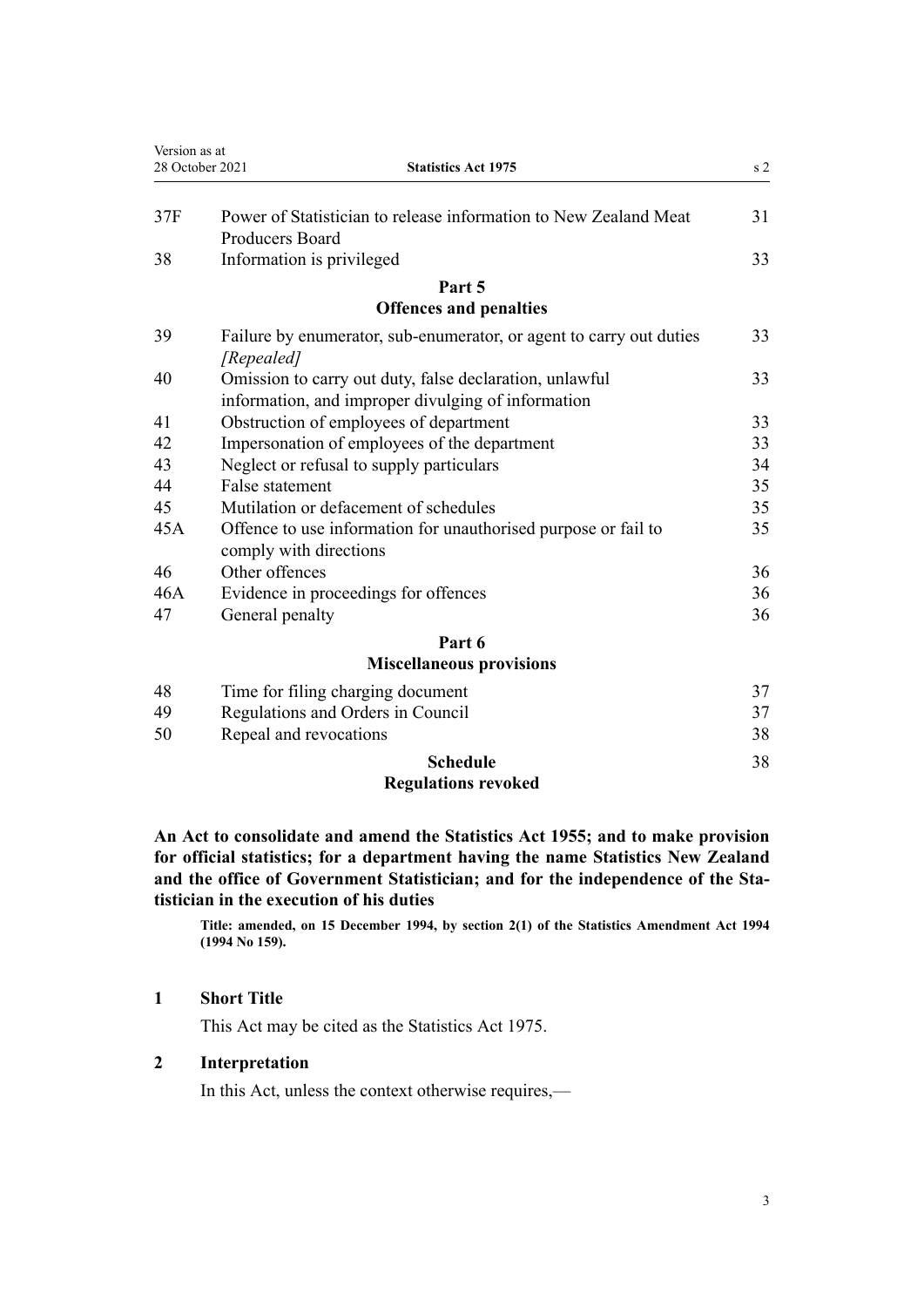**appropriate officer** means, in relation to a government department or local authority, the chief executive of that department or local authority or a person duly authorised by that chief executive

**department** means the department referred to in [section 12](#page-9-0)

**dwelling**—

(a) means—

- (i) a building, erection, or tenement, whether permanent or tempor‐ ary, which is wholly or partly used for the purpose of human habi‐ tation; and
- (ii) in a case where a building is let, sublet, or held in different apartments, and occupied by different persons or families, each part so let, sublet, or held and used for the purpose of human habitation:
- (b) includes—
	- (i) a ship or other vessel in any port, harbour, or dock in New Zealand or on any river or lake therein, or ashore, or on a passage between any 2 New Zealand ports:
	- (ii) a bach, whare, hut, caravan, tent, or shelter:
	- (iii) a train, an aeroplane, or a vehicle of any kind

**employee of the department**, means any person employed in or by the depart‐ ment, whether permanently or temporarily, and includes any person employed under [section 19](#page-12-0)

**government agency** means any agency of the Executive Government of New Zealand that has, by Order in Council, been declared to be a government agency for the purposes of this Act

**government department** means any department, or instrument of the Executive Government of New Zealand; and includes a government agency

**local authority** means a local authority within the meaning of the Local Gov[ernment Act 2002](http://legislation.govt.nz/pdflink.aspx?id=DLM170872)

**means to access an electronic schedule** means a personal identification num‐ ber, a password, an access code, an encryption key, or any other information or device that the department requires a person to use in order to access an electronic schedule

**Minister** means the Minister of Statistics

**occupier** or **person in charge**,—

(a) in relation to any dwelling, farm, factory, mine, workshop, office, shop, or other place of business, prison, hospital, mental hospital, or other pub‐ lic or charitable institution, includes the person for the time being in charge thereof: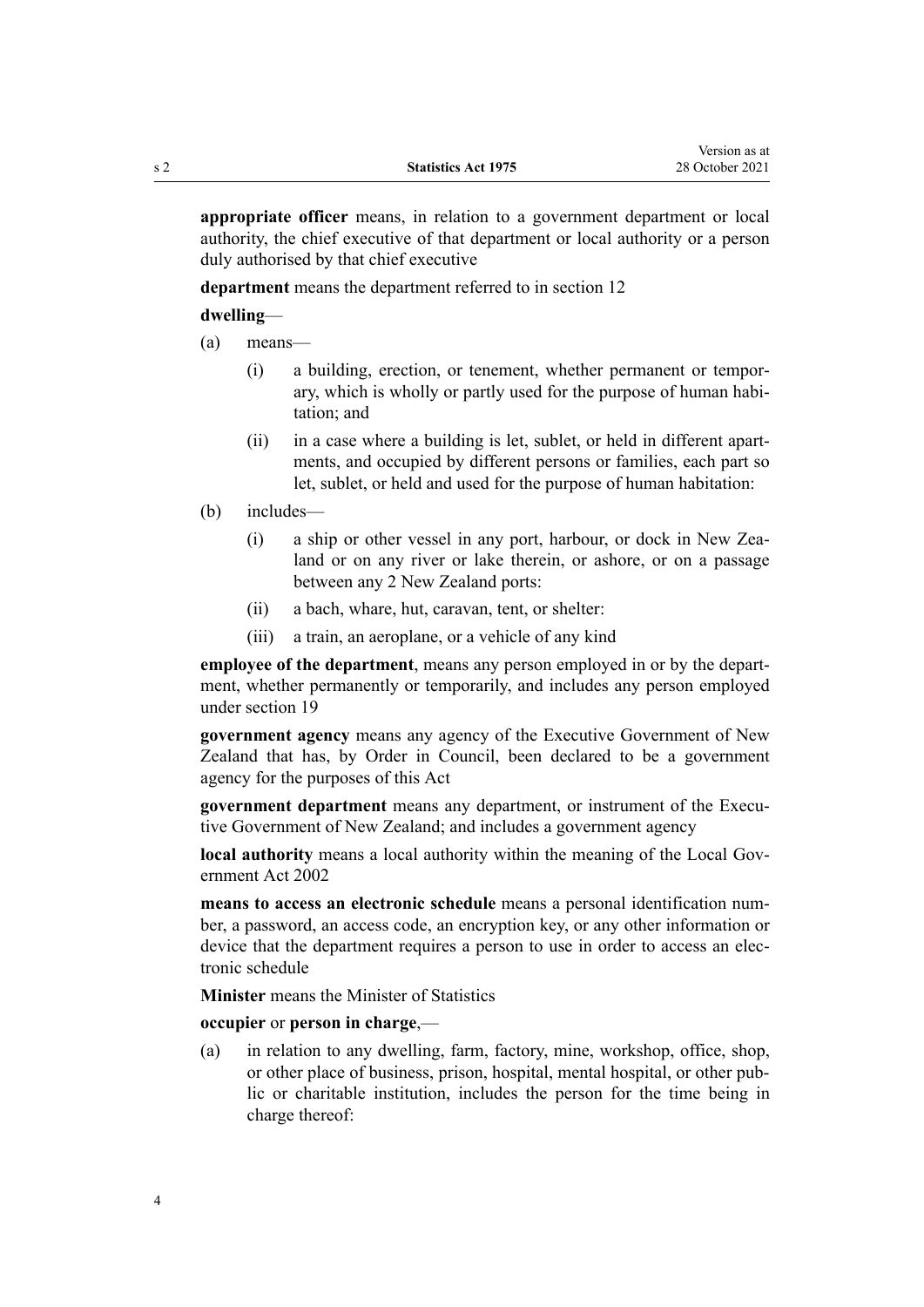- (b) in relation to any ship or vessel, includes the master or other person for the time being in charge thereof:
- $(c)$  in relation to any aircraft, includes the person for the time being in command thereof:
- (d) in relation to any train or vehicle, includes the person for the time being in charge thereof:
- (e) in relation to an undertaking, includes the manager, secretary, clerk, or other executive officer of the undertaking, or any person actually in charge on behalf of the undertaking

**official statistics** means statistics derived by government departments from:

- (a) statistical surveys as defined in this section; and
- (b) administrative and registration records and other forms and papers the statistical analyses of which are published regularly, or are planned to be published regularly, or could reasonably be published regularly

**public record** has the meaning given to it in [section 4](http://legislation.govt.nz/pdflink.aspx?id=DLM345537) of the Public Records Act 2005

**respondent** means any person who supplies or is required to supply statistical information

**sampling** means a statistical procedure by which information relating to a whole field of inquiry is derived by applying statistical techniques to information obtained in respect of a proportion of the total number of persons concerned in the relevant field of inquiry

**schedule** means any book, document, form, card, tape, disc, or storage media on which the information required is entered or recorded or is required to be entered or recorded for statistical purposes under this Act

**statistical survey** means a survey of undertakings, or of the public of New Zealand, whereby information is collected from all persons in a field of inquiry or from a sample thereof, by a government department pursuant to the author‐ ity of this Act or any other Act, or without specific provision in any Act, wholly or primarily for the purpose of processing and summarising by appropriate statistical procedures and publishing the results of the survey in some statistical form

**Statistician** means the Government Statistician; and includes any person for the time being authorised to exercise or perform any of the powers, duties, or functions of the Government Statistician

**undertaking** includes a government department, local authority, and any other form of organisation or body of persons or any part thereof.

Compare: 1955 No 45 s 2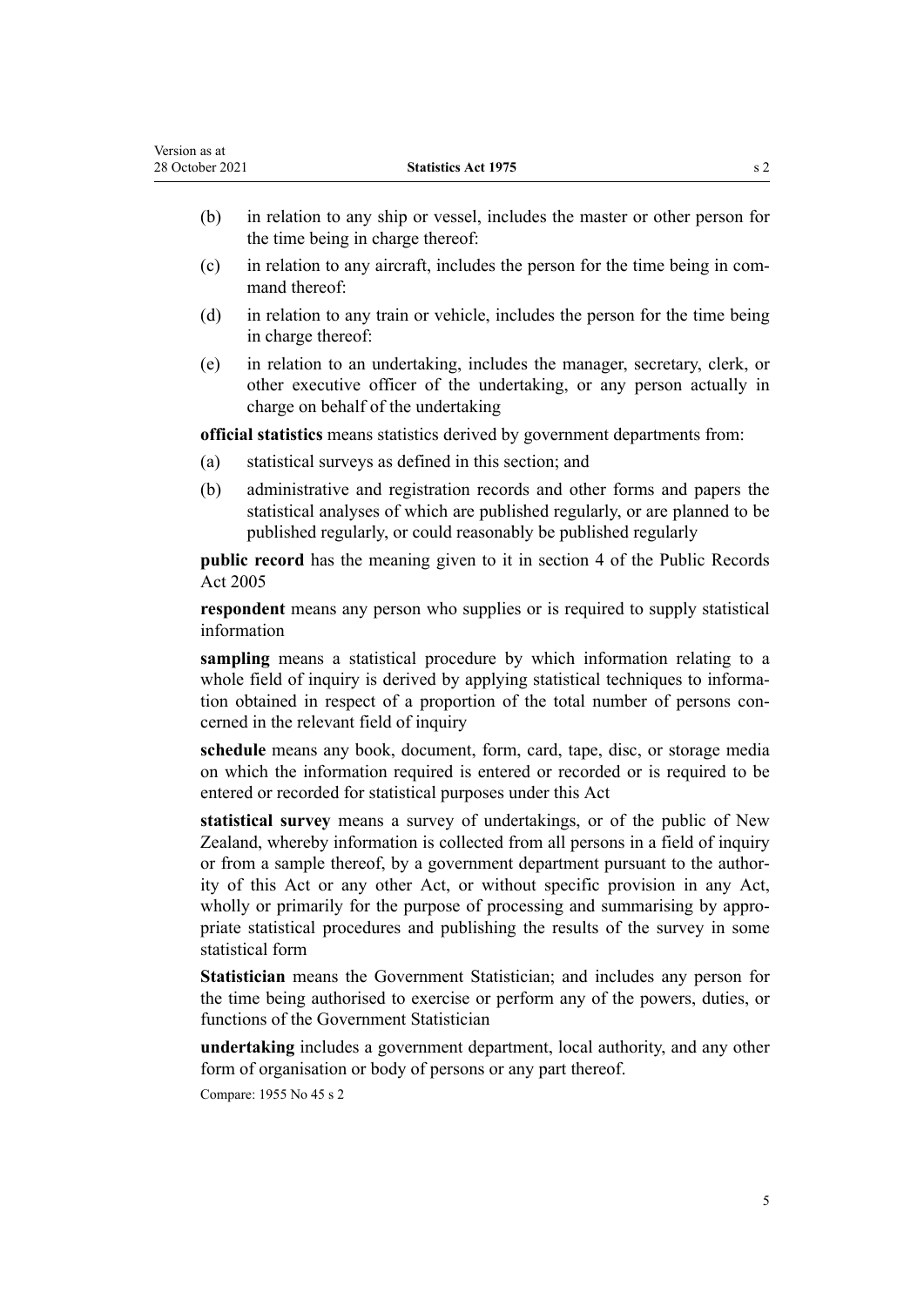<span id="page-5-0"></span>Section 2 **appropriate officer**: replaced, on 1 July 2003, by [section 262](http://legislation.govt.nz/pdflink.aspx?id=DLM174088) of the Local Government Act 2002 (2002 No 84).

Section 2 **department**: replaced, on 15 December 1994, by [section 2\(2\)](http://legislation.govt.nz/pdflink.aspx?id=DLM347442) of the Statistics Amendment Act 1994 (1994 No 159).

Section 2 **employee of the department**: replaced, on 14 August 1985, by section 2 of the Statistics Amendment Act 1985 (1985 No 119).

Section 2 **local authority**: replaced, on 1 July 2003, by [section 262](http://legislation.govt.nz/pdflink.aspx?id=DLM174088) of the Local Government Act 2002 (2002 No 84).

Section 2 **means to access an electronic schedule**: inserted, on 7 July 2010, by [section 4](http://legislation.govt.nz/pdflink.aspx?id=DLM3044405) of the Statistics Amendment Act 2010 (2010 No 86).

Section 2 **occupier** or **person in charge** paragraph (a): amended, on 1 June 2005, by [section 206](http://legislation.govt.nz/pdflink.aspx?id=DLM297136) of the Corrections Act 2004 (2004 No 50).

Section 2 **public record**: inserted, on 21 April 2005, by [section 67\(1\)](http://legislation.govt.nz/pdflink.aspx?id=DLM346105) of the Public Records Act 2005 (2005 No 40).

Section 2 **schedule**: replaced, on 5 November 1982, by section 2 of the Statistics Amendment Act 1982 (1982 No 38).

# **Part 1 Official statistics**

### **3 Official statistics and co-ordination**

- (1) Official statistics shall be collected to provide information required by the Executive Government of New Zealand, government departments, local authorities, and businesses for the purpose of making policy decisions, and to facilitate the appreciation of economic, social, demographic, and other matters of interest to the said Government, government departments, local authorities, businesses, and to the general public.
- (2) In order to co-ordinate as effectively as possible, and to render most useful the official statistics produced, and also to avoid unnecessary duplication of requests for information, all official statistics shall be subject to this Part, except where an exemption is specifically made by regulations made under this Act or by the Minister in writing.

## **4 Classes of official statistics**

Information may be required of any person in a position to provide it to enable the production of official statistics of any or all of the following kinds:

- (a) population and dwellings, migration (internal and external), vital and other demographic and social matters:
- (b) health, welfare, and morbidity:
- (c) cultural participation, education, and recreation:
- (d) law enforcement and the administration of justice:
- (e) matters relating to the social and physical environment: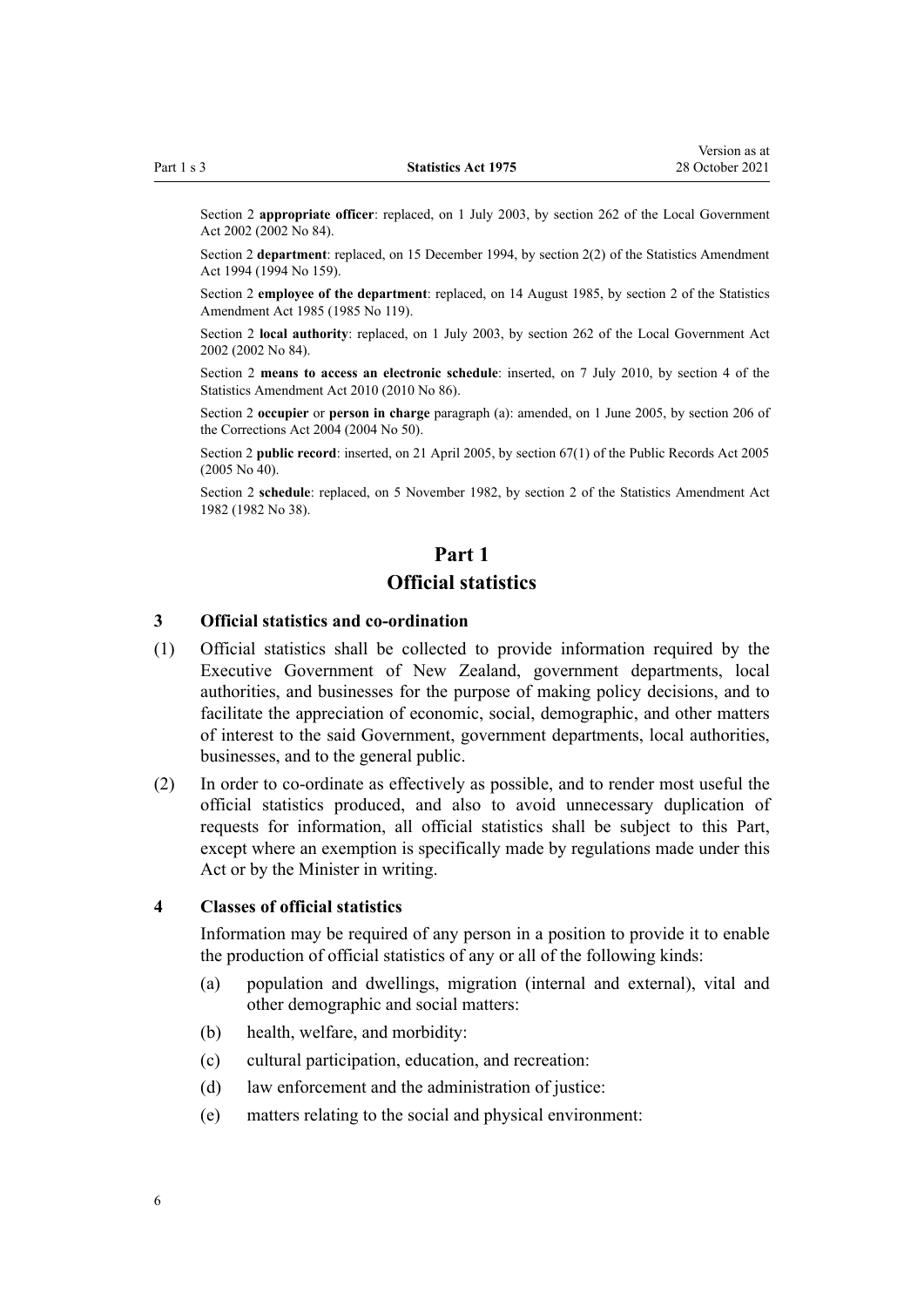- <span id="page-6-0"></span>(f) labour and manpower, including conditions of employment; work descriptions; wages, including direct and indirect emoluments; hours of work and labour disputes:
- (g) accidents, including industrial injuries:
- (h) incomes, earnings, and related emoluments; expenditure and taxation:
- (i) household (including family) characteristics, conditions, and activities:
- (j) land tenure, occupation of land, and condition of land:
- (k) assets (including savings), liabilities, and wealth of persons, and under‐ takings:
- (l) prices of property (real, personal, and choses in action) and of commodi‐ ties and services at any or all transaction levels:
- (m) internal trade, external trade, visible and invisible, and financial transactions with other countries:
- (n) travel, internal and overseas:
- (o) economic, financial, production, and other matters relating to under‐ takings, including public administration, the Executive Government of New Zealand and local authorities; forestry, fishing, trapping; agricul‐ ture; mines, quarries, and wells; manufacturing; construction; transportation, storage, and communications; electric power, gas, and water utilities; wholesale and retail trade; finance, insurance, and real estate; restaurants; hotels and accommodation; and other community, business, welfare, and personal services:
- (p) other similar matters, and such other matters as are prescribed by regula‐ tions under this Act.

Compare: 1955 No 45 s 11

# **5 Necessity to inform Statistician of details of official statistics**

- (1) As soon as practicable after the commencement of this Act, the chief executive of each government department shall inform the Statistician of the official statistics for which that department is responsible. This information may, if the Statistician requires, include details of the concepts, classifications, and sched‐ ules used, the statistical methods and procedures employed, the resources employed, the means of publishing the official statistics and all other such matters as the Statistician may require so that he can exercise his duties under this Act; and thereafter an appropriate officer shall advise the Statistician of these matters when any new official statistics or substantial alteration to existing official statistics is being proposed in relation to his department, or when any document that is being used or proposed to be used as the source of official statistics is being amended or drafted.
- (2) The Statistician, after discussion with an appropriate officer of the government department concerned, may in any specific or general case, waive or relax, in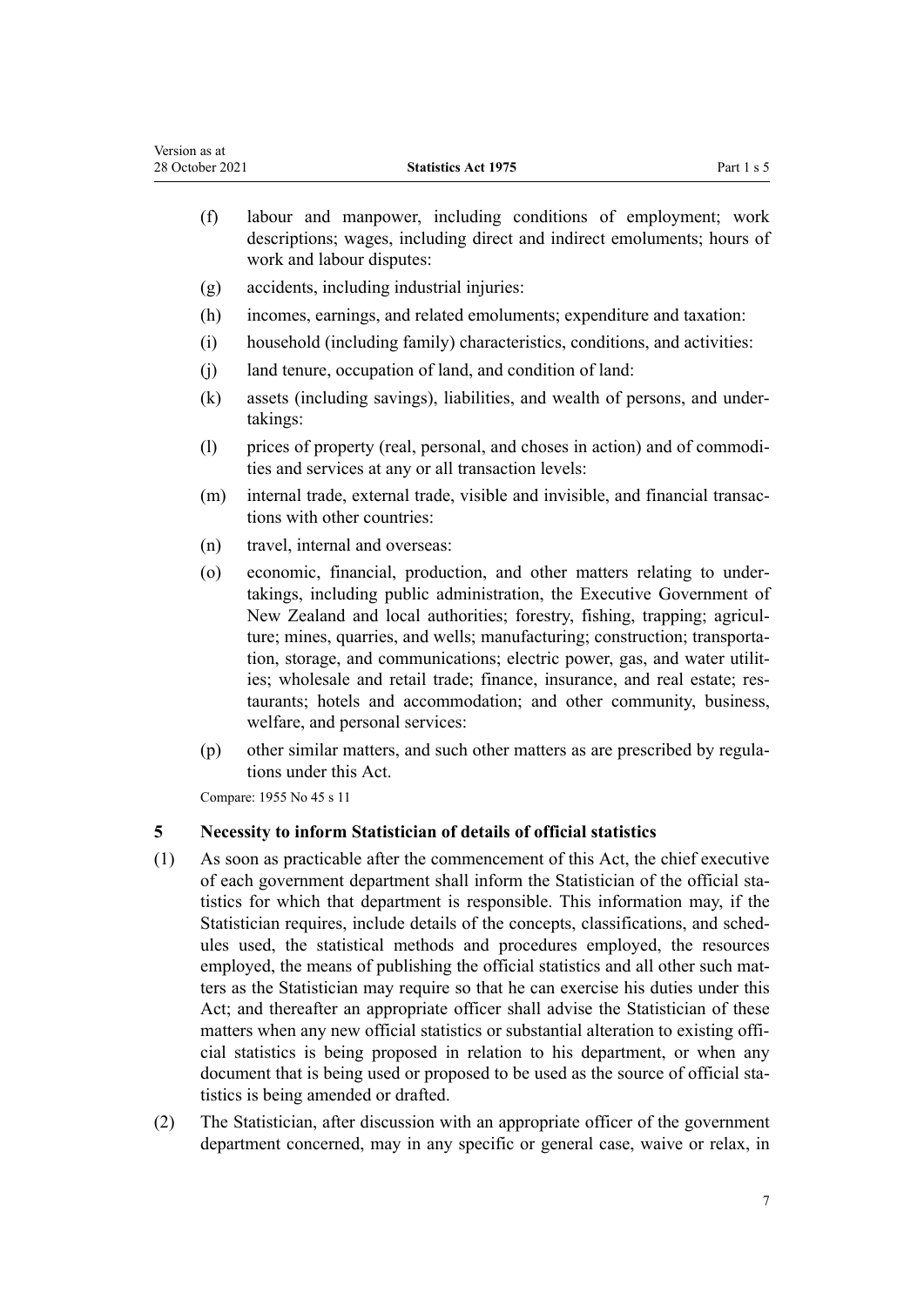<span id="page-7-0"></span>whole or in part, the duty under subsection (1) in respect of that government department.

(3) In the case of a disagreement between the parties in any discussion pursuant to subsection (2), the Minister shall decide the matter.

Section 5(1): amended, on 1 July 2003, by [section 262](http://legislation.govt.nz/pdflink.aspx?id=DLM174088) of the Local Government Act 2002 (2002 No 84).

# **6 Minister to approve all statistical surveys**

(1) No government department shall commence or commission any statistical sur‐ vey or make a substantial alteration to an already existing survey without the written approval of the Minister:

provided that the Minister, after receiving a report from the Statistician, made after consultation with an appropriate officer of the government department concerned, may, in any specific or general case, waive or relax the duty under this subsection in respect of that government department.

- (2) All applications for approval to conduct a statistical survey or make substantial alteration to an existing one shall be made in terms of paragraph  $(g)$  or paragraph (h) of [section 14.](#page-9-0)
- (3) Statistical surveys of the kind provided for by this Act that are being collected, compiled, analysed, abstracted, or published by or on behalf of the department or by any other government department at the commencement of this Act shall continue to be collected, compiled, analysed, abstracted, and published by the department or the other government department that was collecting, compiling, analysing, abstracting, or publishing them at the commencement of this Act as if they had been approved by the Minister in terms of this Act unless and until the Minister, after receiving a report from the Statistician, made after consultation with an appropriate officer of the government department concerned, decides otherwise.

Section 6(1): amended, on 5 November 1982, by section 3 of the Statistics Amendment Act 1982 (1982 No 38).

## **7 Periodic reviews**

- (1) The Statistician shall from time to time review the collection, compilation, ana‐ lysis, abstraction, and publication of official statistics prepared by his own department and by other government departments.
- (2) Any government department shall, within a reasonable time after receiving notification in writing from the Statistician that a review as provided for in sub‐ section (1) is to be made, provide such reasonable facilities as are necessary to facilitate completion of the review.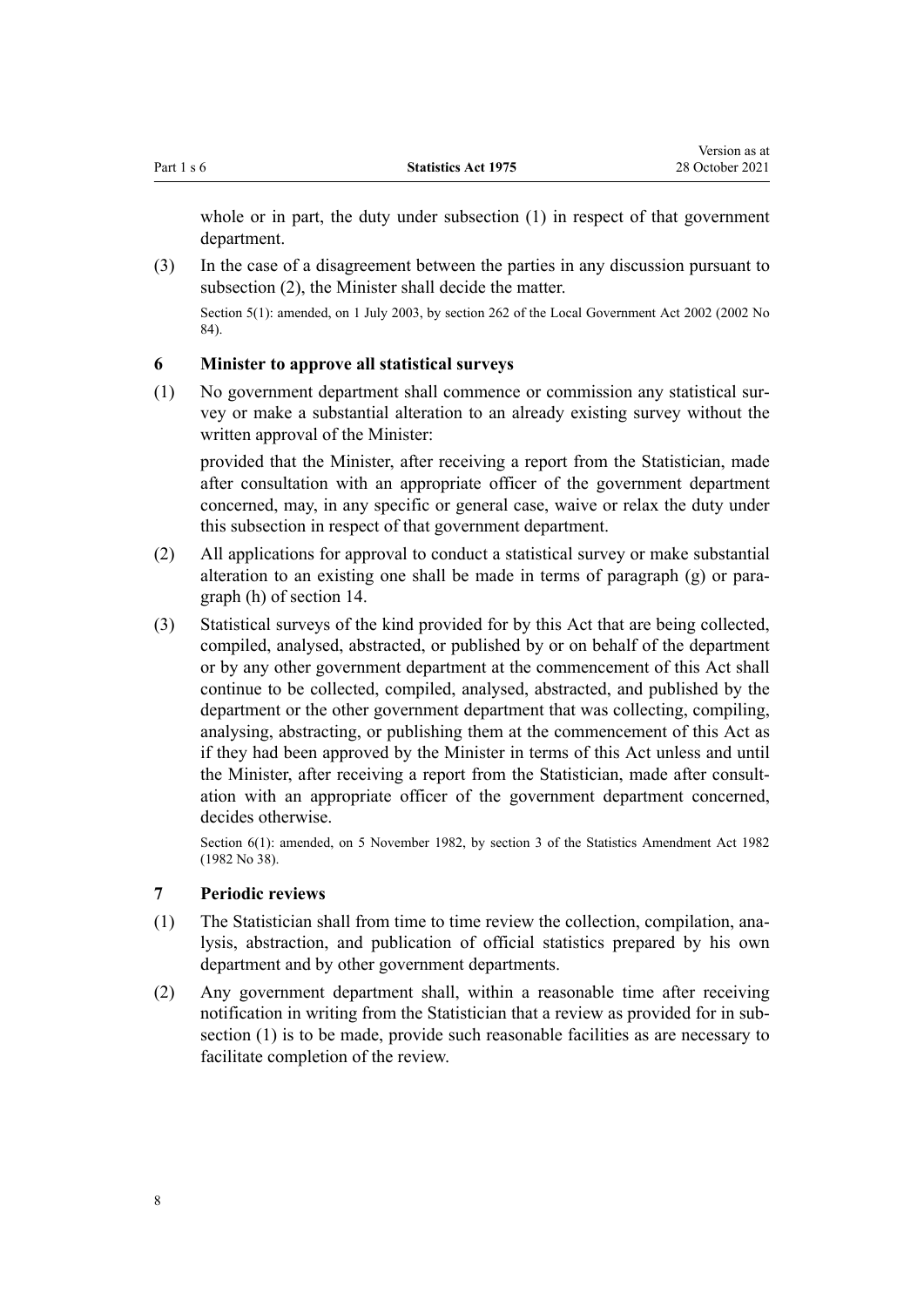# <span id="page-8-0"></span>**8 Sampling**

- (1) Official statistics may be collected by means of the statistical procedure known as sampling, in place of a full enumeration, where the use of that method is considered appropriate.
- (2) The fact that, because of any sampling procedure, only a portion of a particular group of persons is required to fill in a schedule or to answer any inquiry shall not be a defence to the failure of any person to fill in that schedule or to answer that inquiry if so required by any Act.

Compare: 1955 No 45 s 19

# **9 Joint collections**

(1) The Statistician, after consultation with an appropriate officer of the other government department, local authority, or statutory body (whether corporate or unincorporated) concerned, may recommend to the Minister that an agreement be made by the Statistician with any other government department, local authority, or statutory body (whether corporate or unincorporated) for informa‐ tion that they have authority to collect to be collected jointly by the department and the other government department, local authority, or statutory body (whether corporate or unincorporated), and that this information be exchanged as between the agreeing parties to the agreement:

provided that:

- (a) the respondent shall, by notice in writing, be informed that the information is being collected jointly by the department with or on behalf of a government department, local authority, or statutory body (whether cor‐ porate or unincorporated), which notice shall state the purposes to which the information will be put; and
- (b) the authorisation shall be of no effect in relation to any respondent who gives notice in writing to the Statistician that he objects to the sharing of information by the parties to the joint collection.
- (2) Any employee of any government department, local authority, or statutory body shall, if engaged in the joint collection of information or the processing of information collected in a joint collection, make a declaration of secrecy similar to the declaration of secrecy prescribed by [section 21.](#page-13-0)
- (3) A declaration of secrecy shall be required under subsection (2) regardless of whether the employee has made a declaration of secrecy under any other Act.

Section 9: replaced, on 5 November 1982, by section 4 of the Statistics Amendment Act 1982 (1982 No 38).

Section 9(1): amended, on 15 December 1994, by [section 2\(4\)\(a\)](http://legislation.govt.nz/pdflink.aspx?id=DLM347442) of the Statistics Amendment Act 1994 (1994 No 159).

Section 9(1) proviso paragraph (a): amended, on 15 December 1994, by [section 2\(4\)\(a\)](http://legislation.govt.nz/pdflink.aspx?id=DLM347442) of the Statistics Amendment Act 1994 (1994 No 159).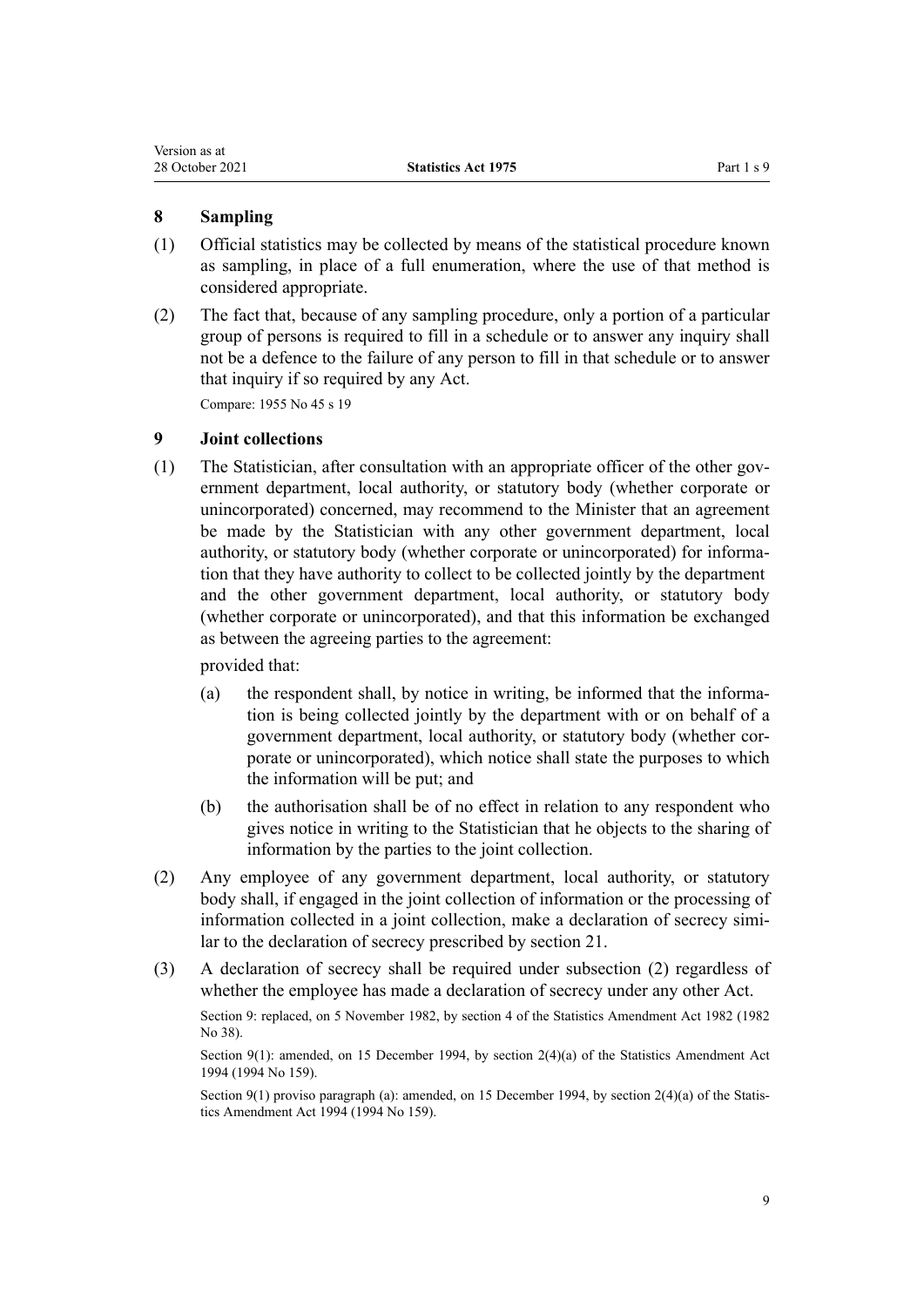Version as at

## <span id="page-9-0"></span>**10 Meetings of statisticians and users of statistics**

- (1) The Statistician shall, at least every 5 years, convene a meeting of users of offi‐ cial statistics to review user needs for such statistics.
- (2) The Statistician may also hold other meetings, and set up committees, of statis‐ ticians, suppliers or users of statistics, and other interested parties, either to fur‐ ther the provisions of this Act or for general educational purposes, at his own initiative or on sufficient request.

## **11 Duty of all collectors and compilers of official statistics**

It shall be the duty of all persons who undertake to collect or compile official statistics to comply with the provisions of this Part, and of such other sections of this Act as are applicable to them.

# **Part 2**

# **Department and Government Statistician**

Part 2 heading: replaced, on 15 December 1994, by [section 2\(3\)](http://legislation.govt.nz/pdflink.aspx?id=DLM347442) of the Statistics Amendment Act 1994 (1994 No 159).

# **12 Department**

- (1) There shall be a department of State to be called Statistics New Zealand.
- (2) The department is the same department as that existing immediately before the coming into force of the [Statistics Amendment Act 1994](http://legislation.govt.nz/pdflink.aspx?id=DLM347436) and known as the Department of Statistics.

Section 12: replaced, on 15 December 1994, by [section 2\(3\)](http://legislation.govt.nz/pdflink.aspx?id=DLM347442) of the Statistics Amendment Act 1994 (1994 No 159).

# **13 Office of Government Statistician**

There shall from time to time be appointed under the [Public Service Act 2020](http://legislation.govt.nz/pdflink.aspx?id=LMS106157) an officer to be called the Government Statistician, who shall be the adminis‐ trative head of, and control, the department and have such functions, duties, and powers as are conferred or imposed on him by this Act or any other Act.

Compare: 1955 No 45 s 4

Section 13: amended, on 7 August 2020, by [section 135](http://legislation.govt.nz/pdflink.aspx?id=LMS176959) of the Public Service Act 2020 (2020 No 40).

Section 13: amended, on 15 December 1994, by [section 2\(4\)\(a\)](http://legislation.govt.nz/pdflink.aspx?id=DLM347442) of the Statistics Amendment Act 1994 (1994 No 159).

Section 13: amended, on 1 April 1988, pursuant to [section 90\(a\)](http://legislation.govt.nz/pdflink.aspx?id=DLM130377) of the State Sector Act 1988 (1988 No 20).

#### **14 Duties of Government Statistician**

The duties of the Statistician shall be:

(a) to make such reports to the Minister as are required by this Act, which reports shall have regard to the needs of user departments; and, where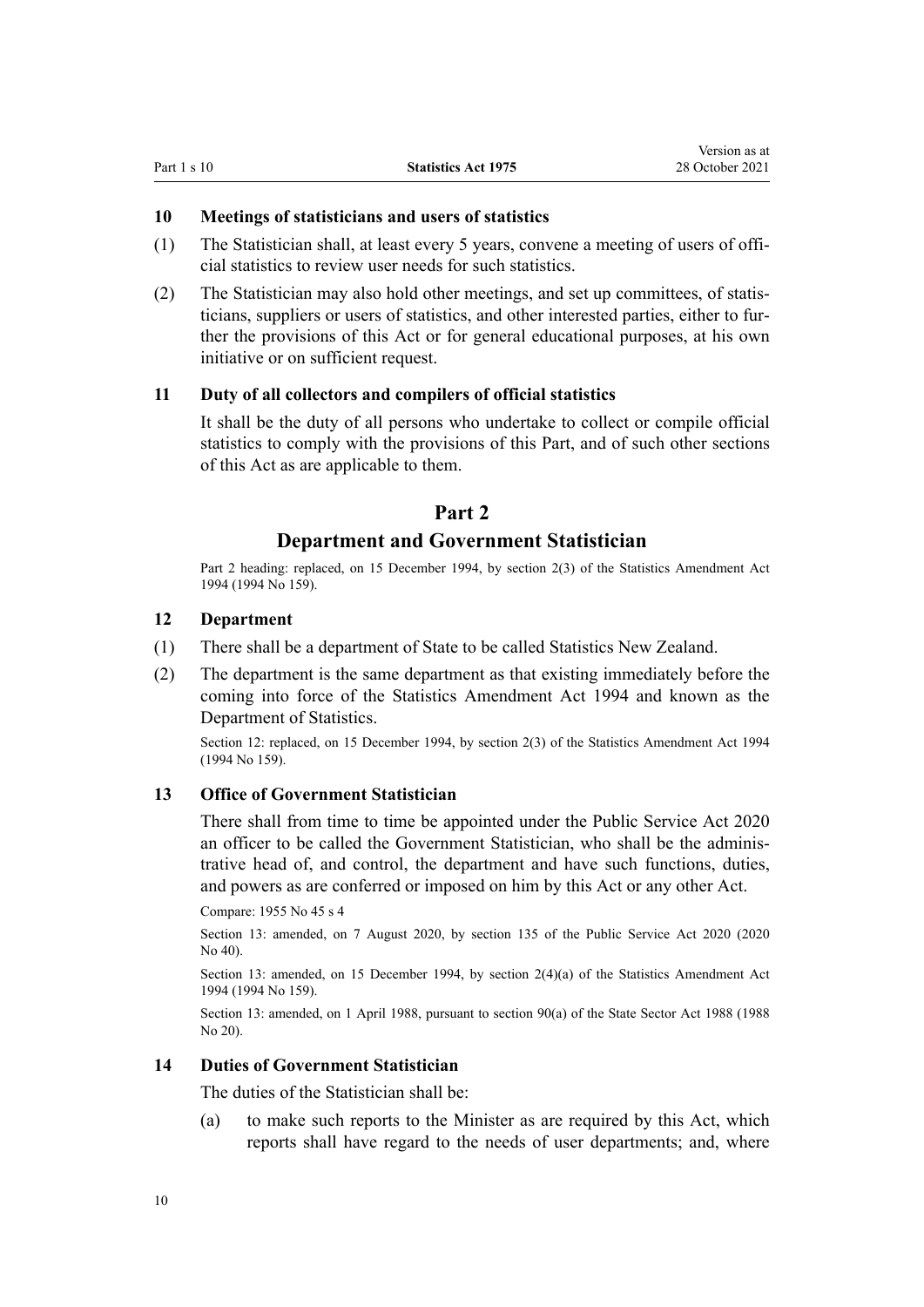consultations have been held, shall include the results of such consultations:

- (b) to advise the Minister on statistical policy matters and, where appropri‐ ate, to confer with appropriate officers of other government departments to that end:
- (c) to keep the Minister informed of the statistical projects of all govern‐ ment departments, and to provide, where appropriate after consultation with an appropriate officer of any other government department concerned, any explanation required of the Statistician by the Minister of the purpose, scheme, methodology, and usefulness of any existing or pro‐ posed official statistical project:
- (d) to collect, with the written approval of the Minister, information concerning any or all of the matters specified in [section 4](#page-5-0):
- (e) to compile, analyse, abstract, and publish, with or without comments, official statistics:
- (f) to advise other government departments on the conception of statistical projects initiated or carried on by them, and to promote the observance of approved statistical standards by those government departments:
- (g) to consult with appropriate officers of other government departments on the need for, and the scope, procedure, and form of any existing or pro‐ posed statistical survey being or to be carried out by the departments; and to make a report to the Minister on the necessity for and the scope of any such survey and the government department or departments to be responsible for the survey:
- (h) to make, after consultation with an appropriate officer of any other government department concerned, a report to the Minister on the need for the continuance or discontinuance or the variation of any current collec‐ tions of official statistics:
- (i) to define, lay down, and promote standard concepts, procedures, defini‐ tions, and classifications for use in official statistics:
- (j) to make or construct such estimates, forecasts, projections, and statistical models as the Statistician may from time to time consider necessary:
- (k) to take the census of population and dwellings of New Zealand as provided for in [Part 3:](#page-15-0)
- (l) to examine and comment, where the Statistician considers necessary, on the interpretation and validity of any published unofficial statistics; and to publish any such statistics and comment thereon as the Statistician considers necessary:
- (m) to carry out such investigations, do all such things, and provide such certificates, as may be required of him by any other Act: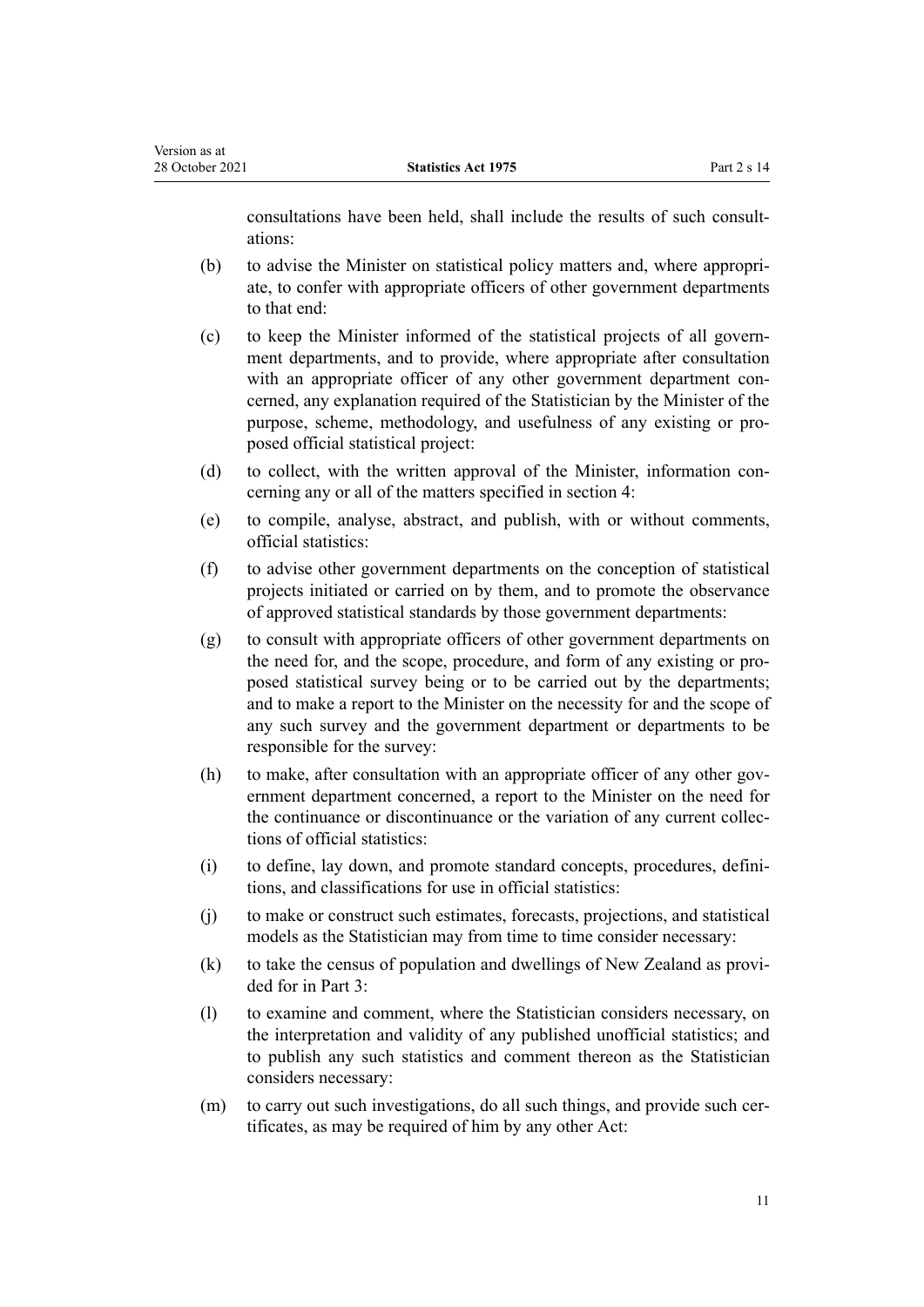<span id="page-11-0"></span>(n) to supply, where the Statistician considers appropriate, specifications of the methods, procedures, and definitions used in the collection and prep‐ aration of the official statistics he produces, subject to [section 37.](#page-27-0)

Compare: 1955 No 45 ss 3, 4(2)

Section 14(d): amended, on 5 November 1982, by section 5 of the Statistics Amendment Act 1982 (1982 No 38).

# **15 Independence of Government Statistician**

- (1) The Statistician shall have the sole responsibility for deciding the procedures and methods employed in the provision of any statistics produced or to be produced by the Statistician, and shall also have the sole responsibility for decid‐ ing the extent, form, and timing of publication of those statistics.
- (2) Notwithstanding the provisions of subsection (1), where, at the direction of the Minister, the Statistician is required to collect or cease collection of statistics of any kind provided for by this Act and the Statistician would not without such a requisition produce or cease production of those statistics, he shall carry out the direction of the Minister, but the Statistician in such circumstances may make public without comment the fact that the statistics have been collected and pub‐ lished, or that collection and publication has ceased, at the direction of the **Minister**

## **16 Annual report**

- (1) The Statistician shall, as soon as practicable after the close of each financial year, furnish to the Minister a report on the administration of this Act during the financial year.
- (2) The report shall be laid by the Minister before Parliament as soon as practic‐ able after its receipt by him.

Compare: 1955 No 45 s 36

# **17 Deputy Government Statisticians**

- (1) There shall from time to time be appointed under the [Public Service Act 2020](http://legislation.govt.nz/pdflink.aspx?id=LMS106157) as many Deputy Government Statisticians as may be necessary for the effective and efficient carrying out of the functions and duties of the department.
- (2) Subject to the control of the Statistician, each Deputy Government Statistician shall perform such general official duties (including the exercise of functions, duties, and powers of the Statistician) as are for the time being assigned to him by the Statistician.
- (3) On the occurrence from any cause of a vacancy in the office of Statistician (whether by reason of death, resignation, or otherwise) and in the case of absence from duty of the Statistician (from whatever cause arising), and so long as any such vacancy or absence continues, a Deputy Government Statistician shall have and may exercise all the functions, duties, and powers of the Statistician.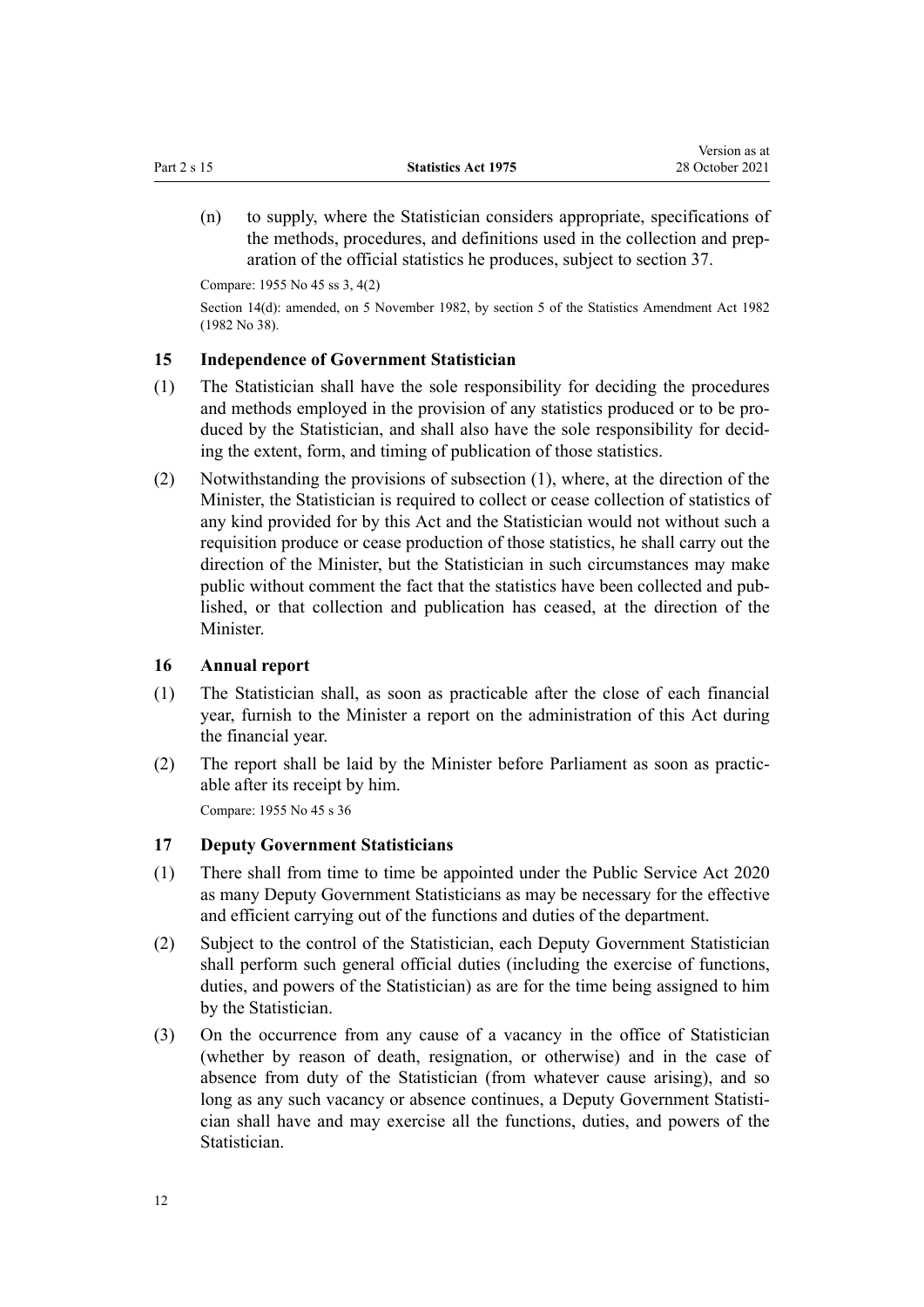<span id="page-12-0"></span>(4) The fact that a Deputy Government Statistician exercises any function, duty, or power of the Statistician shall be conclusive evidence of the authority of that Deputy Government Statistician to do so.

Section 17: replaced, on 19 October 1978, by section 2 of the Statistics Amendment Act 1978 (1978 No 126).

Section 17(1): amended, on 7 August 2020, by [section 135](http://legislation.govt.nz/pdflink.aspx?id=LMS176959) of the Public Service Act 2020 (2020  $N_0$  40).

Section 17(1): amended, on 1 April 1988, pursuant to [section 90\(a\)](http://legislation.govt.nz/pdflink.aspx?id=DLM130377) of the State Sector Act 1988 (1988 No 20).

## **18 Appointment of other employees**

There shall from time to time be appointed under the [Public Service Act 2020](http://legislation.govt.nz/pdflink.aspx?id=LMS106157) such other employees of the department as may be required for the purpose of carrying out the provisions of this Act.

Compare: 1955 No 45 s 6

Section 18: amended, on 7 August 2020, by [section 135](http://legislation.govt.nz/pdflink.aspx?id=LMS176959) of the Public Service Act 2020 (2020 No 40).

Section 18: amended, on 1 April 1988, pursuant to [section 90\(a\)](http://legislation.govt.nz/pdflink.aspx?id=DLM130377) of the State Sector Act 1988 (1988 No 20).

## **19 Employment of persons for collection of statistics**

- (1) The Statistician may employ from time to time—
	- (a) such interviewers, agents, and other persons as may be necessary for the collection of such statistics and information as are authorised by this Act; and
	- (b) such census regional managers, census area managers, census district supervisors, census collectors, and other persons as may be necessary for the purposes of [Part 3.](#page-15-0)
- (2) The duties of the persons appointed under subsection (1) shall be such as the Statistician determines.
- (3) No person shall be deemed by reason only of his employment under this section to be employed in the service of Her Majesty for the purposes of the [Pub‐](http://legislation.govt.nz/pdflink.aspx?id=LMS106157) [lic Service Act 2020](http://legislation.govt.nz/pdflink.aspx?id=LMS106157) or the [Government Superannuation Fund Act 1956](http://legislation.govt.nz/pdflink.aspx?id=DLM446000).

Section 19: replaced, on 14 August 1985, by section 3 of the Statistics Amendment Act 1985 (1985 No 119).

Section 19(1)(b): amended, on 7 July 2010, by [section 5](http://legislation.govt.nz/pdflink.aspx?id=DLM3044408) of the Statistics Amendment Act 2010 (2010) No 86).

Section 19(3): amended, on 7 August 2020, by [section 135](http://legislation.govt.nz/pdflink.aspx?id=LMS176959) of the Public Service Act 2020 (2020) No 40).

Section 19(3): amended, on 1 April 1988, pursuant to section 90(a) of the State Sector Act 1988 (1988 No 20).

Section 19(3): amended, on 14 August 1985, pursuant to section  $3(3)$  of the Government Superannuation Fund Amendment Act 1976 (1976 No 30).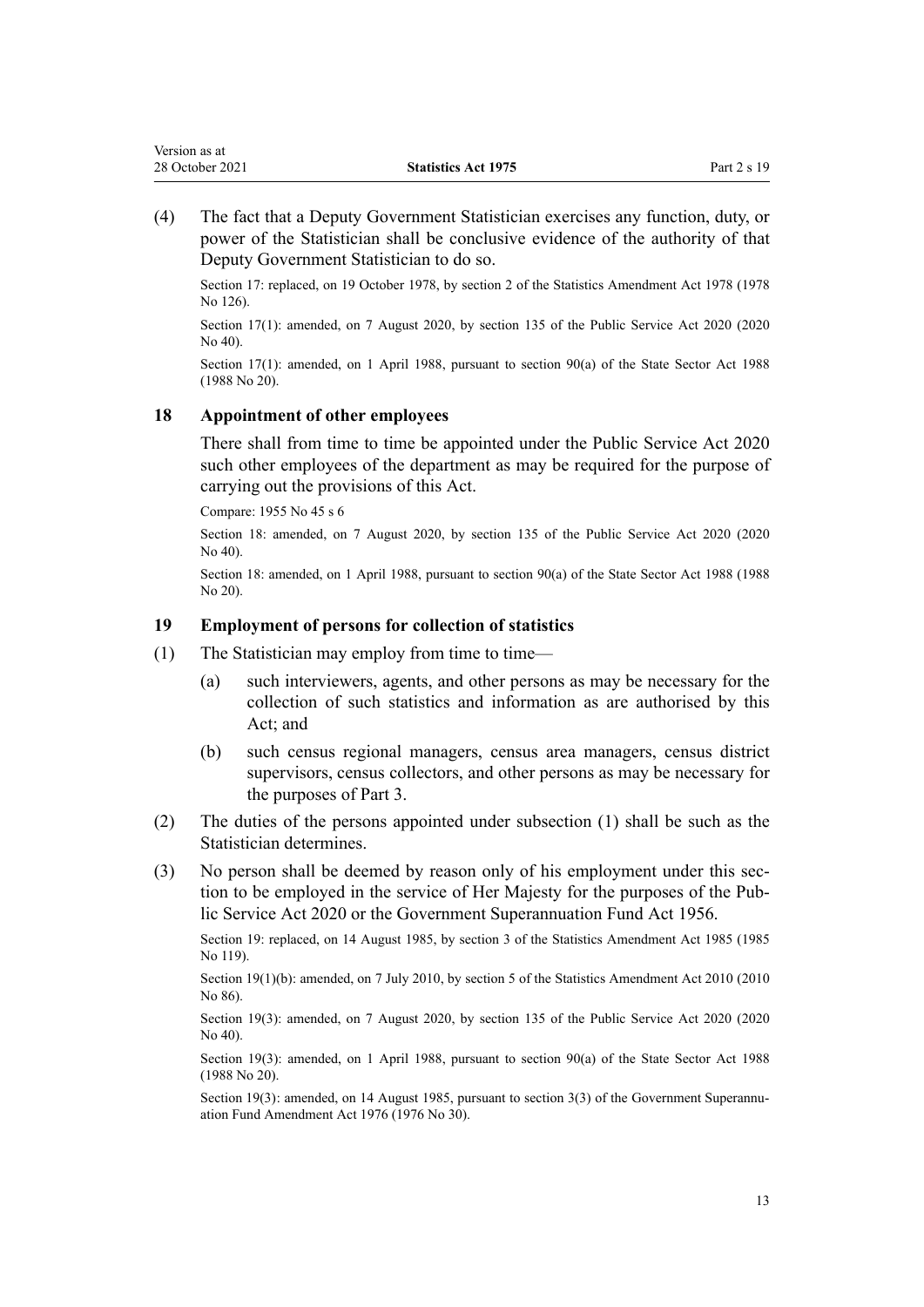### <span id="page-13-0"></span>**20 Evidence of appointment**

Any document purporting to be signed by or on behalf of the Statistician and giving notice that any employee of the department named therein is acting under the authority of the Statistician or setting forth any instructions to any employee of the department named therein shall, unless the contrary is proved, be sufficient evidence of that authority or those instructions, as the case may be, and that the document was signed and addressed as it purports to be.

Compare: 1955 No 45 s 9

#### **20A Proof of signature of Statistician and certain other persons**

- (1) The stamped or printed signature of the Statistician, or any employee of the department, may be used on any schedule, certificate, notice, or other document in relation to the exercise by that person of his powers, duties, and functions under this Act.
- (2) Any schedule, certificate, notice, or other document purporting to bear the writ‐ ten, stamped, or printed signature of the Statistician, or any employee of the department shall, until the contrary is proved, be deemed to have been duly signed by the person whose signature it purports to bear.
- (3) Judicial notice shall be taken of every such signature and of the fact that the person whose signature it purports to be, holds or has held the office of Statisti‐ cian, or is or has been an employee of the department, as the case may be.

Section 20A: inserted, on 5 November 1982, by section 6 of the Statistics Amendment Act 1982 (1982 No 38).

# **21 Declaration of secrecy**

(1) Every employee of the department, before entering on his duties, shall take and subscribe a statutory declaration in the following form:

"I, [*name*], solemnly and sincerely declare that I will faithfully and honestly fulfil my duties as an employee of Statistics New Zealand in conformity with the requirements of the Statistics Act 1975 and of all regulations thereunder, and that any information acquired by me as an employee of that department will,—

- (a) during my employment in that department, be disclosed by me only in accordance with my official duty; and
- (b) after I cease to be an employee of that department, be disclosed by me only with the authority of the department."
- ,,
- (2) Any employee of any government department, if engaged in the collection and processing of official statistics, and if the information so collected is primarily for statistical purposes and the respondent has been so informed shall, subject to agreement with an appropriate officer of the department concerned, if required to do so by the Statistician, make a similar statutory declaration of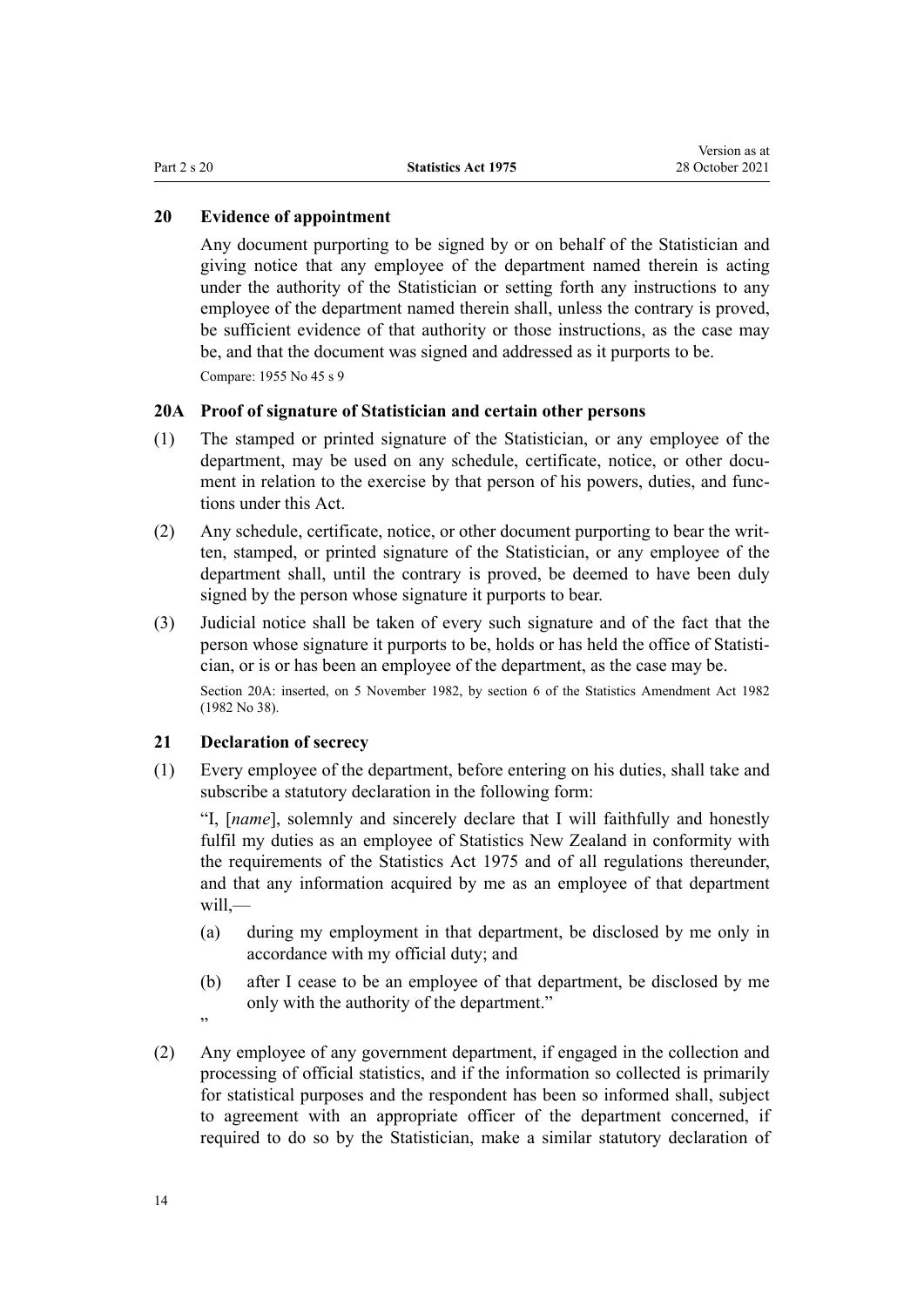secrecy, regardless of whether he has made a declaration of secrecy under any other Act.

- (2A) An employee in the department responsible for the administration of the Public Records Act 2005 who has access to public records that are subject to the restriction of [section 37\(2\)](#page-27-0) must, if required to do so by the Statistician, make a similar declaration of secrecy, whether or not that person has made a declaration of secrecy under any other Act.
- (3) An employee who has made a statutory declaration of secrecy under subsection (2) of this section or subsection (2)(b) of [section 37C](#page-28-0) shall be deemed to be an employee of the department for the purposes of—
	- (a) subsection (1) of this section; and
	- (b) subsections (2) and (3) of [section 37.](#page-27-0)
- (3A) In respect of subsections (2) and (3) of [section 37,](#page-27-0) subsection (3) of this section shall relate only to the statistical collections with which the employee is associated.
- (3B) Every independent contractor engaged by the department under any contract (other than a contract of employment), and every employee of any such inde‐ pendent contractor, who is likely, in the course of carrying out the terms of that contract, to have access to information collected under the authority of this Act shall, if required to do so by the Statistician, make a statutory declaration of secrecy similar to the declaration of secrecy prescribed by subsection (1), regardless of whether that independent contractor or employee has made a dec‐ laration of secrecy under any other Act.
- (3C) A person who has made a statutory declaration of secrecy under subsection (3B) shall be deemed to be an employee of the department for the purposes of—
	- (a) subsection (1) of this section; and
	- (b) subsections (2) and (3) of [section 37.](#page-27-0)
- (4) A statutory declaration for the purposes of this section may be made before any person authorised for that purpose by or under the [Oaths and Declarations Act](http://legislation.govt.nz/pdflink.aspx?id=DLM314552) [1957](http://legislation.govt.nz/pdflink.aspx?id=DLM314552) or before any other person authorised for that purpose by the Statistician; and the provisions of that Act shall apply in relation to any such declaration as if any person so authorised by the Statistician were so authorised by that Act.
- (5) Every statutory declaration that is made for the purposes of this section shall be returned and recorded in such manner as the Statistician determines.

Section 21(1): replaced, on 1 July 1983, by section 2 of the Statistics Amendment Act (No 2) 1982 (1982 No 163).

Section 21(1): amended, on 15 December 1994, by [section 2\(4\)\(b\)](http://legislation.govt.nz/pdflink.aspx?id=DLM347442) of the Statistics Amendment Act 1994 (1994 No 159).

Section 21(2A): inserted, on 21 April 2005, by [section 67\(1\)](http://legislation.govt.nz/pdflink.aspx?id=DLM346105) of the Public Records Act 2005 (2005) No 40).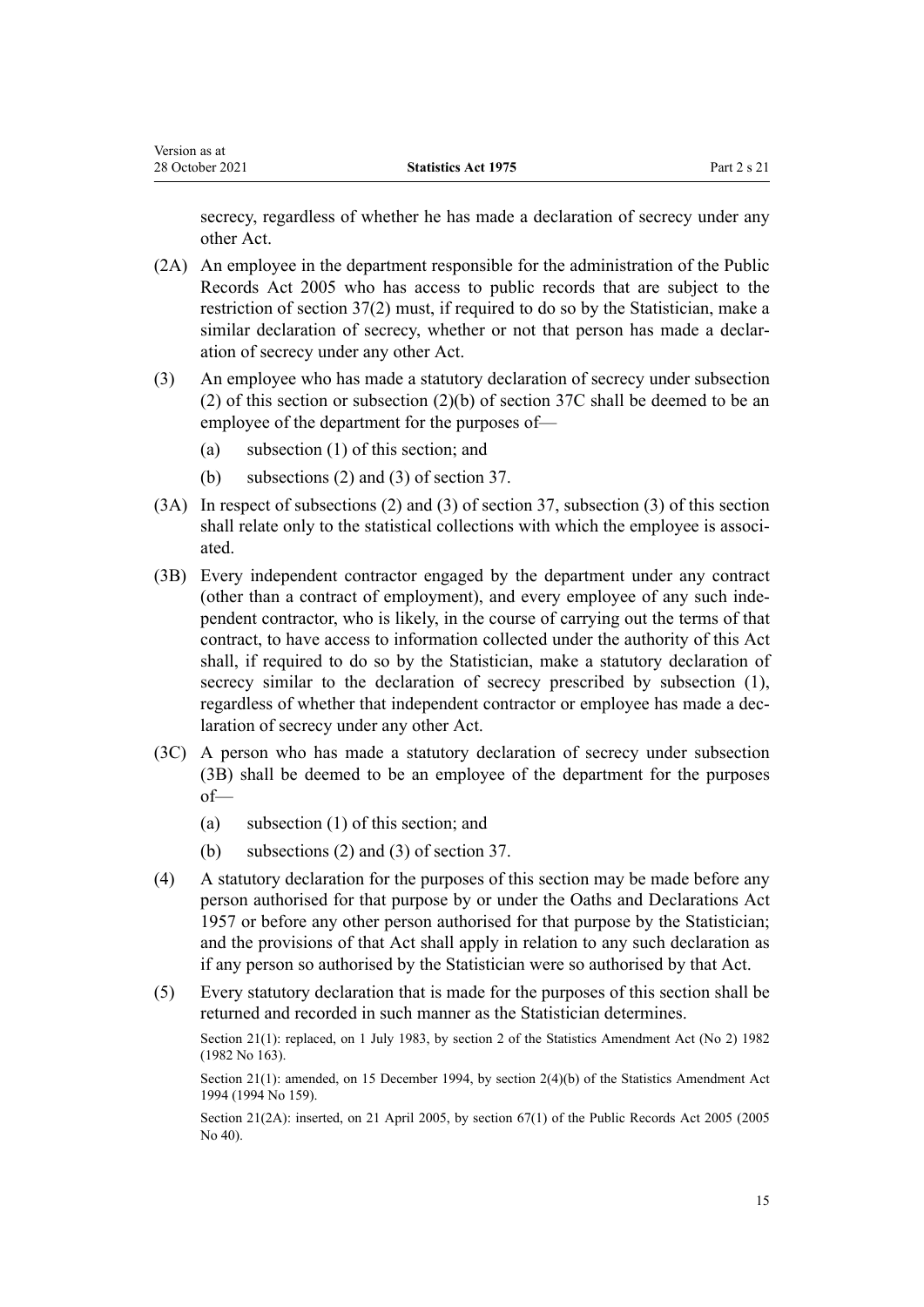<span id="page-15-0"></span>Section 21(2A): amended, on 1 February 2011, by [section 19](http://legislation.govt.nz/pdflink.aspx?id=DLM3431136) of the Public Records Amendment Act (No 2) 2010 (2010 No 133).

Section 21(3): replaced, on 6 November 1986, by section 2 of the Statistics Amendment Act 1986 (1986 No 110).

Section 21(3A): inserted, on 6 November 1986, by section 2 of the Statistics Amendment Act 1986 (1986 No 110).

Section 21(3B): inserted, on 16 December 1988, by section 2 of the Statistics Amendment Act 1988 (1988 No 213).

Section 21(3C): inserted, on 16 December 1988, by section 2 of the Statistics Amendment Act 1988 (1988 No 213).

# **Part 3**

# **Census of population and dwellings**

# **22 Provisions to apply to census of population and dwellings**

The provisions of this Part shall apply with respect to the quinquennial census of population and dwellings, and to any statistical inquiry taken directly with and as a part of that census; and, with respect to any matter not provided for in this Part, the provisions in the other Parts relating to statistics generally shall, so far as they are applicable, apply with respect to that census and any such inquiry.

Compare: 1955 No 45 s 20

#### **23 Census of population and dwellings**

- (1) The census of population and dwellings of New Zealand shall be taken by the department in the year 2013 and in every fifth year thereafter.
- (2) The day on which the census of population shall be taken and the time with reference to which the particulars shall relate shall be appointed by the Governor-General by Proclamation.
- (3) At a suitable time after the Proclamation made under subsection (2), the Statis‐ tician must publish, in whichever newspapers and by whichever other means the Statistician considers sufficient for notifying the public of New Zealand, the following information about the census:
	- (a) the date of the census:
	- (b) details of where to seek advice and guidance related to the census:
	- (c) details of how to obtain a schedule if one has not been received.
- (3A) A Proclamation under this section is secondary legislation (*see* [Part 3](http://legislation.govt.nz/pdflink.aspx?id=DLM7298343) of the Legislation Act 2019 for publication requirements).
- (4) Despite subsection  $(2)$ , in the case of the 2013 census of population and dwellings, the Statistician must, by notice given in the *Gazette* as soon as practicable after the commencement of this subsection, appoint the day on which the census must be taken and the time with reference to which the particulars must relate.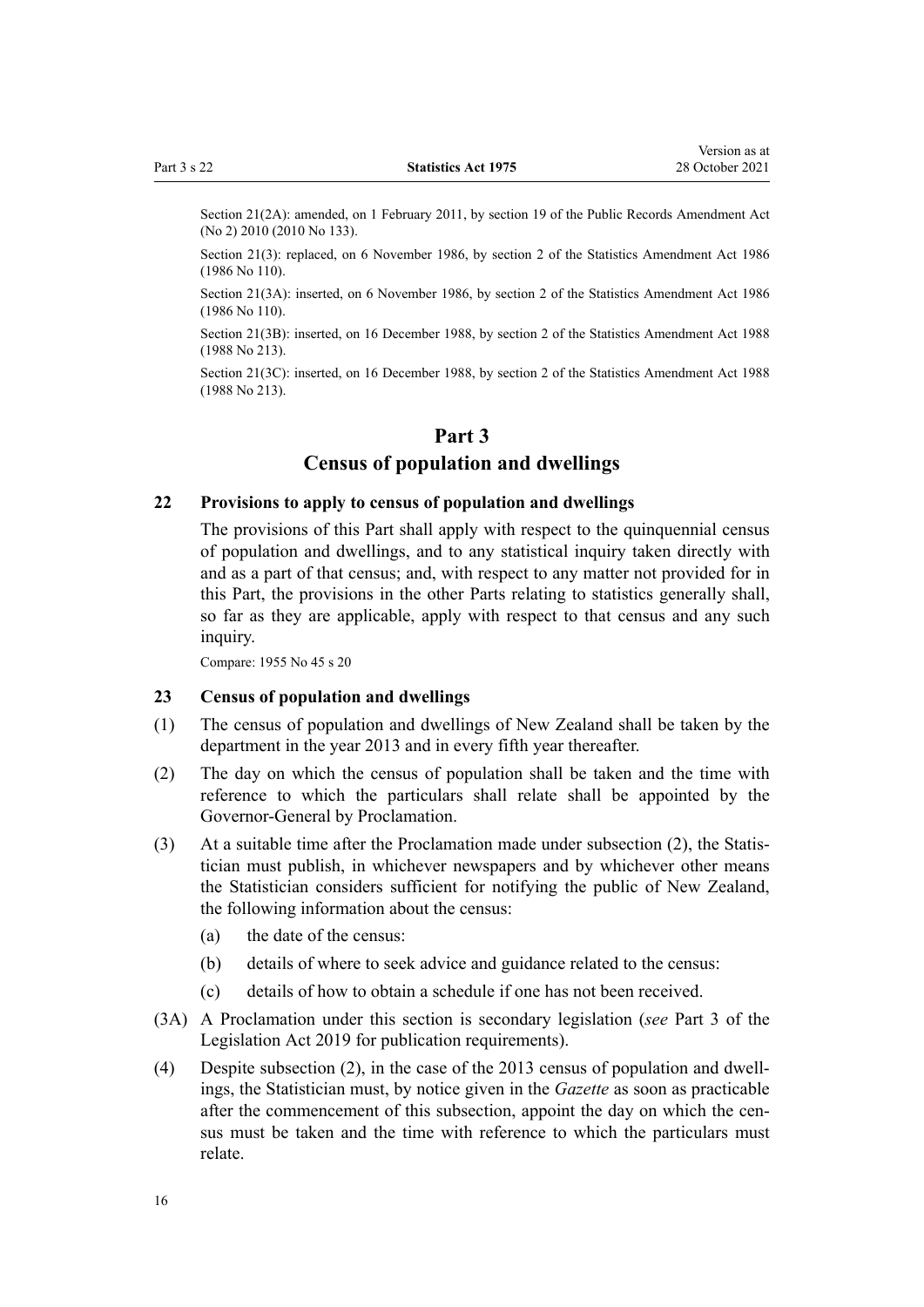<span id="page-16-0"></span>(5) The notice given under subsection (4) must be treated for all purposes as a Proclamation made under subsection (2), and subsection (3) applies with the necessary modifications.

Compare: 1955 No 45 s 21

|                                   | Legislation Act 2019 requirements for secondary legislation made under this section                                                                                        |                                          |
|-----------------------------------|----------------------------------------------------------------------------------------------------------------------------------------------------------------------------|------------------------------------------|
| <b>Publication</b>                | The maker must publish it in the Gazette. Subsection (3)<br>must also be complied with                                                                                     | LA19 ss 73, 74 $(1)(a)$ ,<br>Sch 1 cl 14 |
| <b>Presentation</b>               | It is not required to be presented to the House of<br>Representatives because a transitional exemption applies cl 32(1)(a)<br>under Schedule 1 of the Legislation Act 2019 | LA19 s 114, Sch 1                        |
| <b>Disallowance</b>               | It may be disallowed by the House of Representatives                                                                                                                       | LA19 ss 115, 116                         |
| This note is not part of the Act. |                                                                                                                                                                            |                                          |

Section 23(1): amended, on 30 August 2011, by [section 4\(1\)](http://legislation.govt.nz/pdflink.aspx?id=DLM3921576) of the Duties of Statutory Officers (Census and Other Remedial Provisions) Act 2011 (2011 No 64).

Section 23(3): replaced, on 7 July 2010, by [section 6](http://legislation.govt.nz/pdflink.aspx?id=DLM3044409) of the Statistics Amendment Act 2010 (2010) No 86).

Section 23(3A): inserted, on 28 October 2021, by [section 3](http://legislation.govt.nz/pdflink.aspx?id=LMS268932) of the Secondary Legislation Act 2021 (2021 No 7).

Section 23(4): inserted, on 30 August 2011, by [section 4\(2\)](http://legislation.govt.nz/pdflink.aspx?id=DLM3921576) of the Duties of Statutory Officers (Census and Other Remedial Provisions) Act 2011 (2011 No 64).

Section 23(5): inserted, on 30 August 2011, by [section 4\(2\)](http://legislation.govt.nz/pdflink.aspx?id=DLM3921576) of the Duties of Statutory Officers (Census and Other Remedial Provisions) Act 2011 (2011 No 64).

## **24 Particulars to be collected at census**

- (1) At every census of population and dwellings particulars relating to all of the following matters shall be obtained from every occupier or person in charge of a dwelling:
	- (a) the name and address, sex, age, and ethnic origin of every occupant of the dwelling:
	- (b) particulars of the dwelling as to location, number of rooms, ownership, and number of occupants on census night.
- (2) At any census of population and dwellings, the Statistician may, if he considers it in the public interest so to do, obtain from every occupier or person in charge of a dwelling particulars relating to all or any of the following additional mat‐ ters:
	- (a) the profession or occupation and industry in which employed, nationality and citizenship, health, marital condition, religion, birthplace, duration of residence in New Zealand, address where living at previous census or previous year, number of children, number of hours worked per week for wages or salary or financial reward, status in employment, name and address of employer, mode of transport to and from work, time taken to travel to work, income, address of usual residence, and service in the armed forces of every occupant of the dwelling: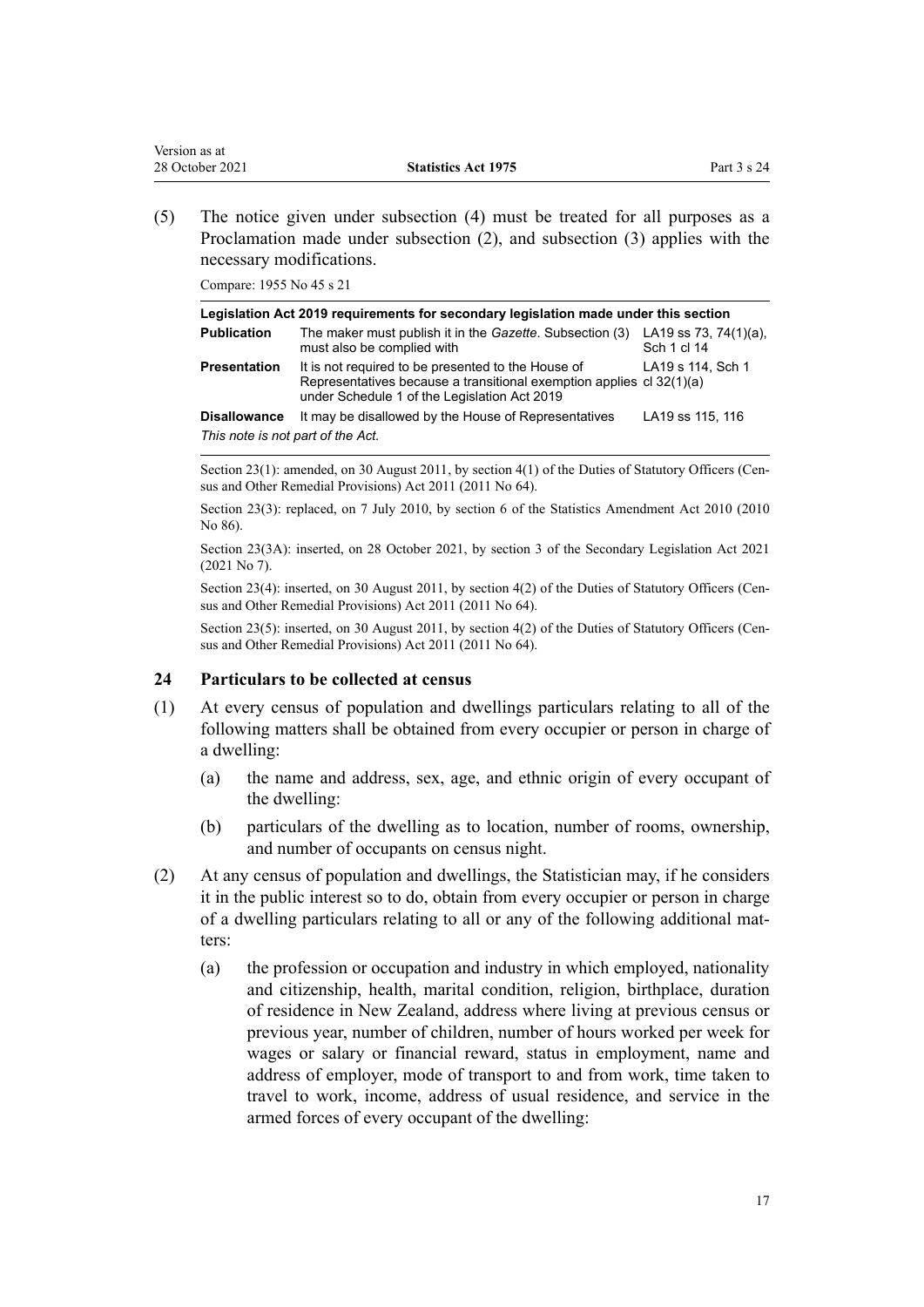<span id="page-17-0"></span>

|             |                            | Version as at   |
|-------------|----------------------------|-----------------|
| Part 3 s 25 | <b>Statistics Act 1975</b> | 28 October 2021 |

- (b) particulars of the dwelling as to type and tenure of dwelling and nature of materials of structure, household amenities, rent paid, and details of any livestock:
- (c) any information relating to the kinds of statistics for which information may be required pursuant to [section 4](#page-5-0) or as may be prescribed by regulations under this Act.

Compare: 1955 No 45 s 22

# **25 Duty of persons to obtain census schedule**

- (1) A person who for any reason has not received either a schedule relating to a census of population and dwellings, or a means to access an electronic sched‐ ule, must obtain either a schedule, or a means to access an electronic schedule, in accordance with the details published by the Statistician of how to obtain a schedule.
- (2) A person who obtains a schedule, or a means to access an electronic schedule under subsection (1), must—
	- (a) retain the completed schedule until it is collected by a census collector; or
	- (b) return the completed schedule in accordance with any instructions received from the Statistician when the schedule, or the means to access the electronic schedule, was obtained.
- (3) The fact that neither a schedule, nor a means to access an electronic schedule, was delivered to a person is not a defence to a prosecution under this Act for failure to fill in a schedule.

Section 25: replaced, on 7 July 2010, by [section 7](http://legislation.govt.nz/pdflink.aspx?id=DLM3044410) of the Statistics Amendment Act 2010 (2010 No 86).

## **26 Duty of occupier and other persons abiding in dwelling**

- (1) It shall be the duty of every occupier or person in charge of a dwelling to ensure that the particulars demanded in the schedules relating to any census of population and dwellings are furnished with respect to every person abiding in the dwelling of which he is the occupier or person in charge on the day of the census and who is alive at midnight at the end of that day, and who, not being already included in any other census schedule, arrived in that dwelling after that midnight and before midday on the day following.
- (2) If a person in respect of whom particulars are required to be furnished under subsection (1) chooses to fill in and return an electronic schedule, the occupier or person in charge of the dwelling may comply with his or her duty under sub‐ section  $(1)$  by-
	- (a) sighting a confirmation of receipt of the schedule that is issued electron‐ ically by the department—
		- (i) to the person who returned the schedule; or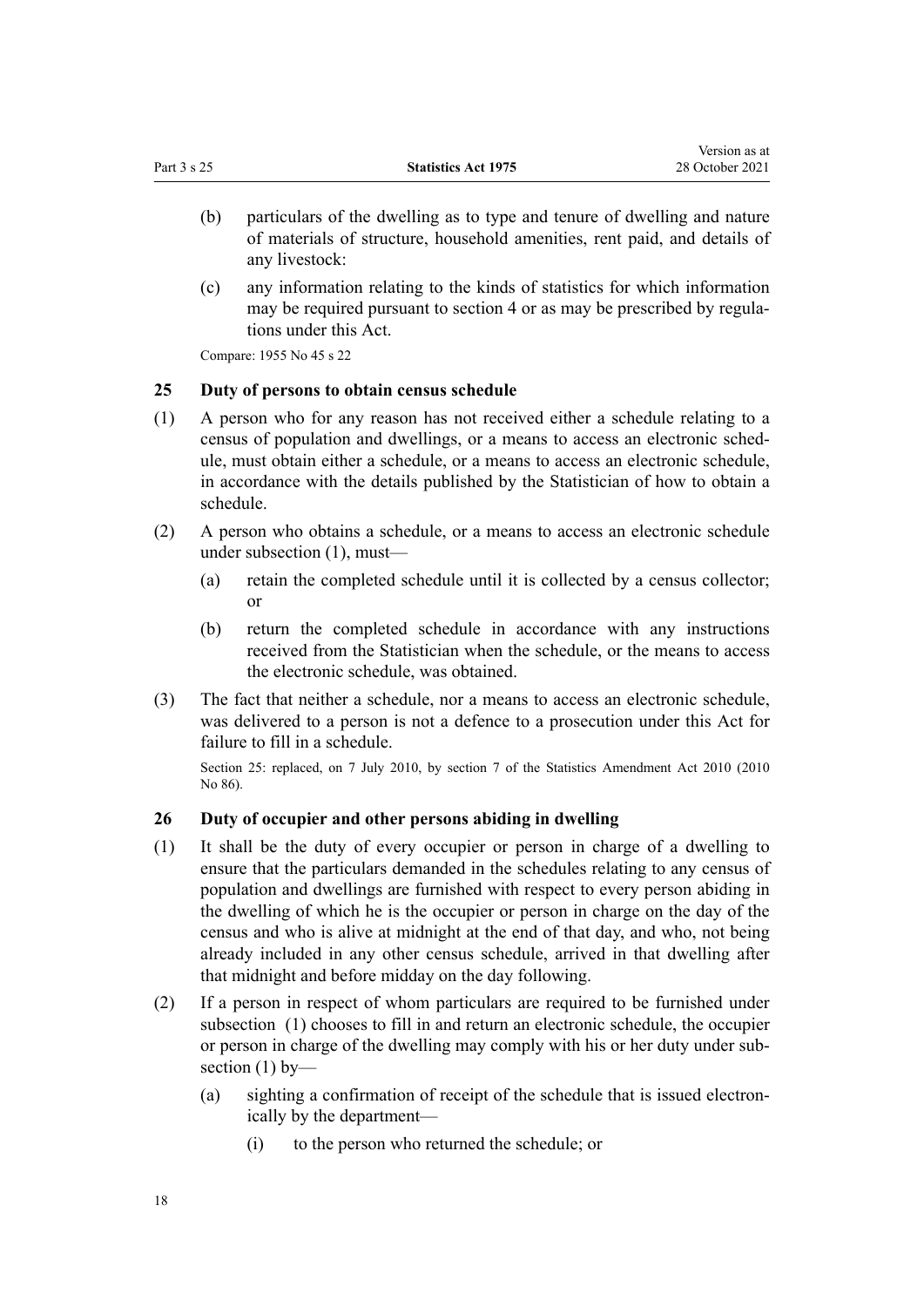- (ii) to the occupier or person in charge of the dwelling; or
- (b) obtaining verbal confirmation from the department that it has received the electronic schedule.
- (2A) Subsection (2B) applies if, either,—
	- (a) a person in respect of whom particulars are required to be furnished under subsection (1) does not choose to use an electronic schedule; or
	- (b) the occupier or person in charge of a dwelling is unwilling or unable to provide a computer facility for that person to use to access an electronic schedule.
- (2B) If this subsection applies, the person in respect of whom particulars are required to be furnished under subsection (1) must—
	- (a) ask the occupier or person in charge of the dwelling to supply a paper schedule; or
	- (b) obtain a paper schedule in accordance with the details published by the Statistician of how to obtain a schedule.
- (2C) An occupier or a person in charge of a dwelling who is asked under subsection  $(2B)(a)$  to supply a paper schedule to a person must make reasonable endeavours to do so.
- (2D) Any person in respect of whom particulars are required to be furnished under subsection (1), and who is not a member of the family of the occupier or person in charge of the dwelling, must—
	- (a) fill in any schedule or schedules that are personal to himself or herself; and
	- (b) furnish to the occupier or person in charge of the dwelling any particulars necessary for filling in any other schedule or schedules.
- (2E) A person who fills in a schedule pursuant to subsection  $(2D)(a)$  must,—
	- (a) in the case of a paper schedule,—
		- (i) return the schedule in accordance with any instructions received from the Statistician when the schedule was obtained; or
		- (ii) hand the schedule to the occupier or person in charge of the dwell‐ ing:
	- (b) in the case of an electronic schedule, either—
		- (i) return the schedule himself or herself; or
		- (ii) allow the occupier or person in charge of the dwelling to return the schedule.
- (2F) A person who is aged 15 years or over may deliver a paper schedule that he or she filled in pursuant to subsection (2D)(a) to the occupier or person in charge of the dwelling in a sealed envelope endorsed with the following information:
	- (a) the census district number: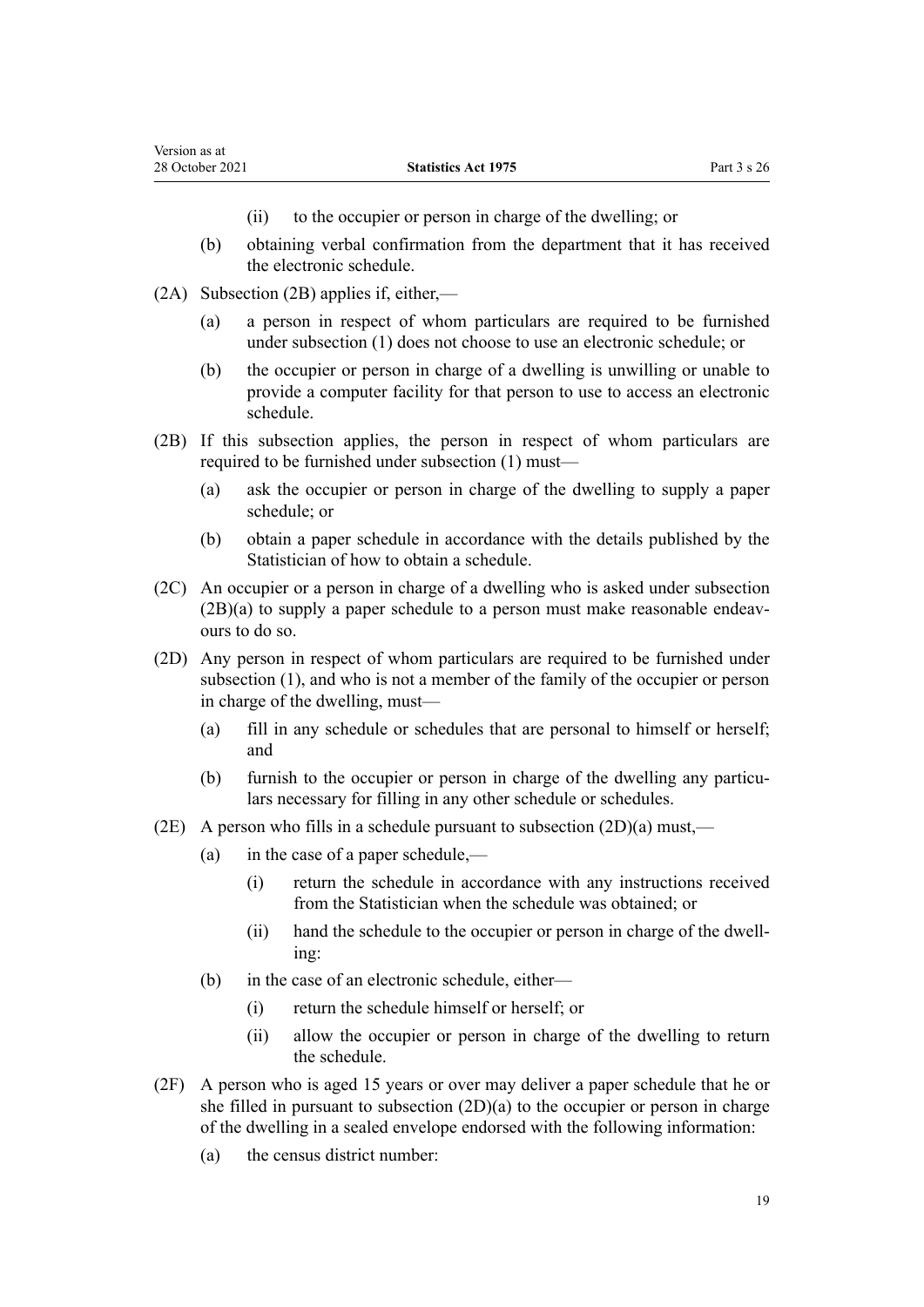- <span id="page-19-0"></span>(b) the census sub-district number:
- (c) the schedule number or numbers:
- (d) the person's name.
- (3) Every occupier or person in charge or census collector who opens any such envelope commits an offence against this Act:

provided that it shall not be an offence for a census collector to open the envelope where these particulars have not been properly endorsed on the envelope and he has been unable after reasonable endeavours to have these particulars completed by the respondent.

(4) Where a dwelling is occupied by 2 or more persons jointly, the duty imposed on the occupier or person in charge as to the furnishing of the particulars of the dwelling schedule for the census of population and dwellings shall lie upon the occupiers or persons in charge severally, save that the performance of the duty of the occupier or person in charge by one of the joint occupiers or persons in charge shall discharge the obligation of the other or others.

Compare: 1955 No 45 s 24

Section 26(2): replaced, on 7 July 2010, by [section 8\(1\)](http://legislation.govt.nz/pdflink.aspx?id=DLM3044412) of the Statistics Amendment Act 2010 (2010 No 86).

Section 26(2A): inserted, on 7 July 2010, by [section 8\(1\)](http://legislation.govt.nz/pdflink.aspx?id=DLM3044412) of the Statistics Amendment Act 2010 (2010 No 86).

Section 26(2B): inserted, on 7 July 2010, by [section 8\(1\)](http://legislation.govt.nz/pdflink.aspx?id=DLM3044412) of the Statistics Amendment Act 2010 (2010 No 86).

Section 26(2C): inserted, on 7 July 2010, by [section 8\(1\)](http://legislation.govt.nz/pdflink.aspx?id=DLM3044412) of the Statistics Amendment Act 2010 (2010 No 86).

Section 26(2D): inserted, on 7 July 2010, by [section 8\(1\)](http://legislation.govt.nz/pdflink.aspx?id=DLM3044412) of the Statistics Amendment Act 2010 (2010 No 86).

Section 26(2E): inserted, on 7 July 2010, by [section 8\(1\)](http://legislation.govt.nz/pdflink.aspx?id=DLM3044412) of the Statistics Amendment Act 2010 (2010 No 86).

Section 26(2F): inserted, on 7 July 2010, by [section 8\(1\)](http://legislation.govt.nz/pdflink.aspx?id=DLM3044412) of the Statistics Amendment Act 2010 (2010 No 86).

Section 26(3): amended, on 14 August 1985, by section 6 of the Statistics Amendment Act 1985 (1985 No 119).

Section 26(3): amended, on 7 July 2010, by [section 8\(2\)](http://legislation.govt.nz/pdflink.aspx?id=DLM3044412) of the Statistics Amendment Act 2010 (2010 No 86).

Section 26(3) proviso: amended, on 14 August 1985, by section 6 of the Statistics Amendment Act 1985 (1985 No 119).

Section 26(3) proviso: amended, on 7 July 2010, by [section 8\(2\)](http://legislation.govt.nz/pdflink.aspx?id=DLM3044412) of the Statistics Amendment Act 2010 (2010 No 86).

#### **27 Particulars of persons not abiding in any dwelling**

(1) The Statistician shall obtain the required particulars in respect of persons not abiding in any dwelling on the night of the census of population and dwellings in such manner as he determines.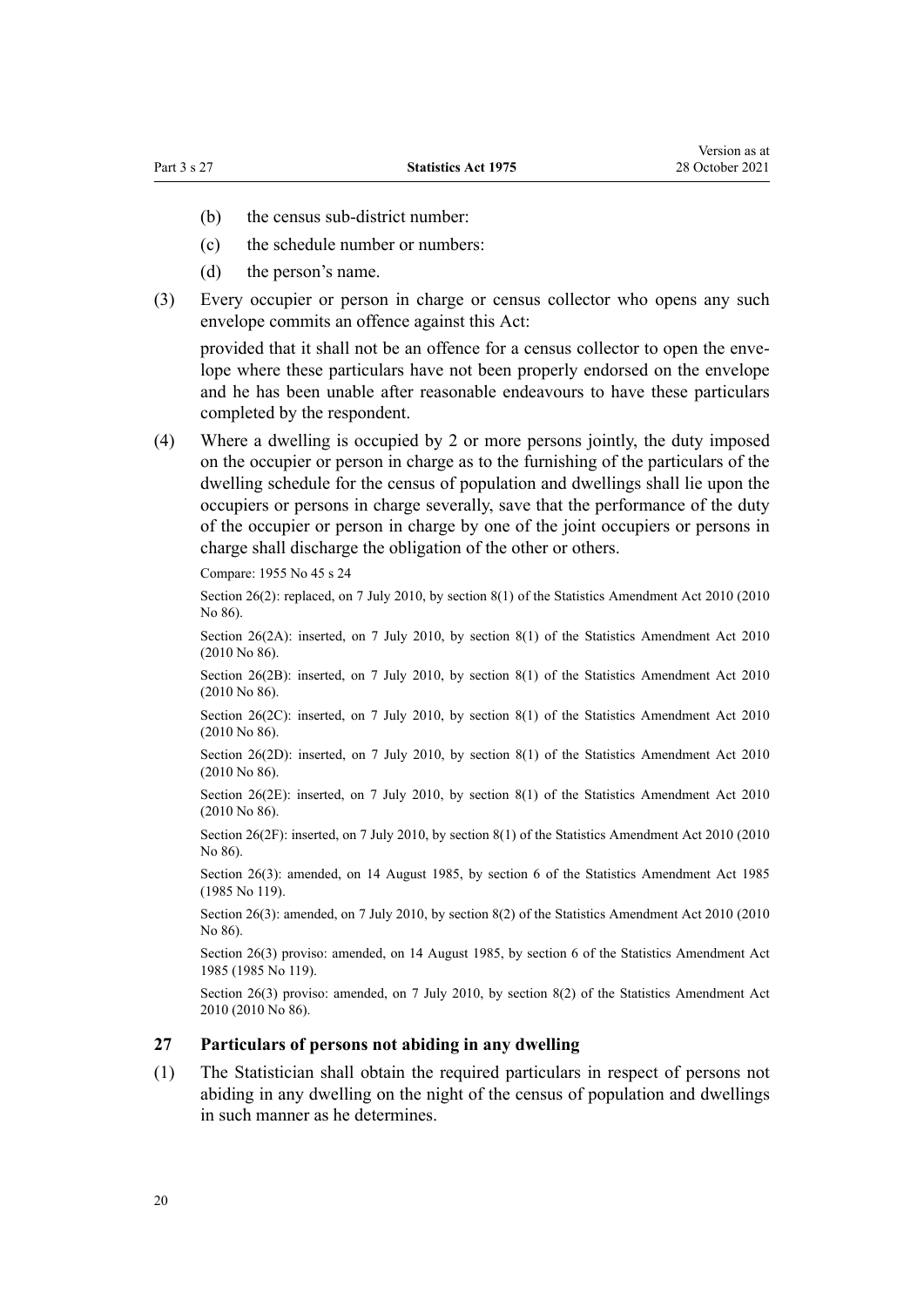<span id="page-20-0"></span>(2) Every person who can be lawfully required to provide such information pur‐ suant to this Part shall, on being required so to do, furnish to the best of his knowledge and belief the required particulars relating to persons who were not abiding in any dwelling on the night of the census of population and dwellings. Compare: 1955 No 45 s 25

# **Part 4 Collection of statistics by the department**

# **28 Provisions to apply to collections made by Statistician**

Unless specifically stated to the contrary, the provisions of this Part shall apply only to the statistics collected pursuant to this Act by the Statistician.

# **29 Forms**

- (1) The Statistician shall design and use such schedules as he sees fit for collecting the statistics authorised by this Act to be collected, and shall lay down for all such schedules the instructions and procedures necessary for the proper distribution, filling in, and return thereof.
- (2) Any document purporting to be a schedule authorised pursuant to this Act for use in the collection of statistics or related information, or to set forth any instructions relative thereto, which is produced by any employee of the department, or by any other person with authority delegated to him by or under any other Act mentioned in the schedule, as being such a schedule or as setting forth such instructions, shall be deemed to have been supplied by the Statistician to the employee of the department or other such person so producing it, and shall, until the contrary is proved, be sufficient evidence that all instructions therein set forth have been duly issued by or on behalf of the Statistician. Compare: 1955 No 45 s 10

# **30 Delivery of schedules**

- (1) Delivery to any person of a schedule for the purposes of this Act is effected by delivering to that person, by any of the methods described in subsection (2),—
	- (a) a schedule; or
	- (b) the means to access an electronic schedule.
- (2) A schedule, or the means to access an electronic schedule, may be delivered—
	- (a) by personal delivery to a person; or
	- (b) by post addressed to the person by name, or by office,—
		- (i) at the person's last known place of abode or business; or
		- (ii) at any address given by the person; or
	- (c) by post addressed to the occupier of the dwelling or premises; or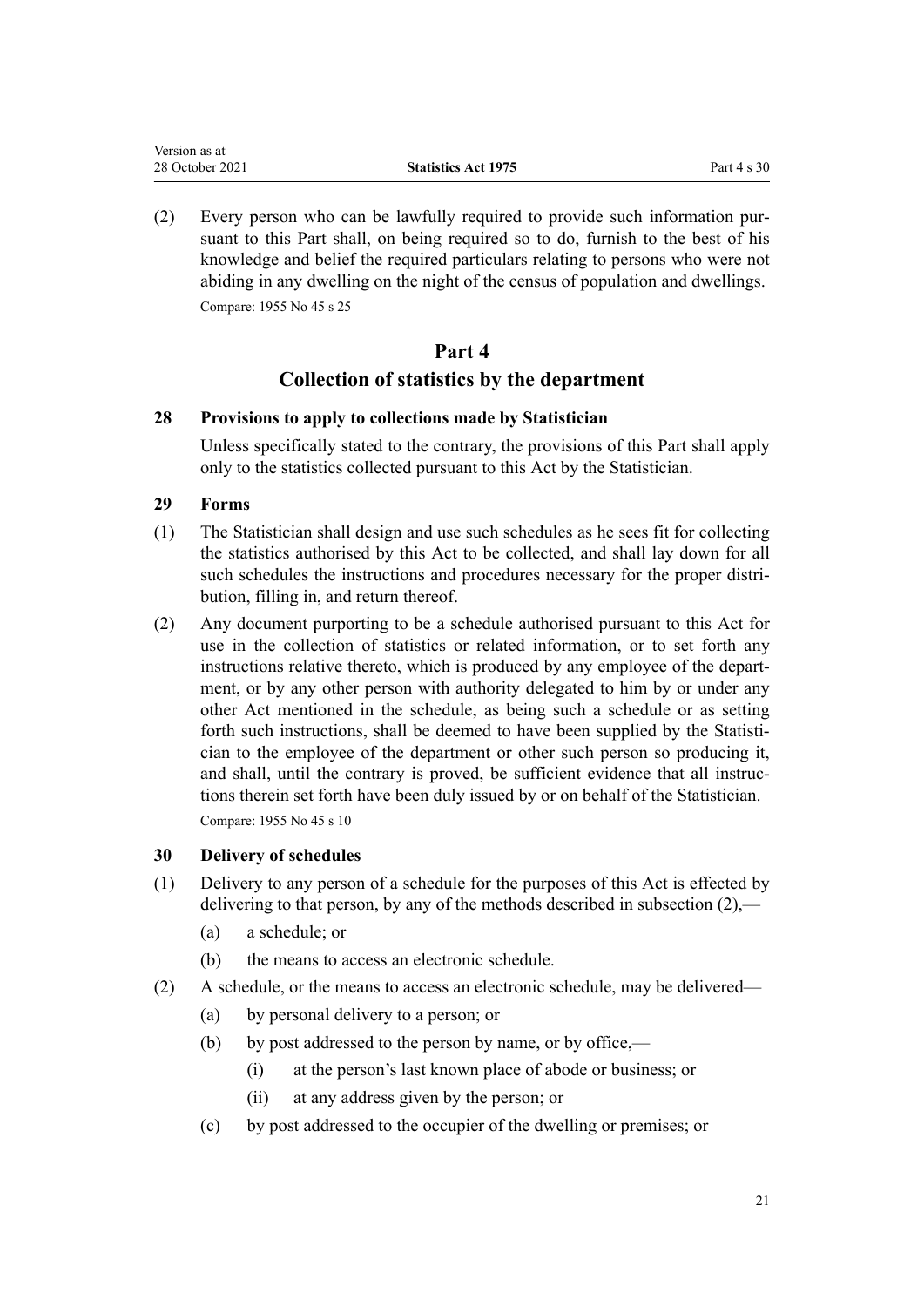<span id="page-21-0"></span>(d) by electronic means, including (without limitation) by fax, email, or text messaging, to an address nominated by the person for the purpose of delivery of a schedule or the means to access an electronic schedule; or

Version as at

- (e) if any other person is authorised to act on behalf of the person, by deliv‐ ery to that other person by any of the methods set out in paragraphs (a) to (c).
- (3) The time that delivery of a schedule or the means to access an electronic sched‐ ule is, in the absence of proof to the contrary, deemed to be effected is,—
	- (a) if delivery is effected by post, the time when in the ordinary course of post delivery would be expected; and
	- (b) if delivery is effected by electronic means, the time when the electronic communication enters the associated information system.

Section 30: replaced, on 7 July 2010, by [section 9](http://legislation.govt.nz/pdflink.aspx?id=DLM3044413) of the Statistics Amendment Act 2010 (2010) No 86).

# **31 Onus to complete schedules**

- (1) If a schedule purporting to be issued under this Act, or the means to access an electronic schedule, is delivered in accordance with [section 30](#page-20-0) to a person, together with a notice that the schedule must be filled in and returned to the department within a stated time, that person must,—
	- (a) fill in, sign, and return the schedule to the department within the stated time; or
	- (b) access, fill in, and return the electronic schedule to the department within the stated time.
- (2) If a schedule purporting to be issued under this Act, or the means to access an electronic schedule, is delivered in accordance with [section 30](#page-20-0) at any dwelling or part of a dwelling, together with a notice that the schedule must be filled in by the occupier of the dwelling or part of a dwelling, or in his or her absence by some other member of the household, and must be returned to the department within a stated time, the occupier must ensure that—
	- (a) the schedule is filled in, signed, and returned to the department within the stated time; or
	- (b) the electronic schedule is accessed, filled in, and returned to the department within the stated time.
- (2A) Subsection (2) applies whether or not the occupier, or any other member of the household,—
	- (a) is specifically named in the schedule; or
	- (b) is personally served with the schedule or the means to access an elec‐ tronic schedule.
- (3) If a schedule purporting to be issued under this Act, or the means to access an electronic schedule, is delivered in accordance with [section 30](#page-20-0) at any factory,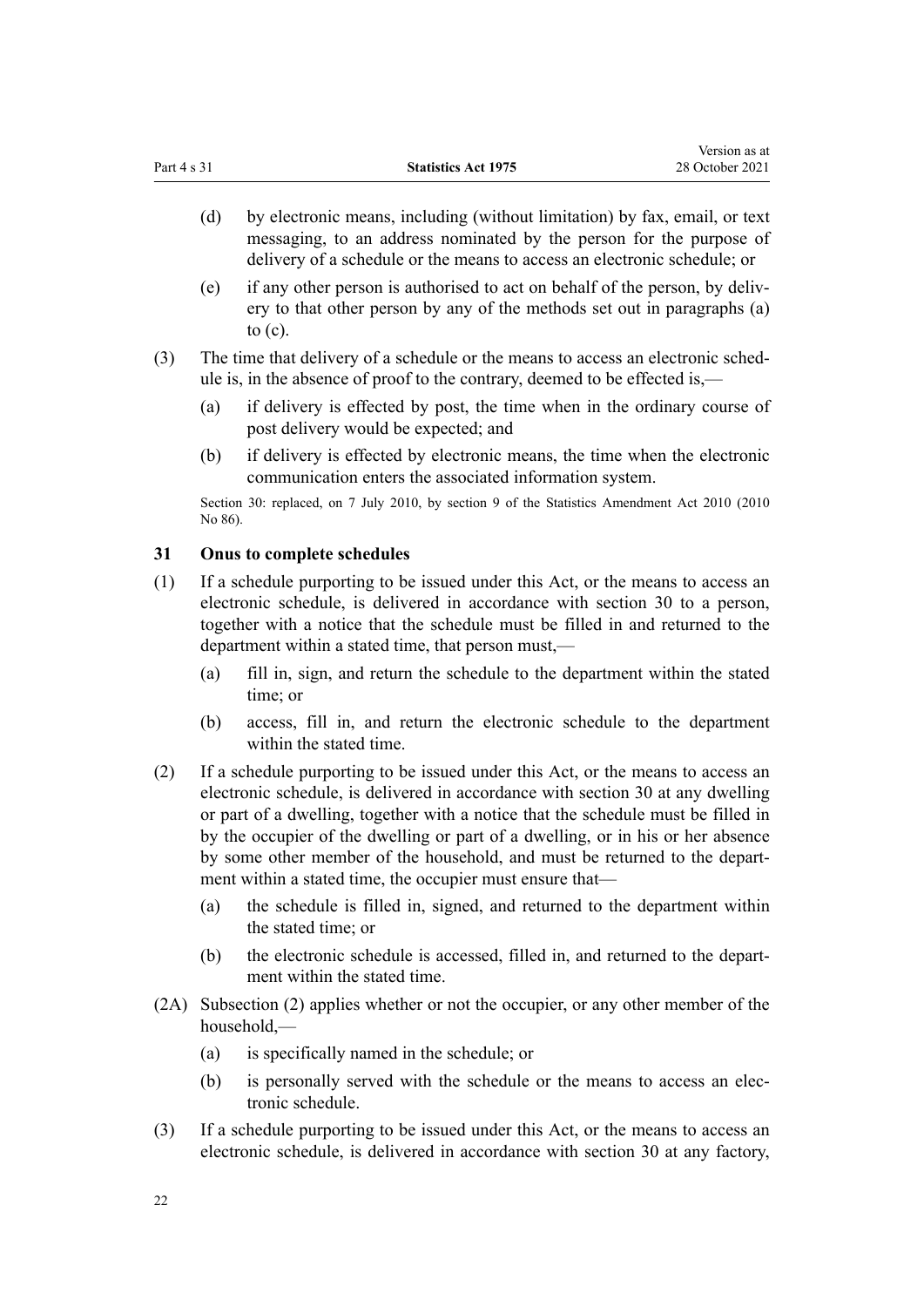farm, mine, workshop, office, or place of business or other activity of any person, or to that person's agent, or to the occupier of that factory, farm, mine, workshop, office, or place, together with a notice that the schedule must be filled in by that person or that occupier and must be returned to the department within a stated time, that person or that occupier must—

- (a) fill in, sign, and return the schedule to the department within the stated time; or
- (b) access, fill in, and return the electronic schedule to the department within the stated time.
- (3A) Subsection (3) applies whether or not the person or the occupier—
	- (a) is specifically named in the schedule; or

Version as at

- (b) is personally served with the schedule or the means to access an electronic schedule.
- (4) Where a respondent has been duly requested to provide information and main‐ tains that he has done so and the Statistician has no record of its receipt, the Statistician may supply the respondent with a further copy of the relevant schedule or the means to access an electronic schedule and require him by a further written request to supply the information as originally requested, and the provisions of subsections  $(1)$ ,  $(2)$ , and  $(3)$  shall apply as if this was an original request.
- (4A) Where a respondent has been duly requested to provide information in a schedule delivered to him and either has not supplied all the information required, or the information supplied is inadequate or the Statistician requires the information supplied to be clarified or explained, the Statistician may, by notice in writing delivered to the respondent, require the respondent to supply the information originally required or to clarify the information supplied, as the case may be.
- (4B) The respondent to whom a notice under subsection (4A) is delivered shall sup‐ ply the information or provide clarification of or such explanation with refer‐ ence to the information supplied, as the case may be, in such manner as may be required by the notice.
- (5) If the Statistician publishes by advertisement in the *Gazette*, and in such news‐ papers as may appear to the Statistician to be sufficient for notifying the per‐ sons concerned, a list of any classes or descriptions of undertakings in relation to which returns will be required for the purposes of a particular census under this Act, it shall be the duty of the person in charge of each undertaking of any such class or description as aforesaid, who has not received a schedule or the means to access an electronic schedule under [section 30,](#page-20-0) to inform the Statistician within such period, being not less than 21 days after the date of publication of the advertisement, as may be specified therein, that such an undertaking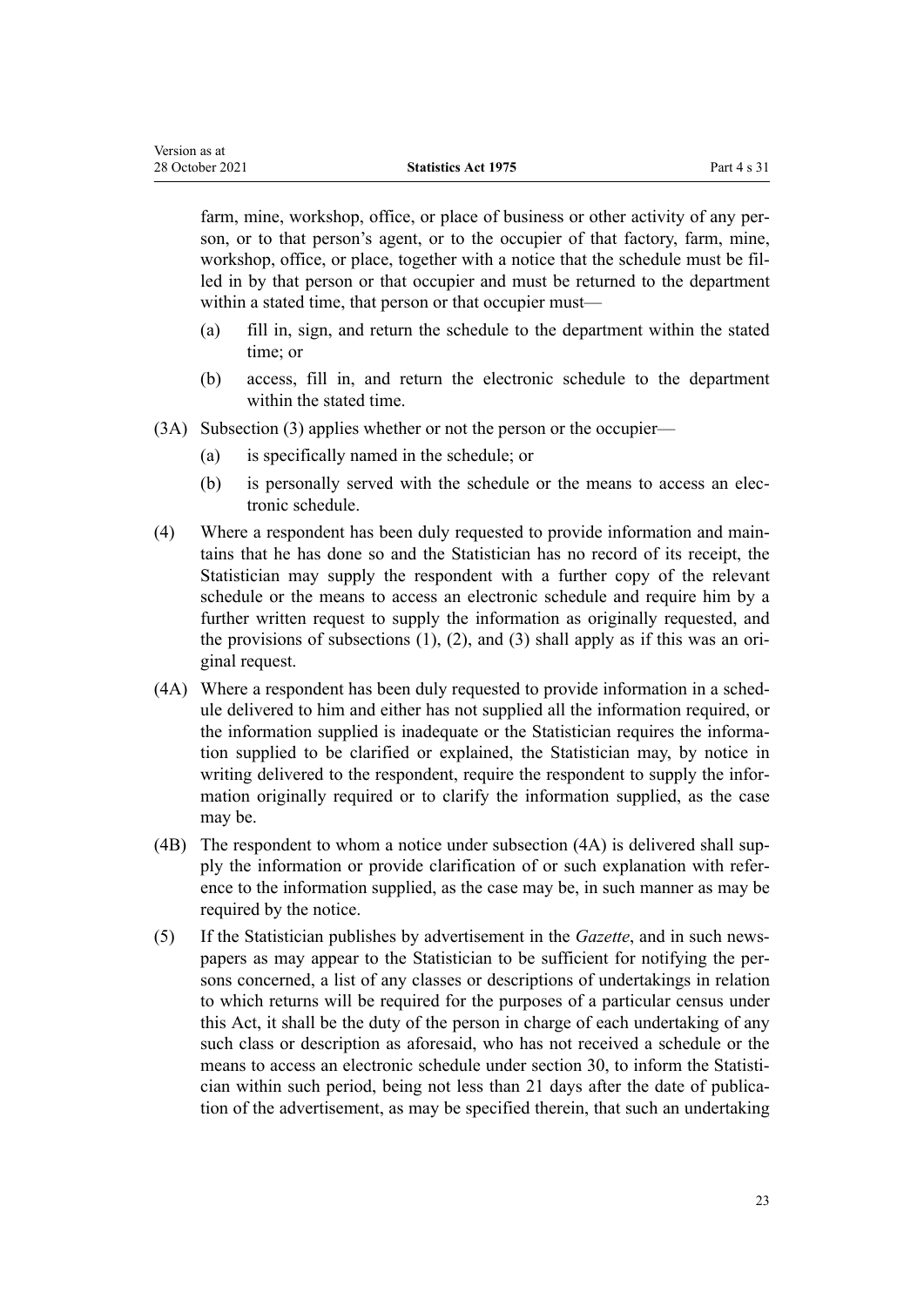<span id="page-23-0"></span>as aforesaid exists, and to give the Statistician such prescribed particulars of the undertaking as may be so specified.

Compare: 1955 No 45 s 16

Section 31(1): replaced, on 7 July 2010, by [section 10\(1\)](http://legislation.govt.nz/pdflink.aspx?id=DLM3044415) of the Statistics Amendment Act 2010 (2010 No 86).

Section 31(2): replaced, on 7 July 2010, by [section 10\(1\)](http://legislation.govt.nz/pdflink.aspx?id=DLM3044415) of the Statistics Amendment Act 2010 (2010 No 86).

Section 31(2A): inserted, on 7 July 2010, by [section 10\(1\)](http://legislation.govt.nz/pdflink.aspx?id=DLM3044415) of the Statistics Amendment Act 2010 (2010 No 86).

Section 31(3): replaced, on 7 July 2010, by [section 10\(1\)](http://legislation.govt.nz/pdflink.aspx?id=DLM3044415) of the Statistics Amendment Act 2010 (2010 No 86).

Section 31(3A): inserted, on 7 July 2010, by [section 10\(1\)](http://legislation.govt.nz/pdflink.aspx?id=DLM3044415) of the Statistics Amendment Act 2010 (2010 No 86).

Section 31(4): amended, on 7 July 2010, by [section 10\(2\)](http://legislation.govt.nz/pdflink.aspx?id=DLM3044415) of the Statistics Amendment Act 2010 (2010 No 86).

Section 31(4A): inserted, on 5 November 1982, by section 8 of the Statistics Amendment Act 1982 (1982 No 38).

Section 31(4B): inserted, on 5 November 1982, by section 8 of the Statistics Amendment Act 1982 (1982 No 38).

Section 31(5): amended, on 7 July 2010, by [section 10\(3\)](http://legislation.govt.nz/pdflink.aspx?id=DLM3044415) of the Statistics Amendment Act 2010 (2010 No 86).

## **32 Furnishing of information required in schedules**

Every person from whom particulars for the purposes of any statistical inquiry may lawfully be required pursuant to this Act shall, to the best of his knowledge, when required so to do by the Statistician, or by any employee of the department authorised in writing by or on behalf of the Statistician, fill in and supply, in accordance with the instructions contained in or accompanying or having reference to any schedule, the particulars specified in that schedule, and, where the form of the schedule contains any certificate or declaration by the person filling in the schedule, shall complete and sign that certificate or declaration in accordance with those instructions.

Compare: 1955 No 45 s 12

#### **33 Questions asked by Statistician to be answered**

Every person who can be lawfully required to provide information pursuant to this Act shall, for the purpose of providing that information, to the best of his knowledge and belief, answer all questions asked him by the Statistician, or by any employee of the department authorised in writing by or on behalf of the Statistician.

Compare: 1955 No 45 s 13

#### **33A Waiver of obligation to answer questions**

(1) This section applies to the collection of statistics by the statistician under this Part or under an agreement made by the statistician under [section 9](#page-8-0).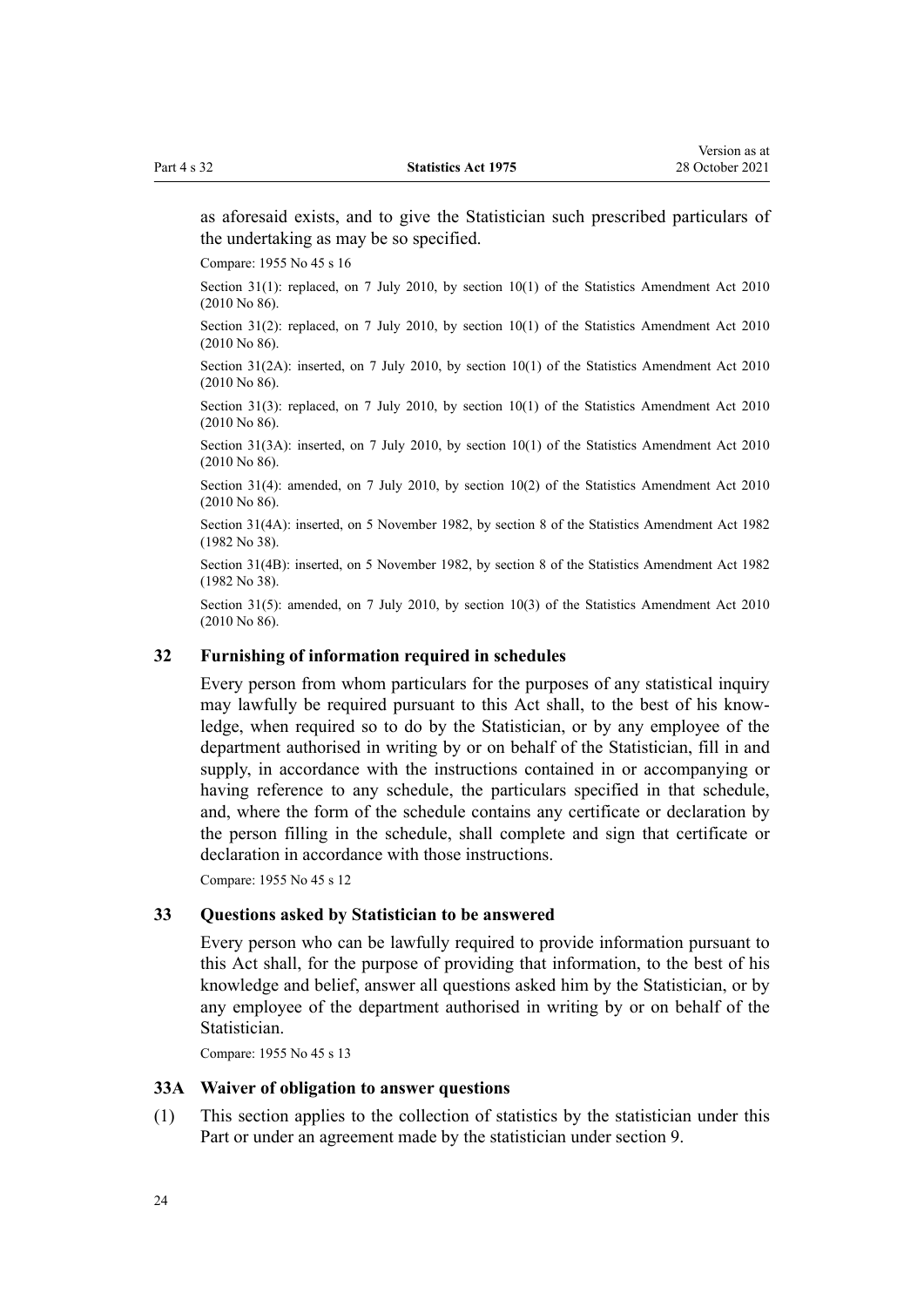<span id="page-24-0"></span>

| Version as at   |                            |             |
|-----------------|----------------------------|-------------|
| 28 October 2021 | <b>Statistics Act 1975</b> | Part 4 s 35 |

- (2) The statistician may waive the application of all or any of [sections 31](#page-21-0), [32](#page-23-0), and [33](#page-23-0) to the collection of particular statistics if satisfied that—
	- (a) special circumstances of sensitivity apply to some of the questions asked and it is inappropriate to compel answers to those particular questions; and
	- (b) the information is being collected to enable the production of official statistics of any or all of the kinds described in section  $4(a)$ , (b), (d), and (i); and
	- (c) the statistical validity of the information being collected will not be unduly compromised.
- (3) To avoid doubt, if the statistician has granted a waiver under subsection (2) in relation to any question, any person who would otherwise be required to answer the question does not commit an offence against [section 43](#page-33-0) if the person declines to answer the question.
- (4) A waiver under this section is secondary legislation (*see* [Part 3](http://legislation.govt.nz/pdflink.aspx?id=DLM7298343) of the Legis‐ lation Act 2019 for publication requirements).

| Legislation Act 2019 requirements for secondary legislation made under this section |                                                                                                                                                                            |                   |  |
|-------------------------------------------------------------------------------------|----------------------------------------------------------------------------------------------------------------------------------------------------------------------------|-------------------|--|
| <b>Publication</b>                                                                  | It is not required to be published                                                                                                                                         | LA19 s 73(2)      |  |
| <b>Presentation</b>                                                                 | It is not required to be presented to the House of<br>Representatives because a transitional exemption applies cl 32(1)(a)<br>under Schedule 1 of the Legislation Act 2019 | LA19 s 114, Sch 1 |  |
| <b>Disallowance</b>                                                                 | It may be disallowed by the House of Representatives                                                                                                                       | LA19 ss 115, 116  |  |
| This note is not part of the Act.                                                   |                                                                                                                                                                            |                   |  |

Section 33A: inserted, on 5 December 2013, by [section 4](http://legislation.govt.nz/pdflink.aspx?id=DLM5627707) of the Statistics Amendment Act 2013 (2013 No 134).

Section 33A(4): inserted, on 28 October 2021, by [section 3](http://legislation.govt.nz/pdflink.aspx?id=LMS268932) of the Secondary Legislation Act 2021 (2021 No 7).

# **34 Completion of schedules by New Zealand agents of overseas traders carrying on business in New Zealand**

The provisions of this Act relating to the filling in, signing, and returning to the department of schedules and the answering of questions shall, in the case of a person residing outside New Zealand or a corporation incorporated outside New Zealand and in either case carrying on business in New Zealand, be com‐ plied with by the manager, attorney, or other agent of that person or corporation in New Zealand.

Compare: 1955 No 45 s 17

# **35 Right of entry**

(1) Subject to subsections (2) and (3), for the purpose of making any inquiries or observations necessary for obtaining the statistics to be collected under the authority of this Act, the Statistician, or any employee of the department authorised in writing by him, may,—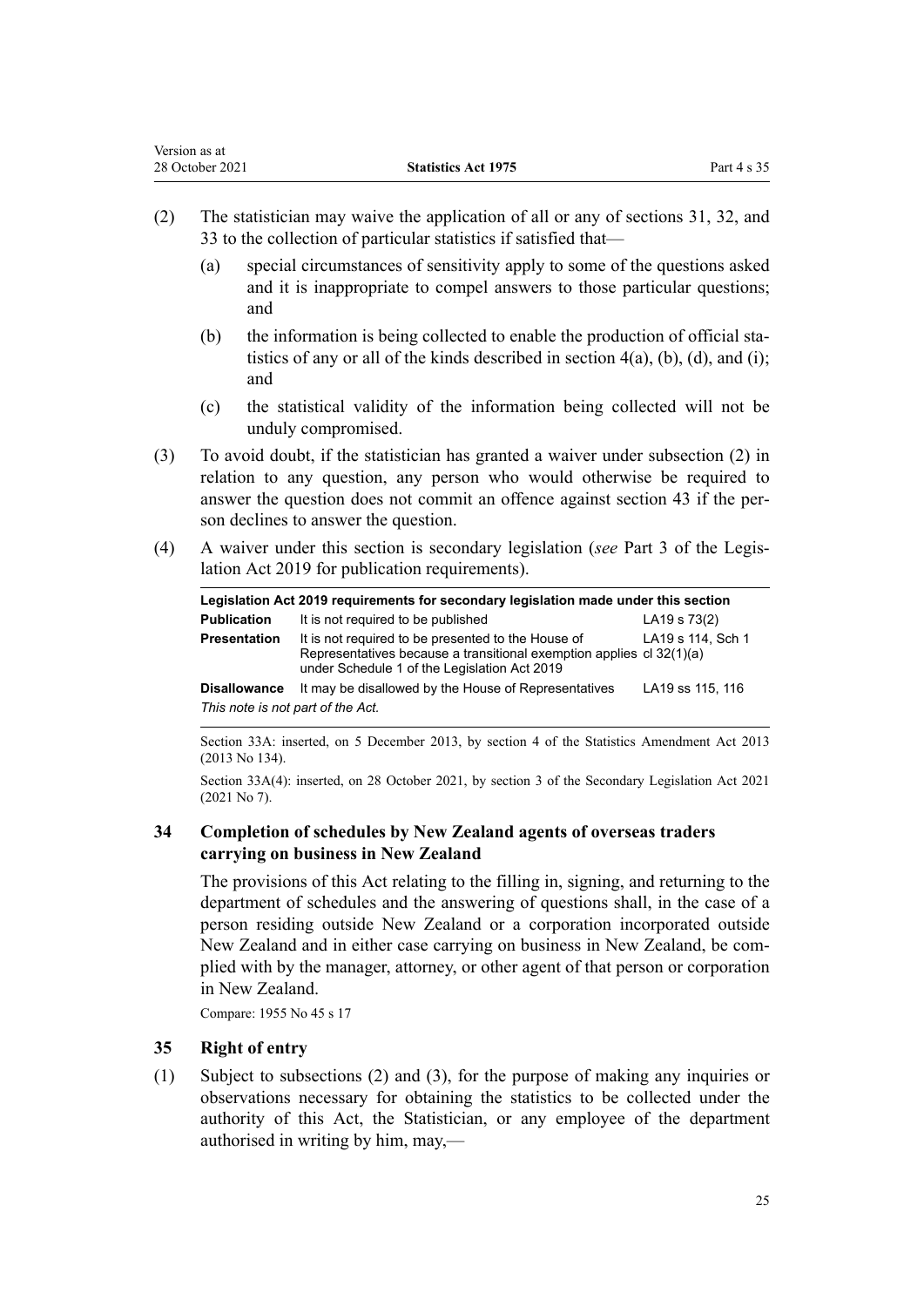- (a) at any reasonable time, enter any factory, farm, mine, workshop, office, or place of business, whether carried on solely by the occupier or other‐ wise, and may inspect any part of the premises, any goods that are being stored or offered for sale, and any books of account, vouchers, documents, or other business records; and
- (b) require any person who, by reason of his office, would normally be expected to have the custody of any books of account, vouchers, documents, or other business records to produce the same for inspection within 48 hours or such longer period as may be specified in the requisition at the time it is made.
- (2) The Statistician and any employee of the department authorised in writing by him as aforesaid shall not exercise any of the powers conferred by subsection (1) unless—
	- (a) the occupier of the factory, farm, mine, workshop, office, or place of business consents to the entry and inspection, or the person who, by reason of his office, would normally be expected to have the custody of any such books of account, vouchers, documents, or other business records, consents to their production; or
	- (b) the Statistician or the employee of the department obtains a warrant authorising him to exercise those powers in accordance with subsection (3).
- (3) Where any District Court Judge or Justice or Community Magistrate is satis‐ fied, on application in writing made on oath, that there is reasonable ground for believing that it is necessary for the purpose of making any inquiries or observations necessary for obtaining the statistics to be collected under the authority of this Act for the Statistician or any employee of the department authorised in writing by him to exercise, in relation to any factory, farm, mine, workshop, office, or place of business any of the powers conferred by subsection (1)(a) or in relation to any person any of the powers conferred by subsection  $(1)(b)$ , he may, by warrant under his hand, authorise the Statistician or any such employee of the department to exercise those powers in relation to that factory, farm, mine, workshop, office, or place of business or in relation to that person, as the case may require.
- (4) Every warrant issued under subsection (3) shall authorise the person named in the warrant,—
	- (a) at any reasonable time, to enter any factory, farm, mine, workshop, office, or place of business, whether carried on solely by the occupier or otherwise, and inspect any part of the premises, any goods which are being stored or offered for sale, and any books of account, vouchers, documents, or other business records; and
	- (b) require any person who, by reason of his office, would normally be expected to have the custody of any books of account, vouchers, docu-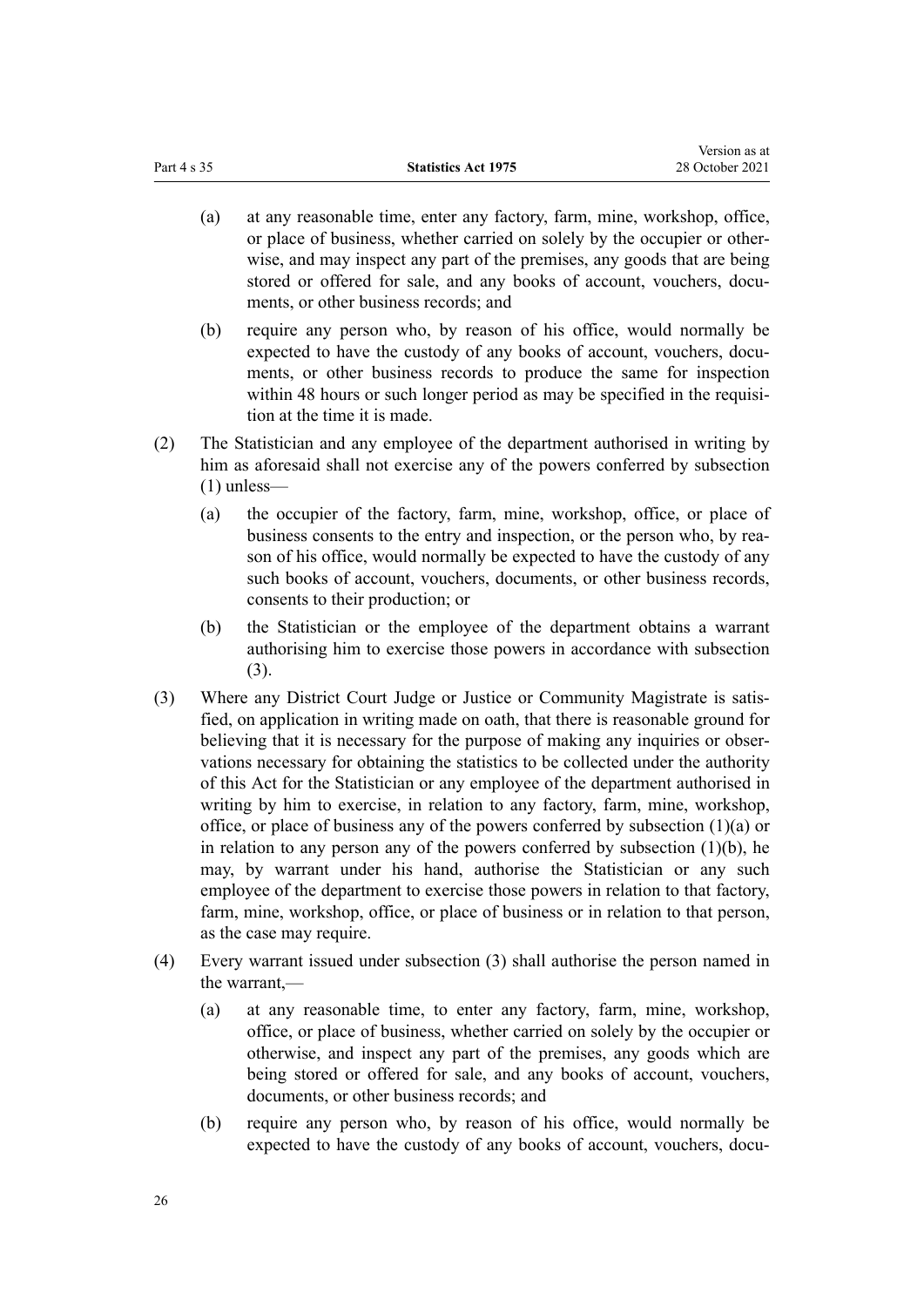| Version as at   |                            |             |
|-----------------|----------------------------|-------------|
| 28 October 2021 | <b>Statistics Act 1975</b> | Part 4 s 35 |

ments, or other business records to produce the same for inspection within 48 hours or such longer period as may be specified in the requisition at the time it is made.

- (5) Every such warrant shall continue in force until the purpose for which it was granted has been satisfied.
- (6) The Statistician or any employee of the department authorised in writing by the Statistician to exercise any of the powers conferred by paragraphs (a) and (b) of subsection (1) shall,—
	- (a) in the case of the exercise of the powers conferred by subsection  $(1)(a)$ (except where those powers are exercised pursuant to a warrant issued under subsection  $(3)$ ),-
		- (i) give to the occupier thereof reasonable notice of his intention to enter the factory, farm, mine, workshop, office, or place of business, which notice shall include the purpose for which and the time at which it is proposed to enter and particulars of the statutory authority for the exercise by the Statistician or the employee of the department of the right of entry and inspection; and
		- (ii) at the time of entry and, if he is requested to do so, at any subsequent time, produce the authorisation in writing given to that employee by the Statistician; and
	- (b) in the case of the exercise of the powers conferred by subsection  $(1)(b)$ (except where those powers are exercised pursuant to a warrant issued under subsection (3))—
		- (i) give to the person required to produce the books of account, vouchers, documents, or other business records particulars of the statutory authority for the exercise by him of that power; and
		- (ii) at the time when that power is exercised, produce the authorisation in writing given to that employee by the Statistician; and
	- (c) where those powers are exercised pursuant to a warrant issued under subsection (3), produce that warrant at the time of the exercise by him of those powers.
- (7) Where any person is prosecuted for failure to produce any books of account, vouchers, documents, or other business records when required to do so under paragraph (b) of subsection (1), it shall be a defence to prove that he did not have the custody of the same at the time of the requisition and did not subsequently acquire the custody thereof.

Compare: 1975 No 1 s 35

Section 35: replaced, on 5 November 1982, by section 9 of the Statistics Amendment Act 1982 (1982 No 38).

Section 35(3): amended, on 30 June 1998, by [section 7](http://legislation.govt.nz/pdflink.aspx?id=DLM427920) of the District Courts Amendment Act 1998 (1998 No 76).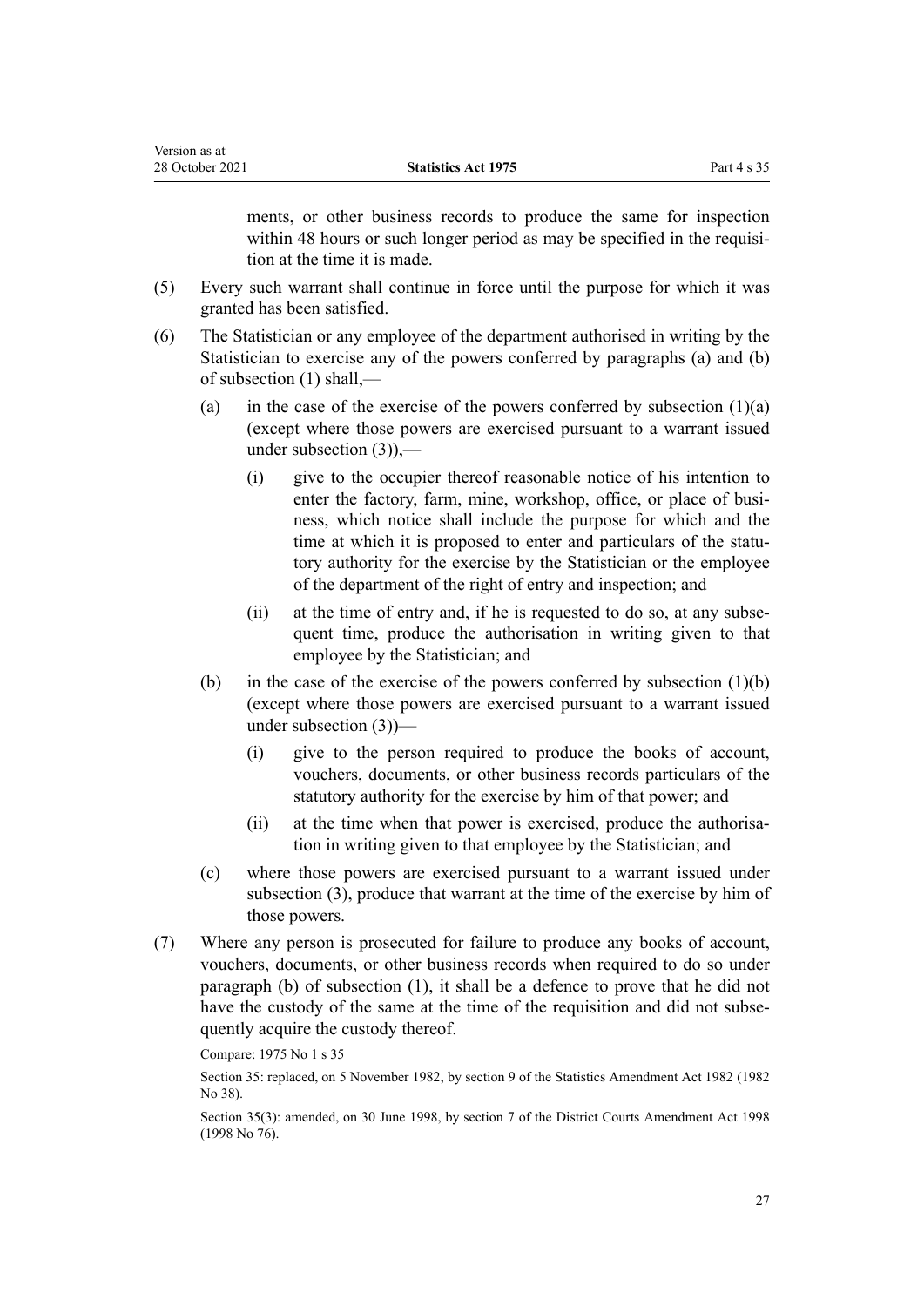### <span id="page-27-0"></span>**36 Test purchases**

Where necessary to determine precisely the specifications of goods the price or description of which is material to the exercise of his duties under this Act, the Statistician may make test purchases of the goods.

### **37 Security of information**

- (1) Information furnished to the Statistician under this Act shall only be used for statistical purposes.
- (2) No person other than an employee of the department who has made the statutory declaration specified in [section 21](#page-13-0) shall be permitted to see any individual schedule or any answer to any question put under this Act except for the purposes of a prosecution or a proposed prosecution under this Act.
- (3) No information contained in any individual schedule and no answer to any question put for the purposes of this Act shall, except for the purposes of a prosecution or a proposed prosecution under this Act, be separately published or disclosed to any undertaking or to any person not being an employee of the department who has made the statutory declaration specified in [section 21.](#page-13-0)
- (4) All statistical information published by the Statistician shall be arranged in such a manner as to prevent any particulars published from being identifiable by any person (other than the person by whom those particulars were supplied) as particulars relating to any particular person or undertaking, unless—
	- (a) that person or the owner of that undertaking has consented to their publication in that manner, or has already permitted their publication in that manner; or
	- (b) their publication in that manner could not reasonably have been foreseen by the Statistician or any employee of the department.
- (5) For the purposes of subsection (4), the Statistician shall make such office rules as he considers necessary.
- (6) Subsections (2) and (3) apply notwithstanding any provision contained in the [Customs and Excise Act 2018,](http://legislation.govt.nz/pdflink.aspx?id=DLM7038920) the [Tax Administration Act 1994](http://legislation.govt.nz/pdflink.aspx?id=DLM348342) or any other Act.

Section 37: replaced, on 14 August 1985, by section 7(1) of the Statistics Amendment Act 1985 (1985 No 119).

Section 37(6): amended, on 1 October 2018, by [section 443\(3\)](http://legislation.govt.nz/pdflink.aspx?id=DLM7039957) of the Customs and Excise Act 2018 (2018 No 4).

Section 37(6): amended, on 1 April 1995, by section YB 1 of the Income Tax Act 1994 (1994 No 164).

#### **37A Statistician authorised to disclose certain information**

Notwithstanding section 37, the Statistician may disclose the following infor‐ mation: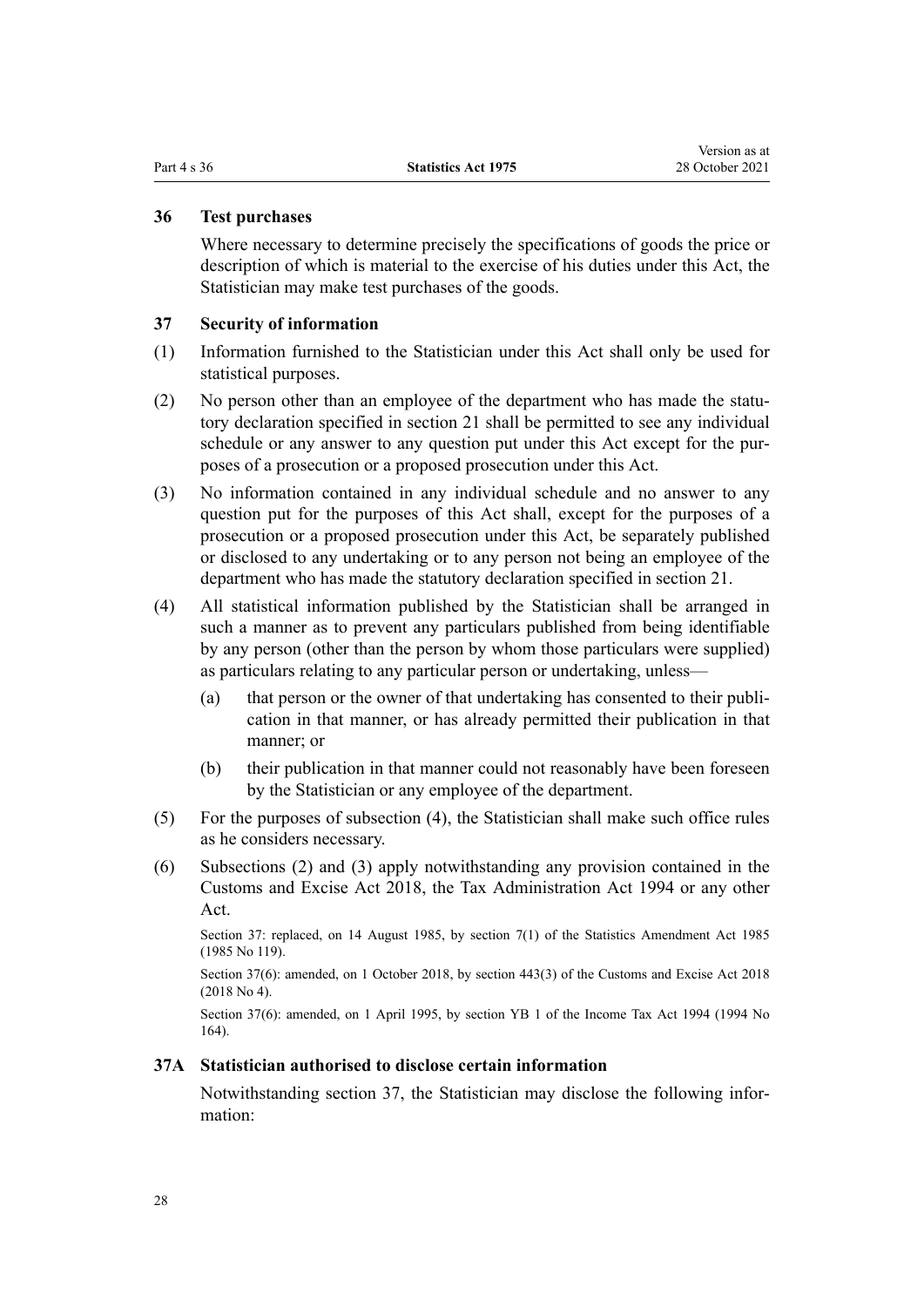- <span id="page-28-0"></span>(a) information supplied by a person or undertaking in respect of which dis‐ closure is consented to in writing by the person, or a competent officer of the undertaking, who or which supplied it:
- (b) information available to the public under any Act or public document:
- (c) information in the form of an index or list of the names and addresses of individual undertakings, together with the industrial classification allot‐ ted to them and the number of persons engaged:
- (d) details of external trade, movement of ships, and cargo handled at ports:
- (e) with the approval of the Minister, such particulars respecting individual fire, accident, and life insurance offices as are desirable in the public interest, not being information received through the Inland Revenue Department:
- (f) information supplied by a local authority.

Section 37A: replaced, on 14 August 1985, by section 7(1) of the Statistics Amendment Act 1985 (1985 No 119).

# **37B Disclosure of information collected jointly**

Notwithstanding [section 37,](#page-27-0) particulars of any information collected jointly with a government department, local authority, or statutory body (whether corporate or unincorporated), pursuant to an agreement under [section 9](#page-8-0) and infor‐ mation collected under any enactment other than this Act and processed by the department may be disclosed to that government department, local authority, or statutory body, and a completed or partly completed schedule obtained or an answer to any question put in the course of a joint collection, may be disclosed to any employee of that government department, local authority, or statutory body who has made a statutory declaration similar to the declaration of secrecy prescribed by [section 21](#page-13-0).

Section 37B: replaced, on 14 August 1985, by section 7(1) of the Statistics Amendment Act 1985 (1985 No 119).

# **37C Disclosure of individual schedules for bona fide research or statistical purposes**

- (1) Despite [section 37,](#page-27-0) the Statistician may disclose individual schedules to any person if—
	- (a) the information contained in the schedules is to be used by that person solely for bona fide research or statistical purposes in relation to a matter of public interest; and
	- (b) the Statistician is satisfied that the person has the necessary research experience, knowledge, and skills to access and use the information contained in the schedules; and
	- (c) the disclosure is not prevented by subsection (2).
- (2) An individual schedule must not be disclosed under this section unless—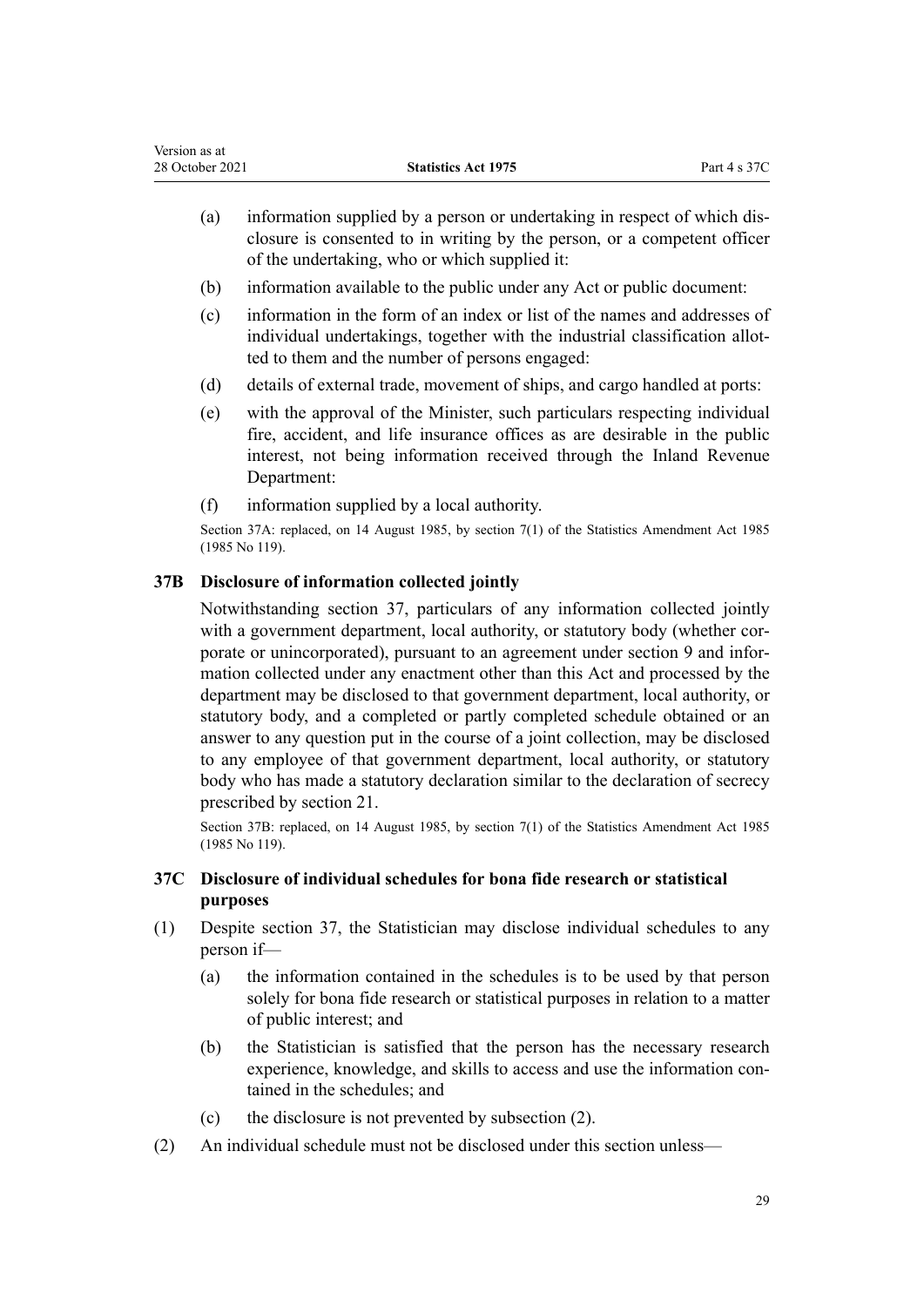<span id="page-29-0"></span>(a) the name and address of the person or undertaking by whom or by which the schedule was supplied are deleted; and

Version as at

- (b) every person involved in the research or statistical project has made a statutory declaration of secrecy (similar to that prescribed in [section 21](#page-13-0)) declaring that the schedule or any information contained in it will be used only for the purposes of that research or statistical project; and
- (c) the Statistician is satisfied that the security of the schedule and any infor‐ mation contained in it will not be impaired.
- (3) The published results of any such research or statistical project shall not divulge any more information than the Statistician could publish under this Part.
- (4) Every person to whom individual schedules are disclosed under this section must—
	- (a) use the schedules and the information contained in them only for the purposes of the research or statistical project; and
	- (b) comply with any directions given by the Statistician relating to the schedules and the information contained in them.

Section 37C: replaced, on 14 August 1985, by section 7(1) of the Statistics Amendment Act 1985 (1985 No 119).

Section 37C heading: amended, on 31 August 2012, by [section 4\(1\)](http://legislation.govt.nz/pdflink.aspx?id=DLM4444707) of the Statistics Amendment Act 2012 (2012 No 67).

Section 37C(1): replaced, on 31 August 2012, by [section 4\(2\)](http://legislation.govt.nz/pdflink.aspx?id=DLM4444707) of the Statistics Amendment Act 2012 (2012 No 67).

Section 37C(2): replaced, on 31 August 2012, by [section 4\(2\)](http://legislation.govt.nz/pdflink.aspx?id=DLM4444707) of the Statistics Amendment Act 2012 (2012 No 67).

Section 37C(4): replaced, on 31 August 2012, by [section 4\(3\)](http://legislation.govt.nz/pdflink.aspx?id=DLM4444707) of the Statistics Amendment Act 2012 (2012 No 67).

## **37D Disclosure of historical documents**

Despite [section 37,](#page-27-0) the Statistician may authorise the disclosure, after 100 years, of individual schedules (whether provided under [Part 3](#page-15-0) or otherwise) that the Statistician has classified as historical documents, after having regard to the advice of the Chief Archivist.

Section 37D: replaced, on 21 April 2005, by [section 67\(1\)](http://legislation.govt.nz/pdflink.aspx?id=DLM346105) of the Public Records Act 2005 (2005 No 40).

#### **37DA Disclosure of individual schedules for statistical purposes**

- (1) Despite [sections 37](#page-27-0) and [37C](#page-28-0), on and from the date of the transfer under [section](http://legislation.govt.nz/pdflink.aspx?id=DLM345739) [22\(3\)\(a\)](http://legislation.govt.nz/pdflink.aspx?id=DLM345739) of the Public Records Act 2005 of individual schedules provided to the Statistician under [Part 3](#page-15-0), the Statistician must authorise, solely for statis‐ tical purposes, the disclosure of those individual schedules.
- (2) An individual schedule must not be disclosed under this section unless—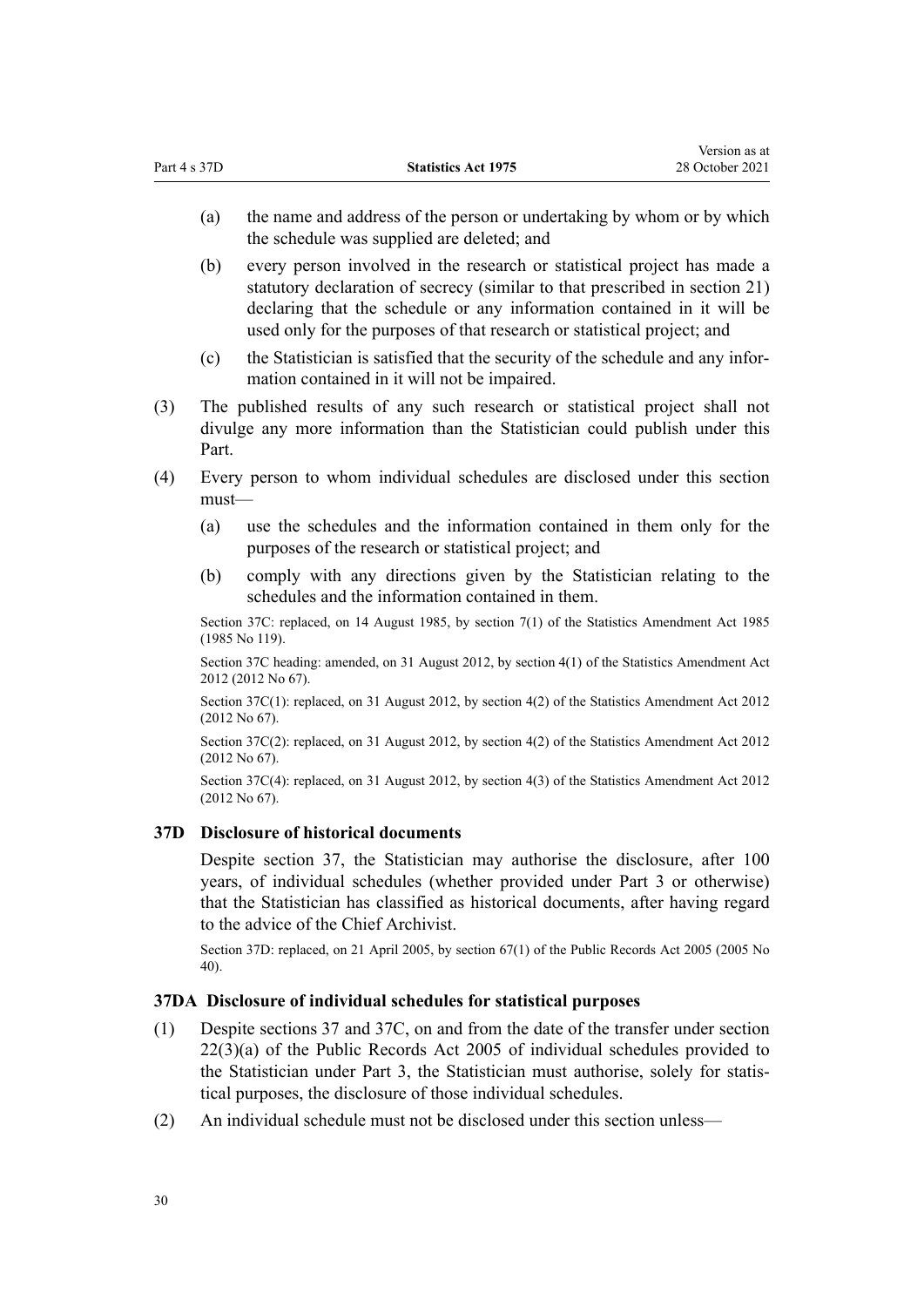<span id="page-30-0"></span>

| Version as at   |                            |              |
|-----------------|----------------------------|--------------|
| 28 October 2021 | <b>Statistics Act 1975</b> | Part 4 s 37F |

- (a) every person involved in the statistical project makes a statutory declar‐ ation similar to the declaration of secrecy prescribed by [section 21](#page-13-0); and
- (b) the Statistician is satisfied that the security of the individual schedules and any information contained in them will not be impaired.
- (3) The published results of a statistical project referred to in subsection (2) must not divulge more information than the Statistician could publish under this Part.

Section 37DA: inserted, on 21 April 2005, by [section 67\(1\)](http://legislation.govt.nz/pdflink.aspx?id=DLM346105) of the Public Records Act 2005 (2005 No 40).

# **37E Security of recorded information**

In respect of the statistical information that the Statistician collects pursuant to this Act, where such information from individual schedules, worksheets, or any other confidential source is to be copied or recorded by means of cards, tapes, discs, wires, films, or any other method, whether using encoded or plain language symbols for the processing, storage, or reproduction of particulars, the Statistician is hereby empowered to take and shall take such steps as are necessary to ensure that the security provisions in this Act are complied with.

Section 37E: replaced, on 14 August 1985, by section 7(1) of the Statistics Amendment Act 1985 (1985 No 119).

# **37F Power of Statistician to release information to New Zealand Meat Producers Board**

(1) For the purposes of this section,—

**farmer**, at any time, means a livestock farmer (within the meaning of section 4 of the Meat Board Act 2004) who or that then owns (in New Zealand) 250 or more sheep or goats, or 50 or more beef cattle

**Meat Board** means the New Zealand Meat Board established by section 4(1) of the Meat Board Act 1997

**wool grower**, at any time, means a grower (within the meaning of section 2 of the Wool Board Act 1997) who or that then owns (in New Zealand) 250 or more sheep.

- (2) Notwithstanding [section 37,](#page-27-0) but subject to subsection (3), the Statistician is authorised—
	- (a) to supply, from time to time, to the Meat Board an index or list of the names and addresses of farmers.
	- (b) *[Repealed]*
- (3) Disclosure, pursuant to subsection (2), of the name and address of any farmer or wool grower may take place only where—
	- (a) the schedule completed by that farmer or wool grower—
		- (i) states that the Statistician is authorised in accordance with this section to disclose the name and address of any person as a farmer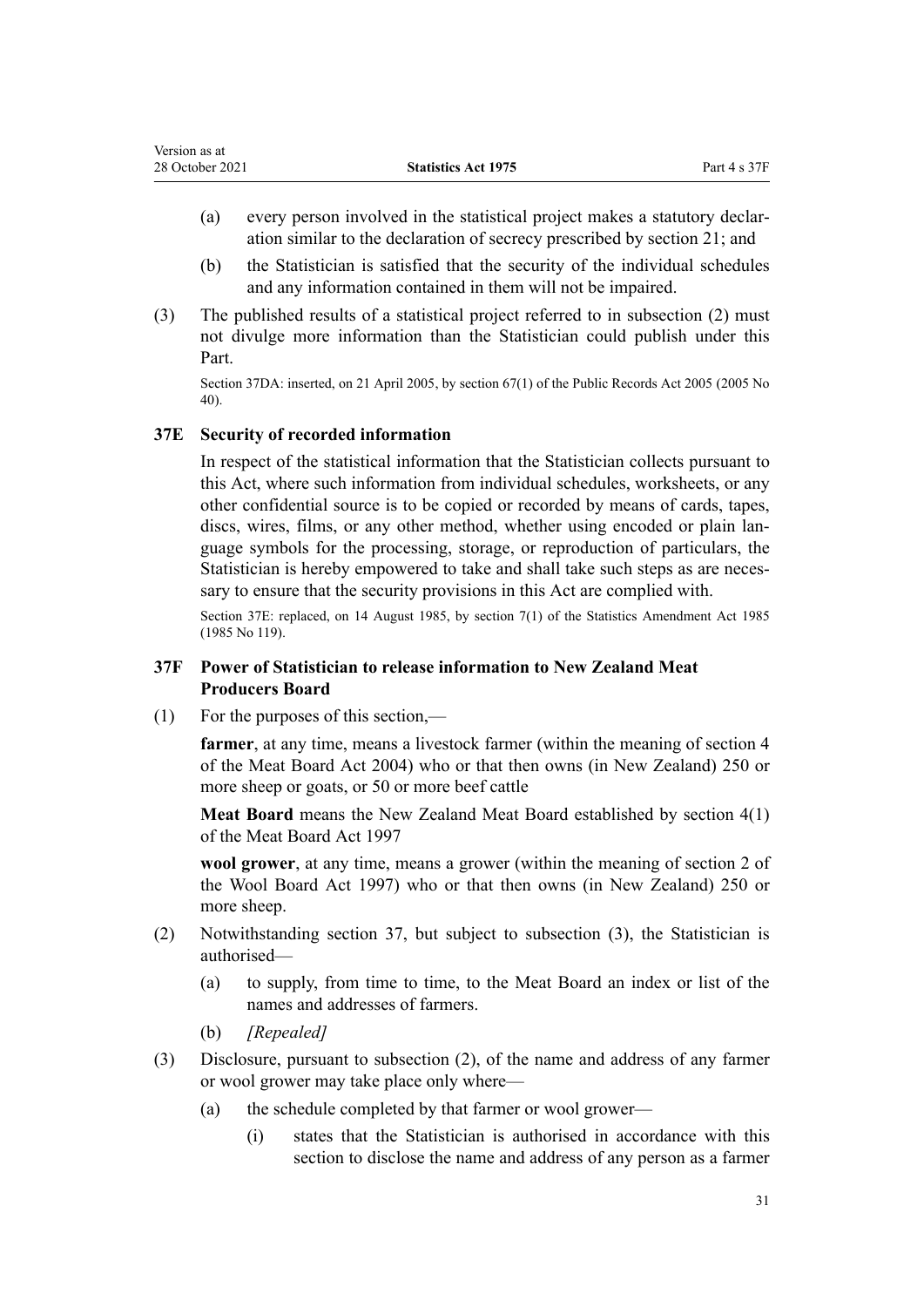or wool grower unless that person objects in the manner pre‐ scribed by the schedule or in writing to such disclosure; and

- (ii) states the purposes for which any information disclosed under this section may be used; and
- (b) that farmer or wool grower does not object in the manner prescribed by the schedule or in writing to the disclosure of his name and address.
- (4) The Meat Board shall use the index or list supplied to it under subsection (2)(a) only—
	- (a) for the purposes of regulations prescribing procedures for the election of directors; or
	- (b) for the purposes of distributing to the farmers named in the index or list copies of the annual report and other publications of the Meat Board.
- (5) *[Repealed]*
- (6) Every person commits an offence who, being a person who has received an index or list supplied to the Meat Board under subsection (2) for any of the purposes referred to in subsection (4) or subsection (5), delivers that index or list to any other person for a purpose not connected with those purposes or uses any information acquired by him from that index or list for a purpose not connected with those purposes.

Section 37F: replaced, on 14 August 1985, by section 7(1) of the Statistics Amendment Act 1985 (1985 No 119).

Section 37F heading: amended, on 15 September 2003, by [section 62\(3\)](http://legislation.govt.nz/pdflink.aspx?id=DLM201327) of the Wool Industry Restructuring Act 2003 (2003 No 40).

Section 37F(1) **farmer**: replaced, on 17 December 1997, by section 82(1) of the Meat Board Act 1997 (1997 No 105).

Section 37F(1) **farmer**: amended, on 1 July 2004, pursuant to [section 90\(1\)](http://legislation.govt.nz/pdflink.aspx?id=DLM302411) of the Meat Board Act 2004 (2004 No 58).

Section 37F(1) **Meat Board**: replaced, on 17 December 1997, by section 82(1) of the Meat Board Act 1997 (1997 No 105).

Section 3F(1) **Wool Board**: repealed, on 15 September 2003, by [section 62\(3\)](http://legislation.govt.nz/pdflink.aspx?id=DLM201327) of the Wool Industry Restructuring Act 2003 (2003 No 40).

Section 37F(1) **wool grower**: replaced, on 17 December 1997, by section 61(1) of the Wool Board Act 1997 (1997 No 107).

Section  $37F(2)(b)$ : repealed, on 15 September 2003, by [section 62\(3\)](http://legislation.govt.nz/pdflink.aspx?id=DLM201327) of the Wool Industry Restructuring Act 2003 (2003 No 40).

Section 37F(4)(a): replaced, on 17 December 1997, by section 82(1) of the Meat Board Act 1997 (1997 No 105).

Section 37F(5): repealed, on 15 September 2003, by [section 62\(3\)](http://legislation.govt.nz/pdflink.aspx?id=DLM201327) of the Wool Industry Restructuring Act 2003 (2003 No 40).

Section 37F(6): amended, on 15 September 2003, by [section 62\(3\)](http://legislation.govt.nz/pdflink.aspx?id=DLM201327) of the Wool Industry Restructuring Act 2003 (2003 No 40).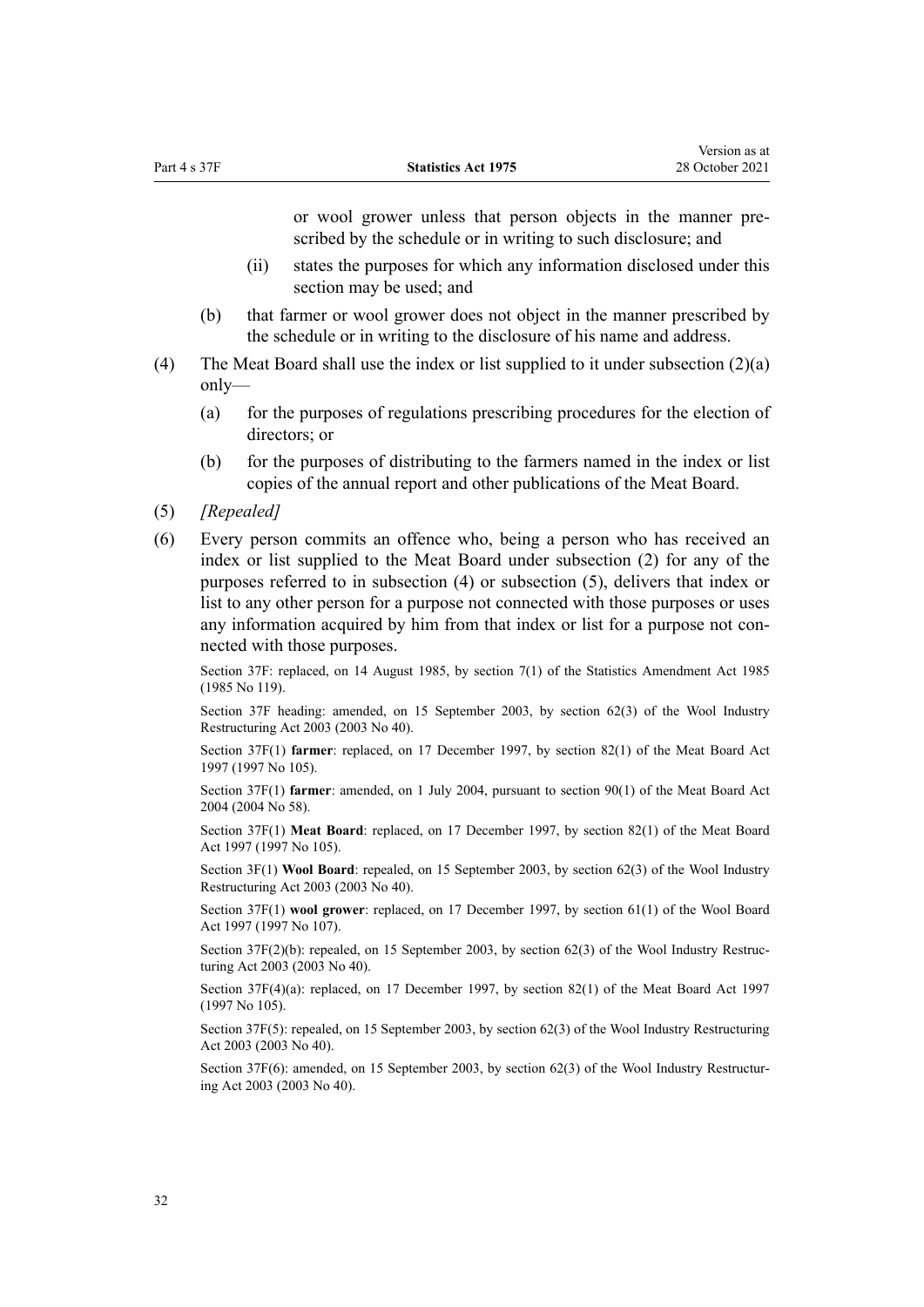#### <span id="page-32-0"></span>**38 Information is privileged**

Except in respect of a prosecution under this Act, no return made pursuant to this Act and no copy of a schedule or return in the possession of the respondent shall be disclosed or used as evidence in any proceedings whatever, and no person who has completed a statutory declaration under [section 21](#page-13-0) shall be compellable in any proceedings whatever to give oral testimony regarding the return or to produce any return, document, or record with respect to any information obtained in the course of administering this Act, except in the manner provided by this Act.

# **Part 5**

# **Offences and penalties**

### **39 Failure by enumerator, sub-enumerator, or agent to carry out duties**

### *[Repealed]*

Section 39: repealed, on 14 August 1985, by section 8 of the Statistics Amendment Act 1985 (No 119).

# **40 Omission to carry out duty, false declaration, unlawful information, and improper divulging of information**

Every person employed in the execution of any duty or the exercise of any power or function under this Act commits an offence who,—

- (a) after having taken the prescribed statutory declaration, omits (without lawful excuse) to carry out his duty under this Act, or knowingly makes any false declaration, statement, or return touching any such matter; or
- (b) in the pretended performance of his duties thereunder, obtains or seeks to obtain information that he is not duly authorised to obtain; or
- (c) knowingly fails to keep inviolate the secrecy of the information gathered or entered on the schedules collected by the Statistician pursuant to this Act and, except as allowed by this Act, divulges the contents of any schedule filled in or any information furnished to the Statistician under this Act.

Compare: 1955 No 45 s 27

# **41 Obstruction of employees of department**

Every person commits an offence who interferes with, hinders, or obstructs the Statistician or any employee of the department in the exercise of any power conferred by this Act.

Compare: 1955 No 45 s 28

#### **42 Impersonation of employees of the department**

Every person commits an offence who, not being an employee of the depart‐ ment, by words, conduct, or demeanour, pretends that he is an employee of the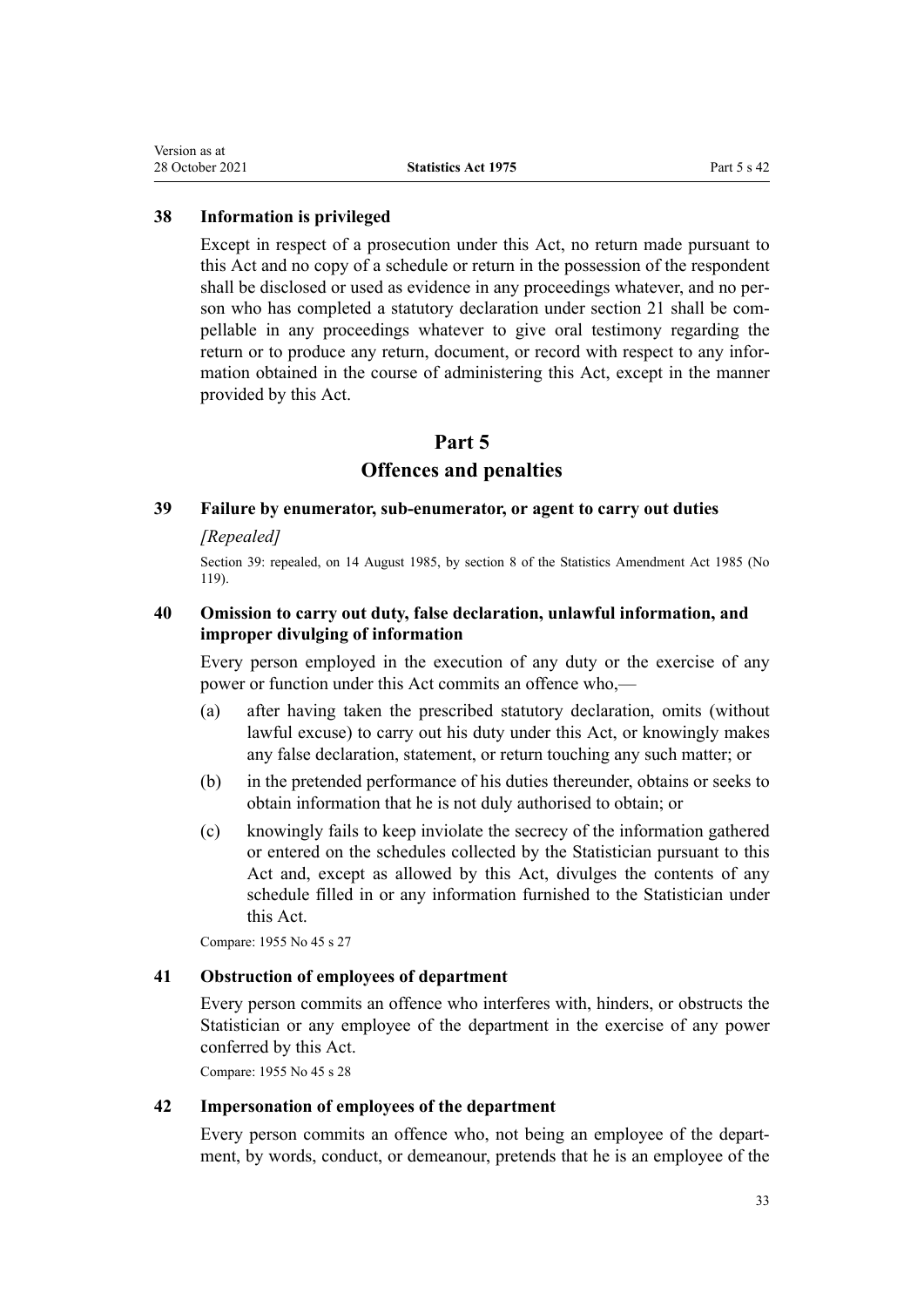<span id="page-33-0"></span>department or assumes the name, designation, or description of an employee of the department.

Compare: 1955 No 45 s 29

# **43 Neglect or refusal to supply particulars**

- (1) Every person commits an offence who fails to produce any books of account, vouchers, documents, or other business records when lawfully required so to do, or who neglects or refuses to fill in and supply the particulars required in any schedule lawfully left with or sent to him, or who neglects or refuses to answer any question or inquiry lawfully addressed to him by the Statistician, or by an employee of the department authorised in writing by the Statistician, and is liable on conviction to a fine not exceeding \$500 or, in the case of a body corporate, to a fine not exceeding \$2,000.
- (2) The conviction of any person of an offence against subsection (1) or against this subsection in relation to his failure to produce any books of account, vouchers, documents, or other business records, or to his neglect or refusal to fill in and supply any particulars required in any such schedules or to answer any such question or inquiry, shall not relieve him of his obligation to supply such books of account, vouchers, documents, or other business records, or to fill in and supply the particulars or to answer the question or inquiry; and if, after the expiration of 14 days from the date of the conviction, he still has failed to produce the books of account, vouchers, documents, or other business records lawfully requested, or he continues to neglect or refuse to fill in and supply the particulars or to answer the question or inquiry, he commits a further offence and is liable on conviction in respect of each day after the expiration of those 14 days to a fine not exceeding \$20 or, in the case of a body corporate, to a fine not exceeding \$80.
- (2A) Any obligation imposed on any person to produce any books of account, vouchers, documents, or other business records when lawfully required to do so, or to fill in and supply the particulars required in any schedule lawfully left with or sent to him, or to answer any question or inquiry lawfully addressed to him by the Statistician, or by an employee of the department authorised in writing by the Statistician, being an obligation required to be performed at or within a specified or particular time, shall be deemed to be a continuing obligation to produce such books of account, vouchers, documents, or other business records, or to fill in and supply any particulars required in any such schedule, or to answer any such question or inquiry, notwithstanding that the obligation has not been performed at or within that time.
- (3) No person who objects to state the religious denomination or sect to which he belongs shall commit an offence by refusing to supply that information if he inserts or causes to be inserted in the space on the schedule provided for the information the word "object".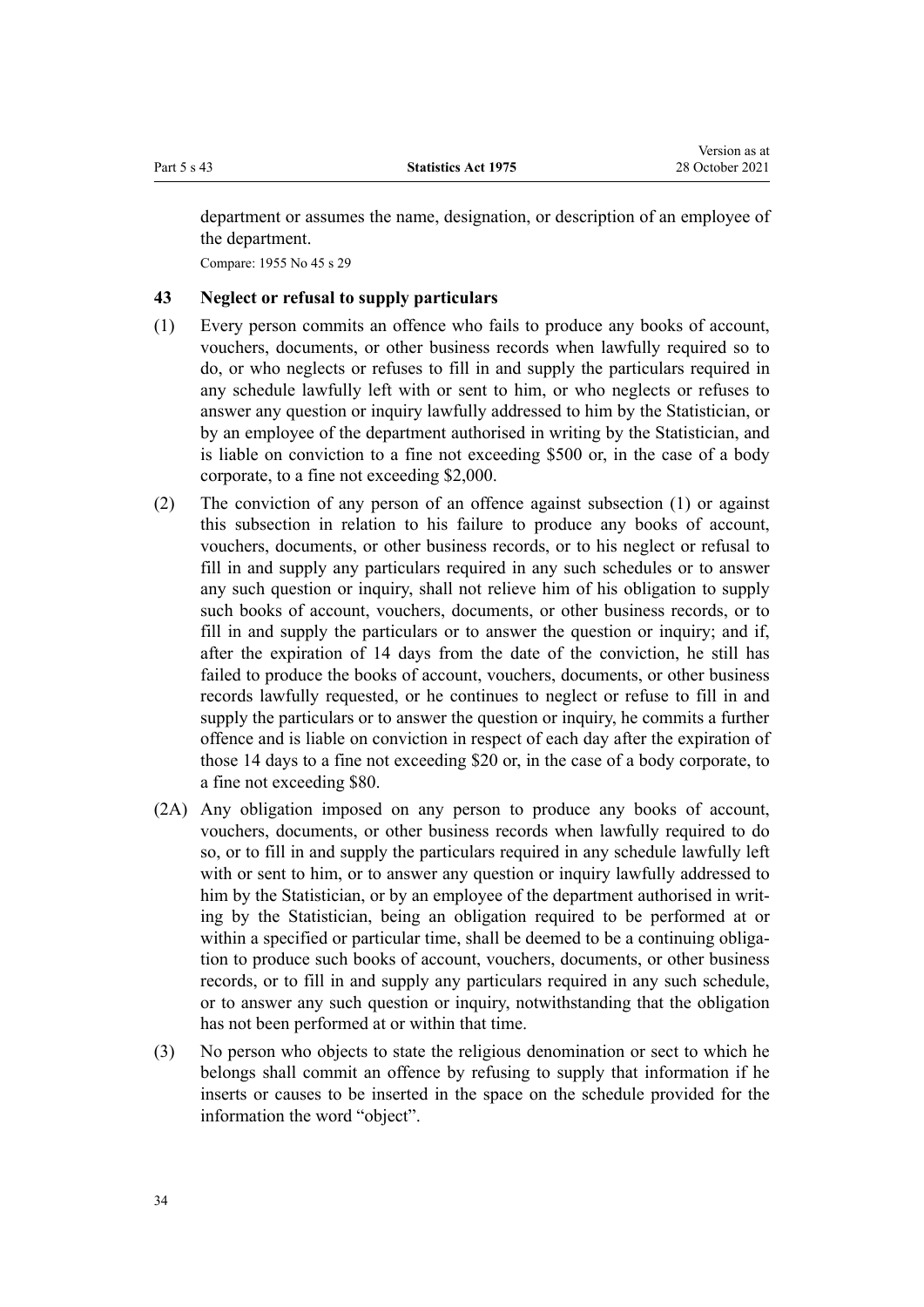<span id="page-34-0"></span>(4) Except with the prior approval of the Statistician, a reference in the response to any schedule to any other document from which the required information can be obtained shall be deemed not be a compliance with the provisions of this section.

Compare: 1955 No 45 s 30

Section 43(1): amended, on 1 July 2013, by [section 413](http://legislation.govt.nz/pdflink.aspx?id=DLM3360714) of the Criminal Procedure Act 2011 (2011 No 81).

Section 43(1): amended, on 5 November 1982, by section 11(1)(a) of the Statistics Amendment Act 1982 (1982 No 38).

Section 43(1): amended, on 5 November 1982, by section 11(1)(b) of the Statistics Amendment Act 1982 (1982 No 38).

Section 43(2): amended, on 1 July 2013, by [section 413](http://legislation.govt.nz/pdflink.aspx?id=DLM3360714) of the Criminal Procedure Act 2011 (2011 No 81).

Section 43(2): amended, on 5 November 1982, by section  $11(2)(a)$  of the Statistics Amendment Act 1982 (1982 No 38).

Section 43(2): amended, on 5 November 1982, by section 11(2)(b) of the Statistics Amendment Act 1982 (1982 No 38).

Section 43(2A): inserted, on 5 November 1982, by section 11(3) of the Statistics Amendment Act 1982 (1982 No 38).

#### **44 False statement**

Every person commits an offence who knowingly makes, in any schedule filled in or supplied pursuant to this Act, or in answer to any question asked him under the authority of this Act, any false or misleading statement or any material omission.

Compare: 1955 No 45 s 31

## **45 Mutilation or defacement of schedules**

Every person commits an offence who, without lawful excuse, destroys, defaces, removes, or mutilates any schedule, form, or other document containing particulars collected under this Act or requesting any such particulars.

Compare: 1955 No 45 s 32

## **45A Offence to use information for unauthorised purpose or fail to comply with directions**

- (1) Every person to whom individual schedules are disclosed under [section 37C](#page-28-0) commits an offence who knowingly contravenes—
	- (a) section  $37C(4)(a)$ ; or
	- (b) section  $37C(4)(b)$ .
- (2) A person who commits an offence against subsection (1) is liable on conviction to a fine not exceeding \$500 or, in the case of a body corporate, not exceeding \$2,000.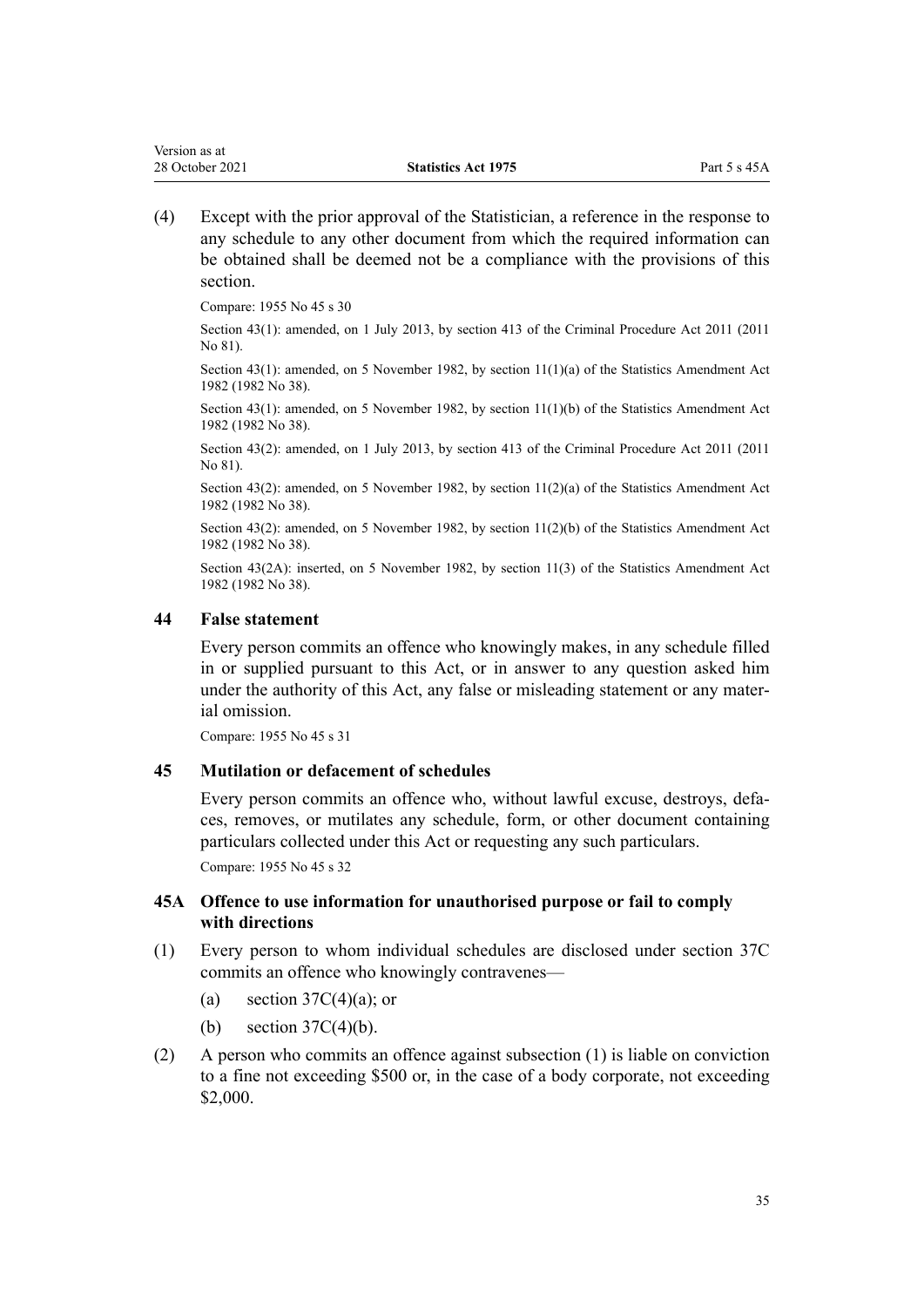<span id="page-35-0"></span>Section 45A: inserted, on 31 August 2012, by [section 5](http://legislation.govt.nz/pdflink.aspx?id=DLM4444708) of the Statistics Amendment Act 2012 (2012 No 67).

Section 45A(2): amended, on 4 October 2013, by [regulation 3\(1\)](http://legislation.govt.nz/pdflink.aspx?id=DLM5642106) of the Criminal Procedure (Consequential Amendments) Regulations 2013 (SR 2013/409).

#### **46 Other offences**

Every person commits an offence who,—

- (a) without lawful excuse, acts in contravention of or fails to comply in any respect with any provision of this Act or any requirement imposed under this Act; or
- (b) wilfully deceives or attempts to deceive the Statistician or any employee of the department in the exercise of any powers, duties, or functions under this Act.

Compare: 1955 No 45 s 33

### **46A Evidence in proceedings for offences**

In any proceedings for an offence against any of the provisions of this Act, a certificate in writing signed by the Statistician certifying—

- (a) that, pursuant to [section 6,](#page-7-0) the Minister has approved the commencement or commissioning of any statistical survey, or the making of a substantial alteration to an already existing survey, or has waived or relaxed the duty under section  $6(1)$  in respect of a government department, as the case may be; or
- (b) that, pursuant to [section 14\(d\)](#page-9-0), the Minister has approved the collection of information concerning any or all of the matters specified in [section](#page-5-0)  $4-$

shall, in the absence of proof to the contrary, be sufficient evidence that pursuant to [section 6,](#page-7-0) the Minister has approved the commencement or commissioning of any statistical survey, or the making of a substantial alteration to an already existing survey, or has waived or relaxed the duty under section 6(1) in respect of a government department, as the case may be, or that pursuant to [section 14\(d\),](#page-9-0) the Minister has approved the collection of information concerning any or all of the matters specified in [section 4.](#page-5-0)

Section 46A: inserted, on 5 November 1982, by section 12 of the Statistics Amendment Act 1982 (1982 No 38).

## **47 General penalty**

Every person who commits an offence against this Act for which no penalty is prescribed elsewhere than in this section is liable on conviction to a fine not exceeding \$500 or, in the case of a body corporate, not exceeding \$2,000.

Section 47: amended, on 1 July 2013, by [section 413](http://legislation.govt.nz/pdflink.aspx?id=DLM3360714) of the Criminal Procedure Act 2011 (2011 No 81).

Section 47: amended, on 5 November 1982, by section 13(a) of the Statistics Amendment Act 1982 (1982 No 38).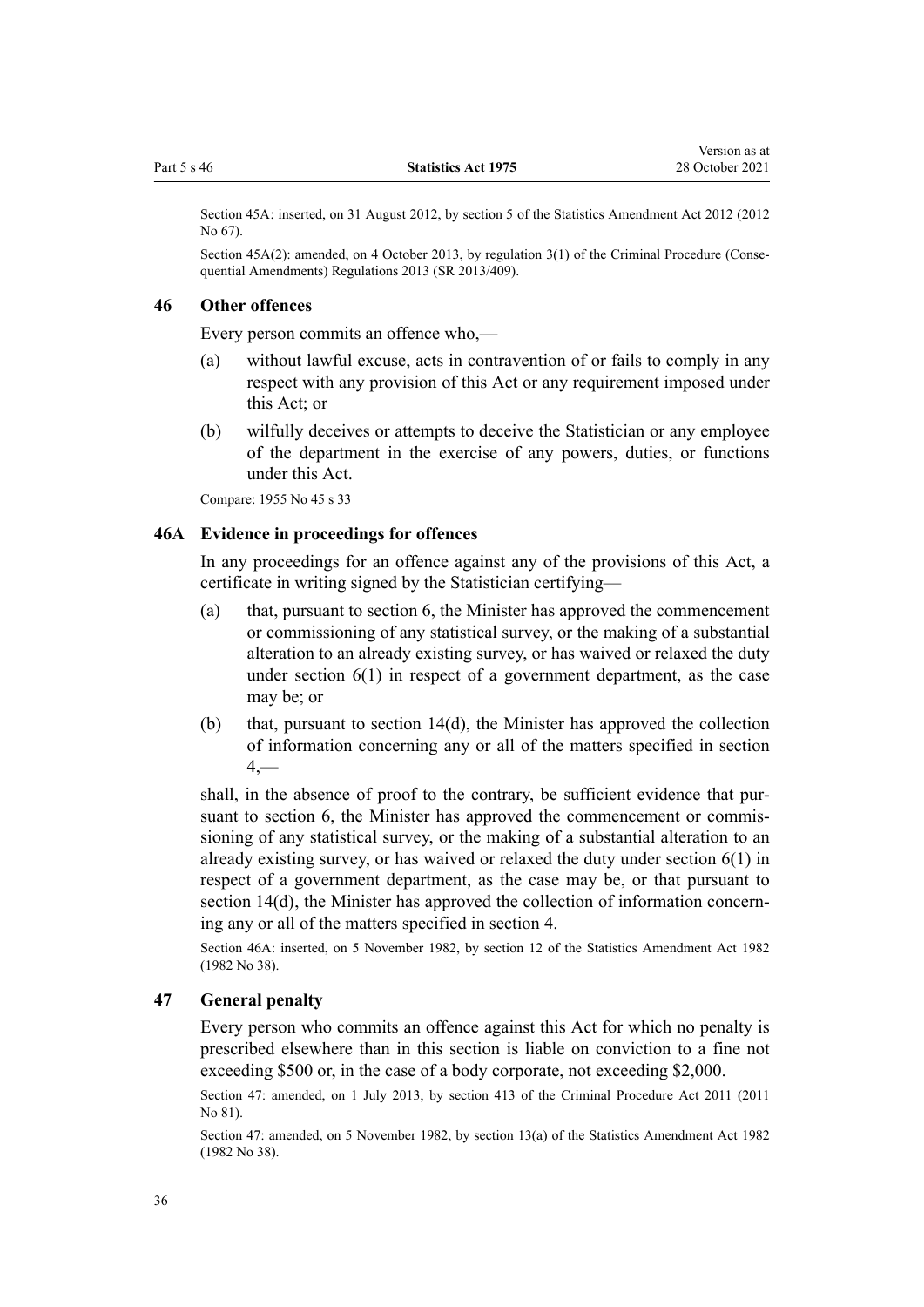<span id="page-36-0"></span>Section 47: amended, on 5 November 1982, by section 13(b) of the Statistics Amendment Act 1982 (1982 No 38).

# **Part 6**

# **Miscellaneous provisions**

#### **48 Time for filing charging document**

Despite anything to the contrary in [section 25](http://legislation.govt.nz/pdflink.aspx?id=DLM3360067) of the Criminal Procedure Act 2011, the limitation period in respect of an offence against this Act ends on the date that is 12 months after the date on which the offence was committed.

Section 48: replaced, on 1 July 2013, by [section 413](http://legislation.govt.nz/pdflink.aspx?id=DLM3360714) of the Criminal Procedure Act 2011 (2011 No 81).

## **49 Regulations and Orders in Council**

- (1) The Governor-General may from time to time, by Order in Council, make regulations for all or any of the following purposes:
	- (a) prescribing kinds of statistics for which information may be required at any census of population and dwellings under [Part 3](#page-15-0) or for the purposes of any inquiry under this Act:
	- (b) providing for such matters as are contemplated by or necessary for giving full effect to the provisions of this Act and for the due administration thereof.
- (1A) Regulations under subsection (1) are secondary legislation (*see* [Part 3](http://legislation.govt.nz/pdflink.aspx?id=DLM7298343) of the Legislation Act 2019 for publication requirements).
- (2) The Governor-General may from time to time, by Order in Council, do all or any of the following things:
	- (a) declare any agency of the Executive Government of New Zealand to be a government agency for the purposes of this Act:
	- (b) provide for such matters as are contemplated by or necessary for giving effect to the provisions of this Act.
- (3) An Order in Council under subsection (2) is secondary legislation (*see* [Part 3](http://legislation.govt.nz/pdflink.aspx?id=DLM7298343) of the Legislation Act 2019 for publication requirements).

| Legislation Act 2019 requirements for secondary legislation made under this section |                                                                                                         |                                    |  |
|-------------------------------------------------------------------------------------|---------------------------------------------------------------------------------------------------------|------------------------------------|--|
| <b>Publication</b>                                                                  | PCO must publish it on the legislation website and notify LA19 s $69(1)(c)$<br>it in the <i>Gazette</i> |                                    |  |
| <b>Presentation</b>                                                                 | The Minister must present it to the House of<br>Representatives                                         | LA19 s 114, Sch 1<br>cl $32(1)(a)$ |  |
| <b>Disallowance</b>                                                                 | It may be disallowed by the House of Representatives                                                    | LA19 ss 115, 116                   |  |
| This note is not part of the Act.                                                   |                                                                                                         |                                    |  |

Section 49(1A): inserted, on 28 October 2021, by [section 3](http://legislation.govt.nz/pdflink.aspx?id=LMS268932) of the Secondary Legislation Act 2021 (2021 No 7).

Section 49(3): inserted, on 28 October 2021, by [section 3](http://legislation.govt.nz/pdflink.aspx?id=LMS268932) of the Secondary Legislation Act 2021 (2021 No 7).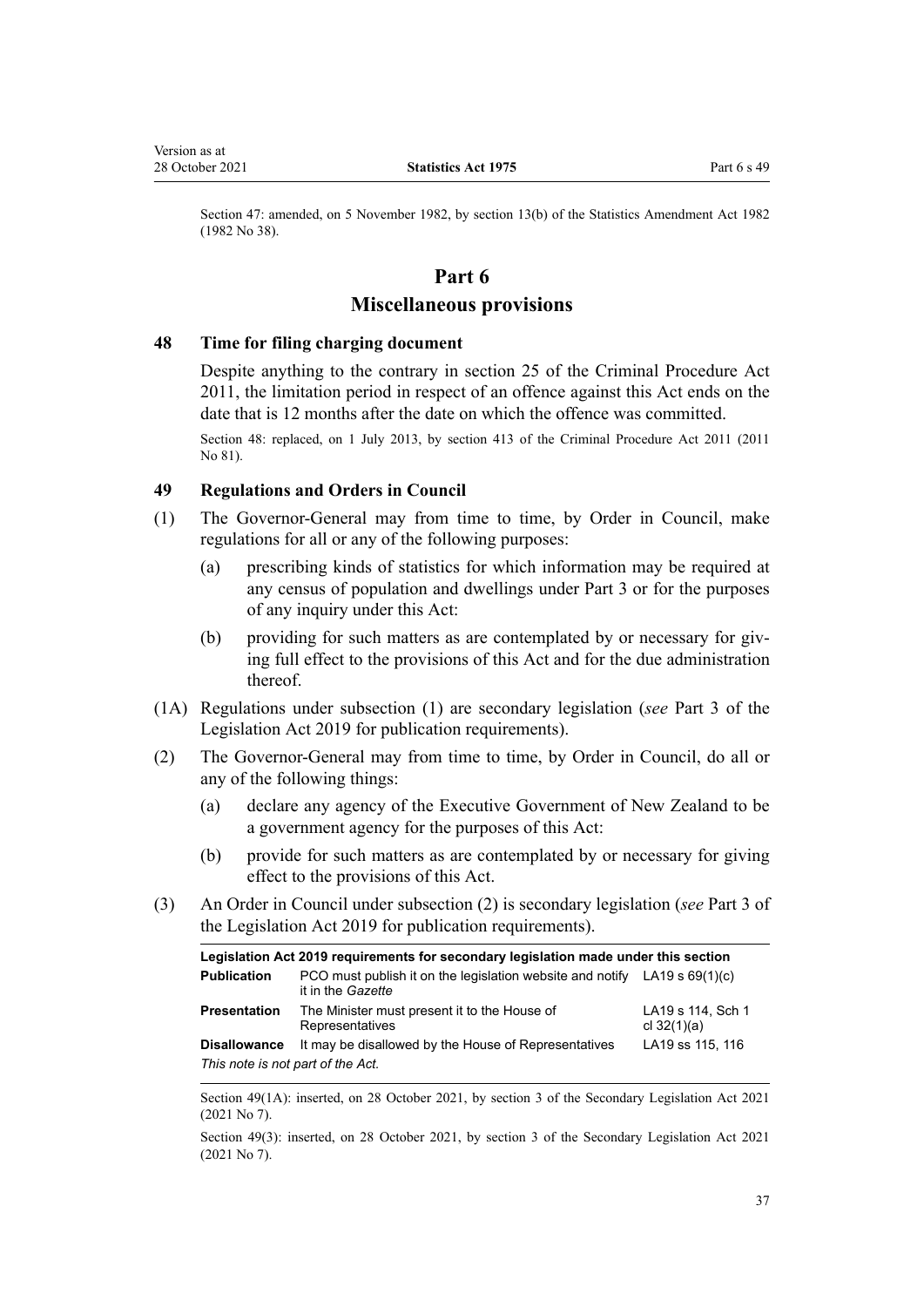# <span id="page-37-0"></span>**50 Repeal and revocations**

- (1) The Statistics Act 1955 is hereby repealed.
- (2) The regulations specified in the Schedule are hereby revoked.

# **Schedule Regulations revoked**

s 50(2)

**Census Regulations 1951 (SR 1951/61)**

**Distribution Statistics Regulations 1954 (SR 1954/18)**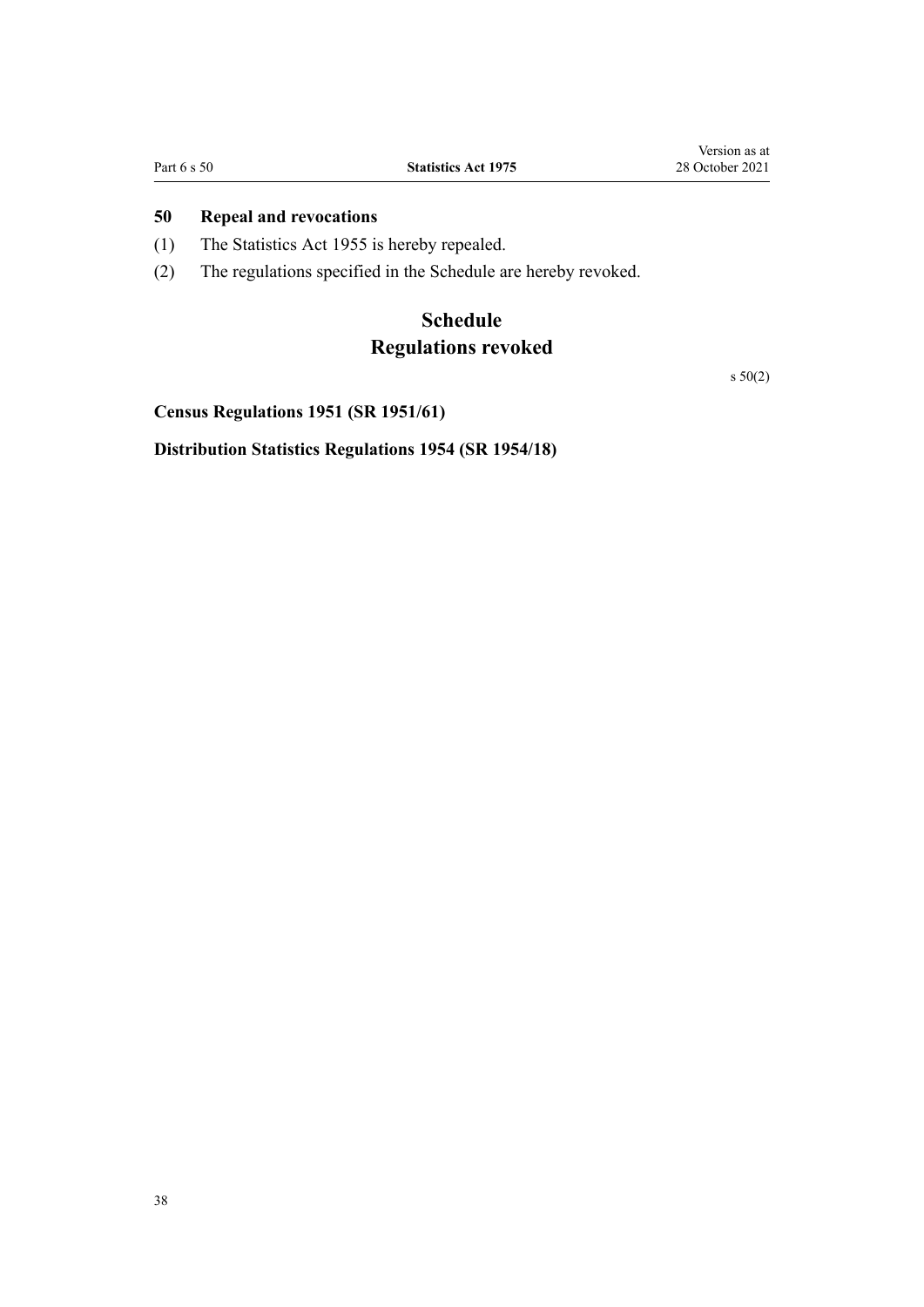#### **Notes**

## *1 General*

This is a consolidation of the Statistics Act 1975 that incorporates the amend‐ ments made to the legislation so that it shows the law as at its stated date.

#### *2 Legal status*

A consolidation is taken to correctly state, as at its stated date, the law enacted or made by the legislation consolidated and by the amendments. This presump‐ tion applies unless the contrary is shown.

[Section 78](http://legislation.govt.nz/pdflink.aspx?id=DLM7298365) of the Legislation Act 2019 provides that this consolidation, pub‐ lished as an electronic version, is an official version. A printed version of legis‐ lation that is produced directly from this official electronic version is also an official version.

### *3 Editorial and format changes*

The Parliamentary Counsel Office makes editorial and format changes to consolidations using the powers under [subpart 2](http://legislation.govt.nz/pdflink.aspx?id=DLM7298371) of Part 3 of the Legislation Act 2019. See also [PCO editorial conventions for consolidations](http://www.pco.govt.nz/editorial-conventions/).

#### *4 Amendments incorporated in this consolidation*

Secondary Legislation Act 2021 (2021 No 7): [section 3](http://legislation.govt.nz/pdflink.aspx?id=LMS268932) Public Service Act 2020 (2020 No 40): [section 135](http://legislation.govt.nz/pdflink.aspx?id=LMS176959) Customs and Excise Act 2018 (2018 No 4): [section 443\(3\)](http://legislation.govt.nz/pdflink.aspx?id=DLM7039957) [Statistics Amendment Act 2013](http://legislation.govt.nz/pdflink.aspx?id=DLM5627700) (2013 No 134) Criminal Procedure (Consequential Amendments) Regulations 2013 (SR 2013/409): [regulation 3\(1\)](http://legislation.govt.nz/pdflink.aspx?id=DLM5642106) [Statistics Amendment Act 2012](http://legislation.govt.nz/pdflink.aspx?id=DLM4444702) (2012 No 67) Criminal Procedure Act 2011 (2011 No 81): [section 413](http://legislation.govt.nz/pdflink.aspx?id=DLM3360714) Duties of Statutory Officers (Census and Other Remedial Provisions) Act 2011 (2011 No 64): [section](http://legislation.govt.nz/pdflink.aspx?id=DLM3921576) [4](http://legislation.govt.nz/pdflink.aspx?id=DLM3921576) Public Records Amendment Act (No 2) 2010 (2010 No 133): [section 19](http://legislation.govt.nz/pdflink.aspx?id=DLM3431136) [Statistics Amendment Act 2010](http://legislation.govt.nz/pdflink.aspx?id=DLM3044400) (2010 No 86) Public Records Act 2005 (2005 No 40): [section 67\(1\)](http://legislation.govt.nz/pdflink.aspx?id=DLM346105) Meat Board Act 2004 (2004 No 58): [section 90\(1\)](http://legislation.govt.nz/pdflink.aspx?id=DLM302411) Corrections Act 2004 (2004 No 50): [section 206](http://legislation.govt.nz/pdflink.aspx?id=DLM297136) Wool Industry Restructuring Act 2003 (2003 No 40): [section 62\(3\)](http://legislation.govt.nz/pdflink.aspx?id=DLM201327) Local Government Act 2002 (2002 No 84): [section 262](http://legislation.govt.nz/pdflink.aspx?id=DLM174088) District Courts Amendment Act 1998 (1998 No 76): [section 7](http://legislation.govt.nz/pdflink.aspx?id=DLM427920) Wool Board Act 1997 (1997 No 107): section 61(1) Meat Board Act 1997 (1997 No 105): section 82(1) [Income Tax Act 1994](http://legislation.govt.nz/pdflink.aspx?id=DLM1184504) (1994 No 164): section YB 1

[Statistics Amendment Act 1994](http://legislation.govt.nz/pdflink.aspx?id=DLM347436) (1994 No 159)